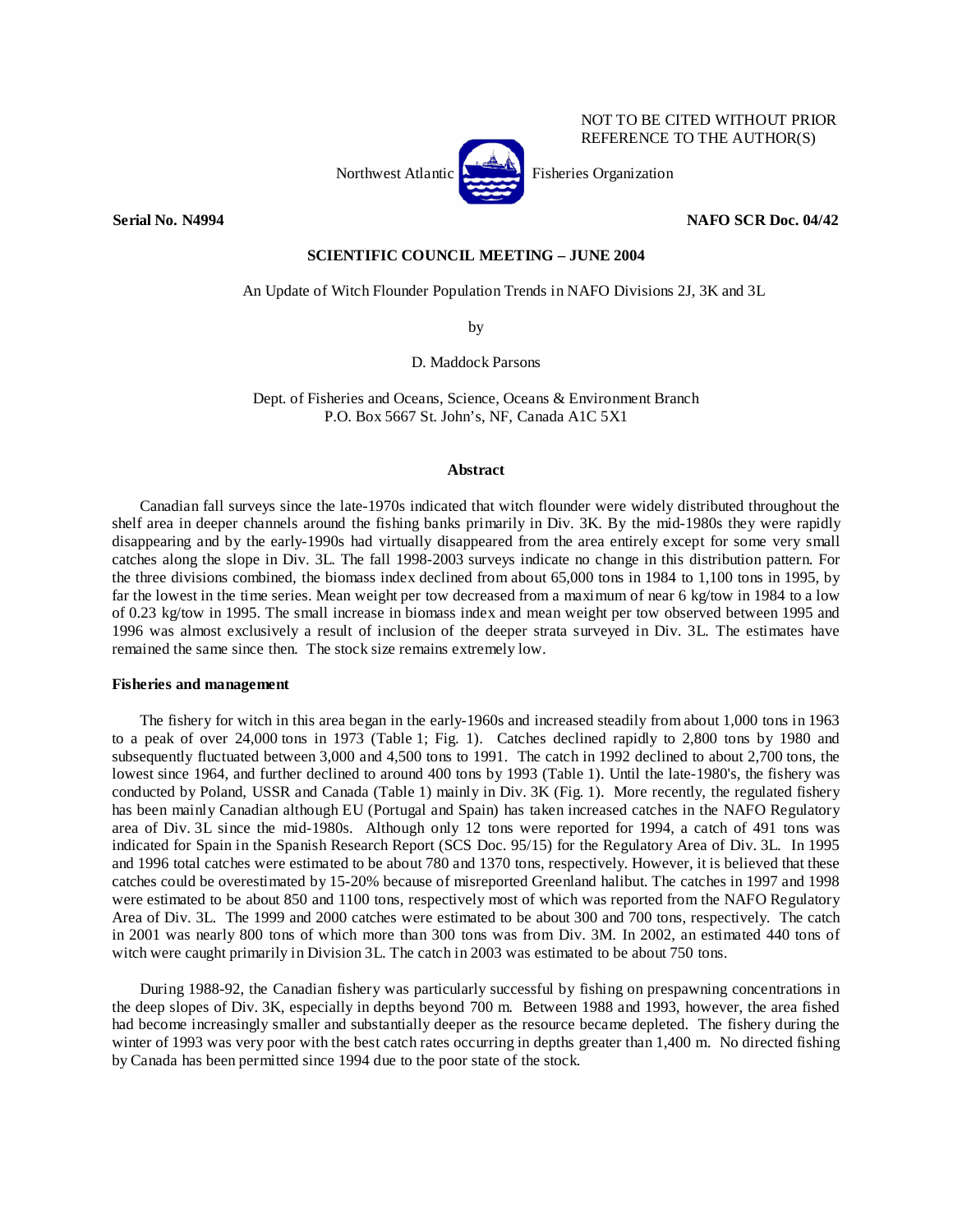The stock has been regulated by TAC since 1974 (first introduced by ICNAF) and managed by Canada within its zone since the introduction of the 200 mile national limit and has been under moratorium from 1995 to the present (Fig. 1). Because of the poor state of the stock, the NAFO Fisheries Commission agreed to extend the moratorium to the NAFO Regulatory Area in 1998 and has continued to 2003.

### **Canadian Research Vessel Surveys**

### *Distribution*

Changes in spatial distribution patterns of witch flounder over the 20 year history of the surveys from 1978-97 were presented in a previous assessment as graphical distribution maps (SCR Doc. 98/64). Survey distribution data from the late-1970s and early-1980s indicated that witch flounder were widely distributed throughout the shelf area in deeper channels around the fishing banks primarily in Div. 3K. By the mid-1980s, however, they were rapidly disappearing and by the early-1990s had virtually disappeared from the area entirely except for some very small catches along the slope and more to the southern area. They now appear to be located only along the deep continental slope area, especially in Division 3L both inside and outside the Canadian 200-mile fishery zone. The results from the fall surveys over the past several years (see Bowering 1998; 1999; 2000; 2001; 2002) confirm this distribution pattern remains as indicated by the 2002 and 2003 survey results in Fig. 2.

### *Biomass and Abundance Indices*

 Stratified-random research vessel surveys have been conducted in the fall in Div. 2J, 3K and 3L since 1977, 1978 and 1981, respectively. As indicated above, up until 1994, the surveys were conducted using an *Engel* 145' high-rise groundfish trawl whereas the 1995-2001 surveys were carried out with a much more efficient *Campelen 1800* shrimp trawl. All data presented here are now in *Campelen 1800* trawl catch equivalents for 1977-94 with the actual data for 1995-2003.

For Div. 2J, biomass estimates ranged from as high as 5,900 tons in 1986 to a low of less than 300 tons in 1995 with only marginal changes since (Tables 2 and 14; Fig. 3a). The 2003 estimate of less than 200 tons is the lowest observed. Mean weight per tow peaked at 1.82 kg/tow in 1986 and declined to 0.09 kg/tow in 1995 (Tables 11 and 15; Fig. 3b). Since then values have remained at low levels, reaching an all time low of 0.05 kg/tow in 2003.

In Div. 3K, during 1979-85, there was a period of relative stability where most annual biomass estimates were near 50,000 tons (Tables 3 and 14; Fig. 3a). Since that time estimates have declined considerably to around 400 tons in 1995, the lowest in the time series. Estimates increased slightly after 1995 ranging from 500-1400 tons between 1996-2002 and in 2003 is around 650 tons (Table 3; Fig. 3a). Corresponding to the period of higher biomass estimates (1979-85), the mean weights per tow in Div. 3K ranged from 8 to 13 kg/tow (Tables 12 and 15; Fig. 3b) and declined to a low of 0.09 kg/tow in 1995. Mean weights per tow have remained low since then and in 2002 were again at an all time low of 0.09 kg/tow. In 2003 mean weight per tow increased slightly to 0.13 kg/tow.

For Div. 3L, biomass estimates varied generally between 7,000 and 13,000 tons from 1984 to 1990 but declined rapidly since then to a low of around 400 tons in 1995 (Tables 4 and 14; Fig. 3a). The 1996 estimate increased to 1,800 tons, however, more than half this estimate was based on the inclusion of deep water strata (at depths of 732- 1,097 m) that weren't surveyed previously (Table 4). The 1997 estimate then declined to 1,100 tons although there was equal coverage to that of 1996 with 70% of the estimate attributed to the deeper strata. The 1998 estimate was similar to 1996 with more than half being attributed also to the inclusion of the new deeper strata. The 1999 estimate of about 800 tons is the lowest since the extension of the survey coverage to deeper water in 1996 with about 30% of the estimate accounted for by the new deep strata (Table 4; Fig. 3a). Little change occurred in the 2000 and 2001 surveys, however, the biomass and abundance in the deeper strata appear to have been declining since 1996 and contributed little to the survey estimates of the past 2 years (Table 4). In 2002, the increase in the estimate from 2001 (from 1,000 tons to 2,400 tons) is due almost entirely to the biomass estimate in one stratum and for 2003 is estimated to be again around 1,000 tons (Table 4). Mean weights per tow in Div. 3L (Tables 13 and 15; Fig 3b) ranged from 2 to 2.5 kg/tow in the early part of the survey series (1984-1990). A rapid decline in mean weight per tow then resulted in the lowest observed at 0.08 kg/tow in 1995. The inclusion of deep water strata (previously not surveyed) in 1996 explains the over three-fold increase in mean weight per tow to 0.28 kg/tow. Since then mean weights per tow have ranged from 0.14 to 0.38 kg/ tow in 2002, and for 2003 was 0.16 kg/tow.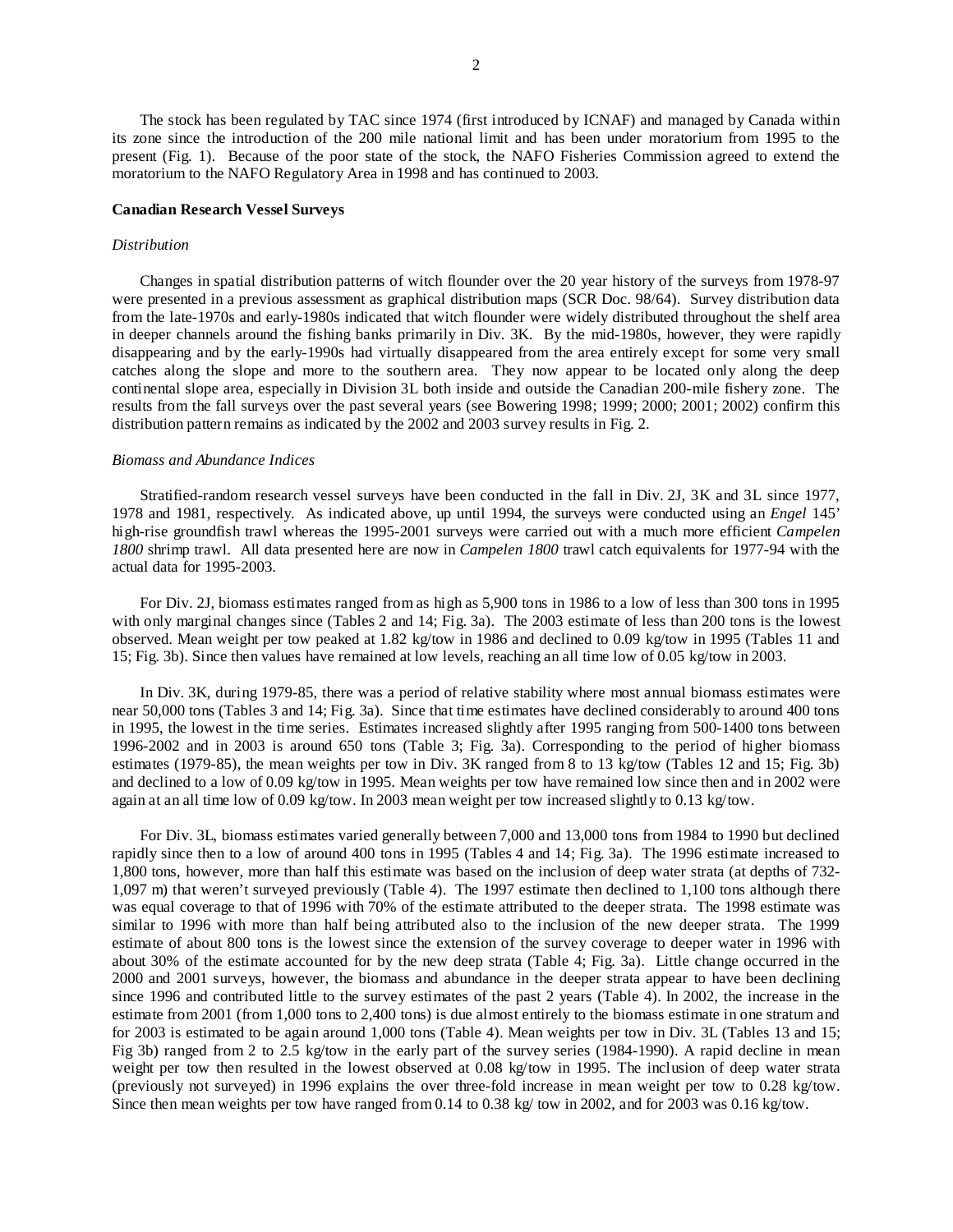The abundance indices followed similar trends as the biomass indices and are shown in Tables 5-7 and Table 16 for Div. 2J, 3K and 3L, respectively and illustrated in Fig. 3a by Division and Fig. 4; Table 16 for the divisions combined. The mean numbers per tow by Division are given in Tables 8-10 and Table 17, and are shown in Fig. 3b. The exception is in the estimate of abundance and mean number per tow for Div. 3L, which both show an increase from 1999-2002 (Fig. 3b). The trend in these indices is questionable when the confidence limits are considered, however, and in 2003 declined once more.

For the three Divisions combined, there has been a very steady and rather systematic decline in the biomass index from about 65,000 tons (nearly 6 kg/tow) in 1984 to 1,100 tons (0.23 kg/tow) in 1995, by far the lowest in the time series (Fig. 4; Table 14). Although there was a small increase between 1995 and 1996 there has been little change since then. The current level of stock size is extremely low.

### **Current Status**

The stock remains at an extremely low level with current indices of stock size based on survey trends at about 5% of the average of the early-1980s when the stock was considered at a reasonably healthy level.

#### **References**

- Bowering, W.R. 1998. Changes in Distribution and Trends in Stock Size of the Witch Flounder Resource in Divisions 2J, 3K and 3L. NAFO SCR Doc. 98/64, Ser. No. N3056: 16p.
- Bowering, W.R. 1999. Distribution and Abundance of Witch Flounder in Divisions 2J, 3K and 3L. NAFO SCR Doc. 99/35, Ser. No. N4093: 14p.
- Bowering, W.R. 2000. Stock status update of witch flounder in Divisions 2J, 3K and 3L. NAFO SCR Doc. 00/13.
- Bowering, W.R. 2001. An update of the Distribution and Population Trends of witch flounder in Divisions 2J, 3K and 3L. NAFO SCR Doc. 01/64, Ser. No. N4442: 14p.
- Bowering, W.R. 2002. Witch Flounder in Divisions 2J, 3K and 3L: a Stock Status Update. NAFO SCR Doc. 02/52, Ser. No. N4664: 15p.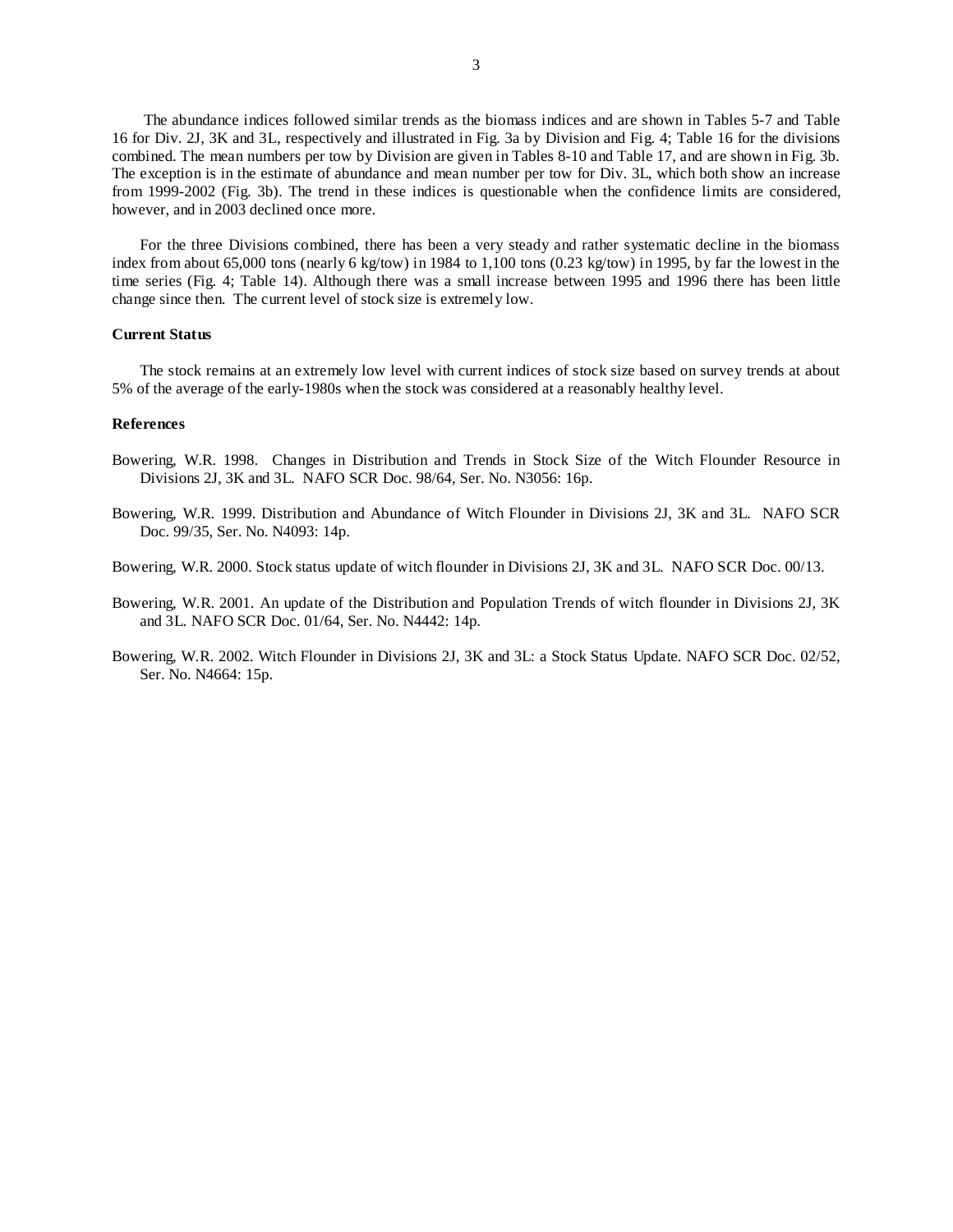| Year | Canada                   | Fed. Rep. German |                           | Poland | USSR/          | UK                       | Others            | Total |
|------|--------------------------|------------------|---------------------------|--------|----------------|--------------------------|-------------------|-------|
|      |                          |                  | Germany Dem. Rep.         |        | Russia         |                          |                   |       |
|      |                          |                  |                           |        |                |                          |                   |       |
| 1963 | $\overline{17}$          | $\overline{3}$   | $\overline{\mathfrak{o}}$ | 259    | 89             | 7                        | 570               | 945   |
| 1964 | 103                      | $\pmb{0}$        | $\mathbf 0$               | 752    | 164            | 24                       | $\mathbf{1}$      | 1044  |
| 1965 | 128                      | 29               | $\pmb{0}$                 | 1876   | 2056           | 58                       | $\pmb{0}$         | 4147  |
| 1966 | 187                      | 9                | 1045                      | 559    | 1868           | 29                       | $\pmb{0}$         | 3697  |
| 1967 | 901                      | 0                | 332                       | 926    | 1933           | $\mathbf 9$              | $\mathbf 0$       | 4101  |
| 1968 | 446                      | 0                | 358                       | 1990   | 7834           | 33                       | 5                 | 10666 |
| 1969 | 1355                     | $\mathbf 0$      | 546                       | 957    | 9726           | 1                        | $\mathbf 0$       | 12585 |
| 1970 | 4020                     | 0                | 508                       | 3566   | 9934           | $\mathbf 0$              | $\overline{c}$    | 18030 |
| 1971 | 8030                     | 75               | 508                       | 5404   | 2018           | 9                        | 9                 | 16053 |
| 1972 | 5520                     | 6                | 648                       | 4013   | 7016           | 225                      | $\mathsf 0$       | 17428 |
| 1973 | 3761                     | 1348             | 2327                      | 11802  | 2834           | 258                      | 2031              | 24361 |
| 1974 | 1868                     | 1082             | 272                       | 5302   | 6917           | 29                       | 493               | 15963 |
| 1975 | 1352                     | 446              | 374                       | 4583   | 4763           | $\mathbf 0$              | 687               | 12205 |
| 1976 | 2081                     | 606              | 110                       | 3828   | 3022           | 3                        | 975               | 10625 |
| 1977 | 4371                     | 300              | 203                       | 3052   | 392            | $\mathsf 0$              | $\pmb{0}$         | 8318  |
| 1978 | 1979                     | 23               | 58                        | 3490   | 1345           | 1                        | 8                 | 6904  |
| 1979 | 1392                     | $\pmb{0}$        | 22                        | 1855   | 150            | 22                       | 656               | 4097  |
| 1980 | 1459                     | $\mathbf 0$      | 16                        | 1235   | 45             | $\mathsf 0$              | 68                | 2823  |
| 1981 | 2661                     | 0                | 32                        | 1385   | 85             | 0                        | 31                | 4194  |
| 1982 | 1206                     | $\mathbf 0$      | $\overline{\mathbf{4}}$   | 1151   | 552            | $\mathbf 0$              | 68                | 2981  |
| 1983 | 1483                     | 0                | 50                        | 1005   | 516            | $\mathbf 0$              | 34                | 3088  |
| 1984 | 2077                     | $\pmb{0}$        | 27                        | 1617   | 1000           | $\overline{c}$           | 85                | 4808  |
| 1985 | 1305                     | 26               | 33                        | 565    | 1006           | $\blacksquare$           | 68                | 3003  |
| 1986 | 1199                     | $\overline{c}$   | $\overline{7}$            | 3      | 21             |                          | 2684 <sup>a</sup> | 3916  |
| 1987 | 854                      |                  | 56                        | 765    | 1057           |                          | 1743              | 4475  |
| 1988 | 3270                     |                  | 10                        | 760    | 4              |                          | 110               | 4154  |
| 1989 | 4059                     |                  | 4                         | 691    | 5              |                          | 147               | 4906  |
| 1990 | 3271                     |                  |                           |        | $\overline{a}$ | $\overline{\phantom{0}}$ | 696               | 3967  |
| 1991 | 2805                     |                  |                           |        |                | $\mathbf{1}$             | 1208              | 4014  |
| 1992 | 1736                     | 5                |                           |        |                | $\overline{2}$           | 954               | 2697  |
| 1993 | 343                      |                  |                           |        |                | $\overline{a}$           | 59                | 402   |
| 1994 | 12                       |                  |                           |        |                |                          | 491b              | 503   |
| 1995 | $\overline{7}$           |                  |                           |        |                |                          | 777               | 784   |
| 1996 | 11                       |                  |                           |        |                |                          | 1371              | 1382  |
| 1997 | 8                        |                  |                           |        | $\overline{a}$ |                          | 847               | 855   |
| 1998 | $\overline{\phantom{a}}$ |                  |                           |        | $\overline{c}$ |                          | 1113              | 1115  |
| 1999 | $\overline{c}$           |                  |                           |        | 20             |                          | 278               | 300   |
| 2000 | 85                       |                  |                           |        | $\,6$          |                          | 578               | 669   |
| 2001 | 161                      |                  |                           |        | 31             |                          | 605               | 797   |
| 2002 | 166                      |                  |                           |        | 15             |                          | 258               | 439   |
| 2003 | 110                      |                  |                           |        | $\overline{7}$ | ÷,                       | 630               | 747   |

Table 1. Catch statistics by country of witch flounder in Divisions 2J, 3K and 3L during 1963-2003. In 1998-2003, small portions of the "Others" catch are from Division 3M.

aSince 1985 the "Others" category is mainly comprised of EU catches

bSpain (SCS Doc. 95/15)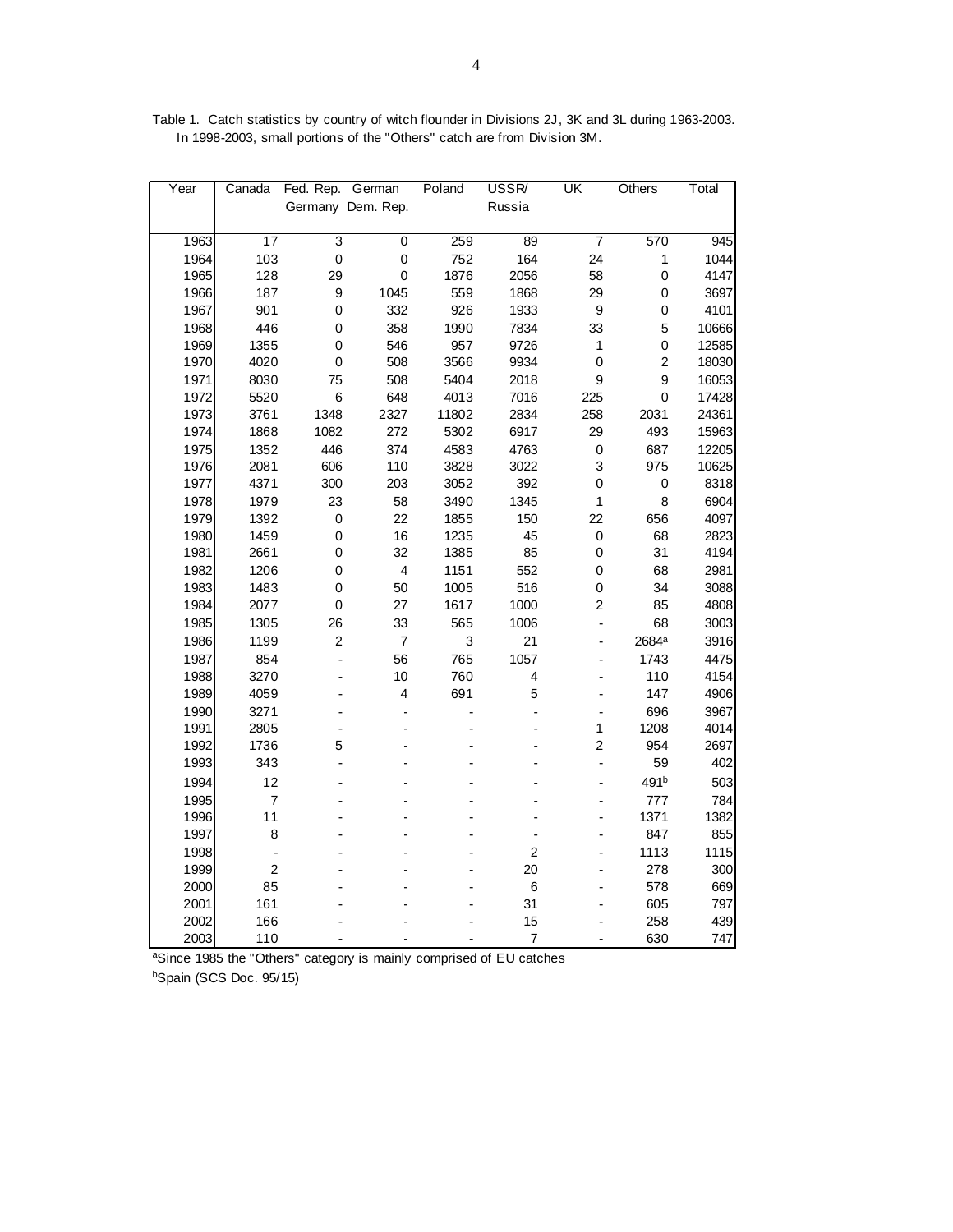Table 2. Estimated Biomass (tons) of Witch Flounder (M+F) in each stratum from surveys in Div. 2J during fall of 1977-2003. (Engel 145 data converted to Campelen Table 2. Estimated Biomass (tons) of Witch Flounder (M+F) in each stratum from surveys in Div. 2J during fall of 1977-2003. (Engel 145 data converted to Campelen

|                    | Units for 1977-94)                                                     |                                                                                                                                                                                                                                         |                         |                               |           |                |                                        |                                        |                                                                                                                                                                                                                                                                                                                          |                                      |                                                                                                                                                                                                                                                                                                                          |                 |                                                                                                       |                           |                                                       |                                                                                                                                                                                                                                                                                                                        |                                                                                                                                                                                                                                                             |                                           |                                                                                                                 |                                                                                                                             |                                                 |    |   |                                        |                                                                                                                                                           |                                                                                                      |  |
|--------------------|------------------------------------------------------------------------|-----------------------------------------------------------------------------------------------------------------------------------------------------------------------------------------------------------------------------------------|-------------------------|-------------------------------|-----------|----------------|----------------------------------------|----------------------------------------|--------------------------------------------------------------------------------------------------------------------------------------------------------------------------------------------------------------------------------------------------------------------------------------------------------------------------|--------------------------------------|--------------------------------------------------------------------------------------------------------------------------------------------------------------------------------------------------------------------------------------------------------------------------------------------------------------------------|-----------------|-------------------------------------------------------------------------------------------------------|---------------------------|-------------------------------------------------------|------------------------------------------------------------------------------------------------------------------------------------------------------------------------------------------------------------------------------------------------------------------------------------------------------------------------|-------------------------------------------------------------------------------------------------------------------------------------------------------------------------------------------------------------------------------------------------------------|-------------------------------------------|-----------------------------------------------------------------------------------------------------------------|-----------------------------------------------------------------------------------------------------------------------------|-------------------------------------------------|----|---|----------------------------------------|-----------------------------------------------------------------------------------------------------------------------------------------------------------|------------------------------------------------------------------------------------------------------|--|
|                    |                                                                        |                                                                                                                                                                                                                                         |                         | Year                          |           |                |                                        |                                        |                                                                                                                                                                                                                                                                                                                          |                                      |                                                                                                                                                                                                                                                                                                                          |                 |                                                                                                       |                           |                                                       |                                                                                                                                                                                                                                                                                                                        |                                                                                                                                                                                                                                                             |                                           |                                                                                                                 |                                                                                                                             |                                                 |    |   |                                        |                                                                                                                                                           |                                                                                                      |  |
|                    | Old<br>Stratu                                                          | New<br>Stratum                                                                                                                                                                                                                          |                         |                               |           |                |                                        |                                        |                                                                                                                                                                                                                                                                                                                          |                                      |                                                                                                                                                                                                                                                                                                                          |                 |                                                                                                       |                           |                                                       |                                                                                                                                                                                                                                                                                                                        |                                                                                                                                                                                                                                                             |                                           |                                                                                                                 |                                                                                                                             |                                                 |    |   |                                        |                                                                                                                                                           |                                                                                                      |  |
| Range (m)<br>Depth | $\mathsf E$                                                            | Area                                                                                                                                                                                                                                    | Straturr                | 77                            | 78        | 79             |                                        |                                        |                                                                                                                                                                                                                                                                                                                          |                                      |                                                                                                                                                                                                                                                                                                                          |                 |                                                                                                       | $\overline{8}$            |                                                       | 89                                                                                                                                                                                                                                                                                                                     | $\mathbf{S}$                                                                                                                                                                                                                                                | $\overline{5}$                            | ଖ                                                                                                               |                                                                                                                             | 95                                              | 96 | 5 | இ                                      | δ<br>8                                                                                                                                                    | ဒ                                                                                                    |  |
| $101 - 200$        | $\frac{\text{Area}}{1427}$<br>$\frac{127}{1823}$<br>$\frac{233}{2246}$ |                                                                                                                                                                                                                                         |                         |                               |           |                | $\frac{8}{20}$ $\circ$ $\circ$ $\circ$ | $\frac{1}{20}$ $\circ$ $\circ$ $\circ$ | ន $\circ$ = $\approx$ $\sim$                                                                                                                                                                                                                                                                                             | $\mathbb{C}$ $\circ$ $\circ$ $\circ$ | 2000                                                                                                                                                                                                                                                                                                                     | ပ္ဆုိ၀၀၀၀       | $\frac{6}{6}$ $\circ$ $\circ$ $\circ$                                                                 |                           | $\frac{30}{20}$ $\circ$ $\circ$ $\circ$               |                                                                                                                                                                                                                                                                                                                        |                                                                                                                                                                                                                                                             |                                           |                                                                                                                 |                                                                                                                             |                                                 |    |   |                                        |                                                                                                                                                           |                                                                                                      |  |
|                    |                                                                        | 633<br>1594<br>1870<br>284                                                                                                                                                                                                              | គនី ខ្លួន<br>ខ្លួន ខ្លួ | $\circ$ $\frac{1}{4}$ $\circ$ | 。。。。      | 。。。。           |                                        |                                        |                                                                                                                                                                                                                                                                                                                          |                                      |                                                                                                                                                                                                                                                                                                                          |                 |                                                                                                       | $\circ \circ \circ \circ$ |                                                       | $\circ\circ\circ\circ$                                                                                                                                                                                                                                                                                                 | $\circ \circ \circ \circ$                                                                                                                                                                                                                                   | $\circ \circ \circ \circ$                 | $\circ \circ \circ \circ$                                                                                       |                                                                                                                             |                                                 |    |   |                                        |                                                                                                                                                           |                                                                                                      |  |
|                    |                                                                        |                                                                                                                                                                                                                                         |                         |                               |           |                |                                        |                                        |                                                                                                                                                                                                                                                                                                                          |                                      |                                                                                                                                                                                                                                                                                                                          |                 |                                                                                                       |                           |                                                       |                                                                                                                                                                                                                                                                                                                        |                                                                                                                                                                                                                                                             |                                           |                                                                                                                 |                                                                                                                             |                                                 |    |   |                                        |                                                                                                                                                           |                                                                                                      |  |
|                    |                                                                        |                                                                                                                                                                                                                                         |                         |                               |           |                |                                        |                                        |                                                                                                                                                                                                                                                                                                                          |                                      |                                                                                                                                                                                                                                                                                                                          |                 |                                                                                                       |                           |                                                       |                                                                                                                                                                                                                                                                                                                        |                                                                                                                                                                                                                                                             |                                           |                                                                                                                 | $\circ \circ \circ \circ \circ$                                                                                             | $\circ \circ \circ$                             |    |   |                                        |                                                                                                                                                           |                                                                                                      |  |
|                    |                                                                        |                                                                                                                                                                                                                                         | 237                     |                               |           |                |                                        |                                        |                                                                                                                                                                                                                                                                                                                          |                                      |                                                                                                                                                                                                                                                                                                                          |                 |                                                                                                       |                           |                                                       |                                                                                                                                                                                                                                                                                                                        |                                                                                                                                                                                                                                                             |                                           |                                                                                                                 |                                                                                                                             |                                                 |    |   |                                        |                                                                                                                                                           |                                                                                                      |  |
|                    |                                                                        |                                                                                                                                                                                                                                         |                         |                               |           |                |                                        |                                        |                                                                                                                                                                                                                                                                                                                          |                                      |                                                                                                                                                                                                                                                                                                                          |                 |                                                                                                       |                           |                                                       |                                                                                                                                                                                                                                                                                                                        |                                                                                                                                                                                                                                                             |                                           |                                                                                                                 |                                                                                                                             |                                                 |    |   |                                        |                                                                                                                                                           |                                                                                                      |  |
| $201 - 300$        |                                                                        |                                                                                                                                                                                                                                         |                         |                               |           |                |                                        |                                        |                                                                                                                                                                                                                                                                                                                          |                                      |                                                                                                                                                                                                                                                                                                                          |                 |                                                                                                       |                           |                                                       |                                                                                                                                                                                                                                                                                                                        |                                                                                                                                                                                                                                                             |                                           |                                                                                                                 |                                                                                                                             |                                                 |    |   |                                        |                                                                                                                                                           |                                                                                                      |  |
|                    |                                                                        |                                                                                                                                                                                                                                         |                         |                               |           |                |                                        |                                        |                                                                                                                                                                                                                                                                                                                          |                                      |                                                                                                                                                                                                                                                                                                                          |                 |                                                                                                       |                           |                                                       |                                                                                                                                                                                                                                                                                                                        |                                                                                                                                                                                                                                                             |                                           |                                                                                                                 |                                                                                                                             | $  \circ \circ \circ \circ \circ \circ \circ  $ |    |   |                                        |                                                                                                                                                           |                                                                                                      |  |
|                    |                                                                        |                                                                                                                                                                                                                                         |                         |                               |           |                |                                        |                                        |                                                                                                                                                                                                                                                                                                                          |                                      |                                                                                                                                                                                                                                                                                                                          |                 |                                                                                                       |                           |                                                       |                                                                                                                                                                                                                                                                                                                        |                                                                                                                                                                                                                                                             |                                           |                                                                                                                 |                                                                                                                             |                                                 |    |   |                                        |                                                                                                                                                           |                                                                                                      |  |
|                    |                                                                        |                                                                                                                                                                                                                                         |                         |                               |           |                |                                        |                                        |                                                                                                                                                                                                                                                                                                                          |                                      |                                                                                                                                                                                                                                                                                                                          |                 |                                                                                                       |                           |                                                       |                                                                                                                                                                                                                                                                                                                        |                                                                                                                                                                                                                                                             |                                           |                                                                                                                 |                                                                                                                             |                                                 |    |   |                                        |                                                                                                                                                           |                                                                                                      |  |
|                    |                                                                        |                                                                                                                                                                                                                                         |                         |                               |           |                |                                        |                                        |                                                                                                                                                                                                                                                                                                                          |                                      |                                                                                                                                                                                                                                                                                                                          |                 |                                                                                                       |                           |                                                       |                                                                                                                                                                                                                                                                                                                        |                                                                                                                                                                                                                                                             |                                           |                                                                                                                 |                                                                                                                             |                                                 |    |   |                                        |                                                                                                                                                           |                                                                                                      |  |
|                    |                                                                        |                                                                                                                                                                                                                                         |                         |                               |           |                |                                        |                                        |                                                                                                                                                                                                                                                                                                                          |                                      |                                                                                                                                                                                                                                                                                                                          |                 |                                                                                                       |                           |                                                       |                                                                                                                                                                                                                                                                                                                        |                                                                                                                                                                                                                                                             |                                           |                                                                                                                 |                                                                                                                             |                                                 |    |   |                                        |                                                                                                                                                           |                                                                                                      |  |
|                    |                                                                        |                                                                                                                                                                                                                                         |                         |                               |           |                |                                        |                                        |                                                                                                                                                                                                                                                                                                                          |                                      |                                                                                                                                                                                                                                                                                                                          |                 |                                                                                                       |                           |                                                       |                                                                                                                                                                                                                                                                                                                        |                                                                                                                                                                                                                                                             |                                           |                                                                                                                 |                                                                                                                             |                                                 |    |   |                                        |                                                                                                                                                           |                                                                                                      |  |
|                    |                                                                        |                                                                                                                                                                                                                                         |                         |                               |           |                |                                        |                                        |                                                                                                                                                                                                                                                                                                                          |                                      |                                                                                                                                                                                                                                                                                                                          |                 |                                                                                                       |                           |                                                       |                                                                                                                                                                                                                                                                                                                        |                                                                                                                                                                                                                                                             |                                           |                                                                                                                 |                                                                                                                             |                                                 |    |   |                                        |                                                                                                                                                           |                                                                                                      |  |
| $301 - 400$        |                                                                        |                                                                                                                                                                                                                                         |                         |                               |           |                |                                        |                                        |                                                                                                                                                                                                                                                                                                                          |                                      |                                                                                                                                                                                                                                                                                                                          |                 |                                                                                                       |                           |                                                       |                                                                                                                                                                                                                                                                                                                        |                                                                                                                                                                                                                                                             |                                           |                                                                                                                 |                                                                                                                             |                                                 |    |   |                                        |                                                                                                                                                           |                                                                                                      |  |
|                    |                                                                        |                                                                                                                                                                                                                                         |                         |                               |           |                |                                        |                                        |                                                                                                                                                                                                                                                                                                                          |                                      |                                                                                                                                                                                                                                                                                                                          |                 |                                                                                                       |                           |                                                       |                                                                                                                                                                                                                                                                                                                        |                                                                                                                                                                                                                                                             |                                           |                                                                                                                 |                                                                                                                             |                                                 |    |   |                                        |                                                                                                                                                           |                                                                                                      |  |
|                    |                                                                        |                                                                                                                                                                                                                                         |                         |                               |           |                |                                        |                                        |                                                                                                                                                                                                                                                                                                                          |                                      |                                                                                                                                                                                                                                                                                                                          |                 |                                                                                                       |                           |                                                       |                                                                                                                                                                                                                                                                                                                        |                                                                                                                                                                                                                                                             |                                           |                                                                                                                 |                                                                                                                             |                                                 |    |   |                                        |                                                                                                                                                           |                                                                                                      |  |
|                    |                                                                        |                                                                                                                                                                                                                                         |                         |                               |           |                |                                        |                                        |                                                                                                                                                                                                                                                                                                                          |                                      |                                                                                                                                                                                                                                                                                                                          |                 |                                                                                                       |                           |                                                       |                                                                                                                                                                                                                                                                                                                        |                                                                                                                                                                                                                                                             |                                           |                                                                                                                 |                                                                                                                             |                                                 |    |   |                                        |                                                                                                                                                           |                                                                                                      |  |
|                    |                                                                        |                                                                                                                                                                                                                                         |                         |                               |           |                |                                        |                                        |                                                                                                                                                                                                                                                                                                                          |                                      |                                                                                                                                                                                                                                                                                                                          |                 |                                                                                                       |                           |                                                       |                                                                                                                                                                                                                                                                                                                        |                                                                                                                                                                                                                                                             |                                           |                                                                                                                 |                                                                                                                             |                                                 |    |   |                                        |                                                                                                                                                           |                                                                                                      |  |
|                    |                                                                        |                                                                                                                                                                                                                                         |                         |                               |           |                |                                        |                                        |                                                                                                                                                                                                                                                                                                                          |                                      |                                                                                                                                                                                                                                                                                                                          |                 |                                                                                                       |                           |                                                       |                                                                                                                                                                                                                                                                                                                        |                                                                                                                                                                                                                                                             |                                           |                                                                                                                 |                                                                                                                             |                                                 |    |   |                                        |                                                                                                                                                           |                                                                                                      |  |
| 009 - 10           |                                                                        |                                                                                                                                                                                                                                         |                         |                               |           |                |                                        |                                        |                                                                                                                                                                                                                                                                                                                          |                                      |                                                                                                                                                                                                                                                                                                                          |                 |                                                                                                       |                           |                                                       |                                                                                                                                                                                                                                                                                                                        |                                                                                                                                                                                                                                                             |                                           |                                                                                                                 |                                                                                                                             |                                                 |    |   |                                        |                                                                                                                                                           |                                                                                                      |  |
|                    |                                                                        |                                                                                                                                                                                                                                         |                         |                               |           |                |                                        |                                        |                                                                                                                                                                                                                                                                                                                          |                                      |                                                                                                                                                                                                                                                                                                                          |                 |                                                                                                       |                           |                                                       |                                                                                                                                                                                                                                                                                                                        |                                                                                                                                                                                                                                                             |                                           |                                                                                                                 |                                                                                                                             |                                                 |    |   |                                        |                                                                                                                                                           |                                                                                                      |  |
|                    |                                                                        |                                                                                                                                                                                                                                         |                         |                               |           |                |                                        |                                        |                                                                                                                                                                                                                                                                                                                          |                                      |                                                                                                                                                                                                                                                                                                                          |                 |                                                                                                       |                           |                                                       |                                                                                                                                                                                                                                                                                                                        |                                                                                                                                                                                                                                                             |                                           |                                                                                                                 |                                                                                                                             |                                                 |    |   |                                        |                                                                                                                                                           |                                                                                                      |  |
|                    |                                                                        |                                                                                                                                                                                                                                         |                         |                               |           | $4\frac{4}{6}$ |                                        |                                        | $\sim$ $\frac{1}{2}$ $\frac{1}{2}$ $\frac{1}{2}$ $\frac{1}{2}$ $\frac{1}{2}$ $\frac{1}{2}$ $\frac{1}{2}$ $\frac{1}{2}$ $\frac{1}{2}$ $\frac{1}{2}$ $\frac{1}{2}$ $\frac{1}{2}$ $\frac{1}{2}$ $\frac{1}{2}$ $\frac{1}{2}$ $\frac{1}{2}$ $\frac{1}{2}$ $\frac{1}{2}$ $\frac{1}{2}$ $\frac{1}{2}$ $\frac{1}{2}$ $\frac{1}{$ |                                      | $\sim$ $\frac{1}{2}$ $\frac{1}{2}$ $\frac{1}{2}$ $\frac{1}{2}$ $\frac{1}{2}$ $\frac{1}{2}$ $\frac{1}{2}$ $\frac{1}{2}$ $\frac{1}{2}$ $\frac{1}{2}$ $\frac{1}{2}$ $\frac{1}{2}$ $\frac{1}{2}$ $\frac{1}{2}$ $\frac{1}{2}$ $\frac{1}{2}$ $\frac{1}{2}$ $\frac{1}{2}$ $\frac{1}{2}$ $\frac{1}{2}$ $\frac{1}{2}$ $\frac{1}{$ |                 |                                                                                                       |                           | <u>៰៰៴៝៰៰៴៑៰</u> ៙៰៰៰ៜ៵៑៓ <del>ឨ</del> ៓៓៓៓៓៓៓៓៓៓៓៓៓៰ | $\circ$ $\circ$ $\%$ $\frac{1}{2}$ $\circ$ $\frac{1}{2}$ $\circ$ $\frac{1}{2}$ $\circ$ $\frac{1}{2}$ $\frac{1}{2}$ $\frac{1}{2}$ $\frac{1}{2}$ $\frac{1}{2}$ $\frac{1}{2}$ $\frac{1}{2}$ $\frac{1}{2}$ $\frac{1}{2}$ $\frac{1}{2}$ $\frac{1}{2}$ $\frac{1}{2}$ $\frac{1}{2}$ $\frac{1}{2}$ $\frac{1}{2}$ $\frac{1}{2}$ | $\Bigg  \circ \tilde{A} \circ \circ \tilde{\phi} \circ \tilde{K} \circ \Bigg _{\mathcal{O}} \circ \circ \circ \circ \circ \otimes \Bigg _{\tilde{A}} \circ \tilde{\phi} \stackrel{\overline{\sigma}}{\sim} \tilde{\phi} \stackrel{\overline{\sigma}}{\sim}$ | $\sim$                                    |                                                                                                                 |                                                                                                                             |                                                 |    |   |                                        |                                                                                                                                                           |                                                                                                      |  |
|                    |                                                                        |                                                                                                                                                                                                                                         |                         |                               |           |                |                                        |                                        |                                                                                                                                                                                                                                                                                                                          |                                      |                                                                                                                                                                                                                                                                                                                          |                 |                                                                                                       |                           |                                                       |                                                                                                                                                                                                                                                                                                                        |                                                                                                                                                                                                                                                             |                                           |                                                                                                                 |                                                                                                                             |                                                 |    |   |                                        |                                                                                                                                                           |                                                                                                      |  |
|                    |                                                                        |                                                                                                                                                                                                                                         |                         |                               |           |                |                                        |                                        |                                                                                                                                                                                                                                                                                                                          |                                      |                                                                                                                                                                                                                                                                                                                          |                 |                                                                                                       |                           |                                                       |                                                                                                                                                                                                                                                                                                                        |                                                                                                                                                                                                                                                             |                                           |                                                                                                                 |                                                                                                                             |                                                 |    |   |                                        |                                                                                                                                                           |                                                                                                      |  |
| $501 - 750$        | 84257                                                                  |                                                                                                                                                                                                                                         |                         | 1564                          |           | 640            | အ္လ္က ၀ ဗ္                             | )<br>မွ ၀ ၀ ၀                          | $\frac{6}{5}$ $\circ$ $\circ$                                                                                                                                                                                                                                                                                            | ္က ၀ ၀ ၀<br>က                        | 822                                                                                                                                                                                                                                                                                                                      | $\frac{25}{25}$ | 21<br>0<br>8<br>8<br>8<br>2<br>1<br>2<br>2<br>2<br>2<br>2<br>2<br>2<br>2<br>2<br>2<br>2<br>2<br>2<br> | $\frac{83}{4}$ 4 4 5      | 325                                                   | <b>ြို့</b> ၁ နာ နာ                                                                                                                                                                                                                                                                                                    | 34850                                                                                                                                                                                                                                                       | $779$<br>$799$<br>$77$                    | $\frac{1}{2}$ $\frac{1}{2}$ $\frac{1}{2}$ $\frac{1}{2}$ $\frac{1}{2}$ $\frac{1}{2}$ $\frac{1}{2}$ $\frac{1}{2}$ |                                                                                                                             |                                                 |    |   |                                        |                                                                                                                                                           |                                                                                                      |  |
|                    |                                                                        |                                                                                                                                                                                                                                         |                         | $\circ \circ \circ$           | ဗ္ဇီ<br>ဗ |                |                                        |                                        |                                                                                                                                                                                                                                                                                                                          |                                      |                                                                                                                                                                                                                                                                                                                          |                 |                                                                                                       |                           |                                                       |                                                                                                                                                                                                                                                                                                                        |                                                                                                                                                                                                                                                             |                                           |                                                                                                                 |                                                                                                                             |                                                 |    |   |                                        |                                                                                                                                                           |                                                                                                      |  |
|                    |                                                                        |                                                                                                                                                                                                                                         |                         |                               |           | $\circ$        |                                        |                                        |                                                                                                                                                                                                                                                                                                                          |                                      | $\frac{1}{2}$ o                                                                                                                                                                                                                                                                                                          |                 |                                                                                                       |                           |                                                       |                                                                                                                                                                                                                                                                                                                        |                                                                                                                                                                                                                                                             |                                           |                                                                                                                 |                                                                                                                             |                                                 |    |   |                                        |                                                                                                                                                           |                                                                                                      |  |
|                    |                                                                        |                                                                                                                                                                                                                                         | 28488                   |                               |           |                |                                        |                                        |                                                                                                                                                                                                                                                                                                                          |                                      |                                                                                                                                                                                                                                                                                                                          |                 |                                                                                                       |                           |                                                       |                                                                                                                                                                                                                                                                                                                        |                                                                                                                                                                                                                                                             |                                           |                                                                                                                 |                                                                                                                             |                                                 |    |   |                                        |                                                                                                                                                           |                                                                                                      |  |
|                    |                                                                        |                                                                                                                                                                                                                                         |                         |                               |           |                |                                        |                                        |                                                                                                                                                                                                                                                                                                                          |                                      |                                                                                                                                                                                                                                                                                                                          |                 |                                                                                                       |                           |                                                       |                                                                                                                                                                                                                                                                                                                        |                                                                                                                                                                                                                                                             |                                           |                                                                                                                 |                                                                                                                             |                                                 |    |   |                                        |                                                                                                                                                           |                                                                                                      |  |
| 751-1000           |                                                                        |                                                                                                                                                                                                                                         |                         |                               |           |                |                                        | $\circ$                                |                                                                                                                                                                                                                                                                                                                          |                                      |                                                                                                                                                                                                                                                                                                                          |                 |                                                                                                       |                           |                                                       | $\circ$                                                                                                                                                                                                                                                                                                                |                                                                                                                                                                                                                                                             |                                           |                                                                                                                 |                                                                                                                             |                                                 |    |   |                                        |                                                                                                                                                           |                                                                                                      |  |
|                    | 213<br>182<br>122                                                      | <u>ិដ្ឋ ក្នុង ក្នុង ក្នុង ក្នុង ក្នុង ក្នុង ក្នុង ក្នុង ក្នុង ក្នុង ក្នុង ក្នុង ក្នុង ក្នុង ក្នុង ក្នុង ក្នុង ក្ន<br/>ដែលថា ក្នុង ក្នុង ក្នុង ក្នុង ក្នុង ក្នុង ក្នុង ក្នុង ក្នុង ក្នុង ក្នុង ក្នុង ក្នុង ក្នុង ក្នុង ក្នុង ក្នុង ក</u> | 219<br>23<br>236        | $\circ$ $\circ$               | $\circ$   |                | $\circ$                                | $\dot{4}$                              | $\circ$ $\circ$                                                                                                                                                                                                                                                                                                          | $\circ \circ \circ$                  | $\circ$ $\circ$                                                                                                                                                                                                                                                                                                          | 。。。             | 。。。                                                                                                   | 。。。                       | ၀ ၀ ၈                                                 |                                                                                                                                                                                                                                                                                                                        | $  \circ \circ \mathrm{g}  $                                                                                                                                                                                                                                | $\frac{1}{9}$ $\frac{5}{9}$ $\frac{5}{9}$ | ុក្ខ                                                                                                            | ㅇㅇㅇㅇㅇㅇㅇㅇㅇㅇㅇㅇㅇㅇㅇㅇㅇ <u>ㅇ</u> ㅇㅇㅎㅇㅎ 이 e s e s e s e s e o s e o s e s e<br>၀၀၀၀၀၀ ထိ ဝ ၀၀၀၀ ဂ် ၀၀ ∞ ၾဝ ၛွဲ 4 ∞ ဝ အိ ဝ ဂ် မီ ဗိ |                                                 |    |   |                                        | o o o o o o o o o o o o o o o o o o a lo o a xo o la o ci zi o la & xi lo ci si o o o la si<br>ooooooooooooooooooooooooooooocee aree sol saalo - olooolas | <u>o o o o o o o o o o o o o o o o o o a do u w o o u l<math>\alpha</math> w o o do o do o o la </u> |  |
| 1001-1250          |                                                                        |                                                                                                                                                                                                                                         | 220                     |                               | 0         |                |                                        |                                        |                                                                                                                                                                                                                                                                                                                          |                                      |                                                                                                                                                                                                                                                                                                                          |                 |                                                                                                       |                           |                                                       |                                                                                                                                                                                                                                                                                                                        |                                                                                                                                                                                                                                                             |                                           |                                                                                                                 |                                                                                                                             |                                                 |    |   |                                        |                                                                                                                                                           |                                                                                                      |  |
|                    | 324<br>177                                                             |                                                                                                                                                                                                                                         | 225                     |                               |           |                |                                        |                                        |                                                                                                                                                                                                                                                                                                                          |                                      |                                                                                                                                                                                                                                                                                                                          |                 |                                                                                                       |                           |                                                       |                                                                                                                                                                                                                                                                                                                        |                                                                                                                                                                                                                                                             |                                           |                                                                                                                 |                                                                                                                             |                                                 |    |   |                                        |                                                                                                                                                           |                                                                                                      |  |
|                    |                                                                        |                                                                                                                                                                                                                                         |                         | $\circ$ $\circ$               | $\circ$   |                |                                        |                                        |                                                                                                                                                                                                                                                                                                                          |                                      |                                                                                                                                                                                                                                                                                                                          |                 |                                                                                                       |                           |                                                       |                                                                                                                                                                                                                                                                                                                        |                                                                                                                                                                                                                                                             |                                           |                                                                                                                 |                                                                                                                             |                                                 |    |   |                                        |                                                                                                                                                           |                                                                                                      |  |
| 1251-1500          |                                                                        |                                                                                                                                                                                                                                         |                         |                               |           |                |                                        |                                        |                                                                                                                                                                                                                                                                                                                          |                                      |                                                                                                                                                                                                                                                                                                                          |                 |                                                                                                       |                           |                                                       |                                                                                                                                                                                                                                                                                                                        |                                                                                                                                                                                                                                                             |                                           |                                                                                                                 |                                                                                                                             |                                                 |    |   |                                        |                                                                                                                                                           |                                                                                                      |  |
|                    | $\frac{236}{286}$                                                      | ន្ត្រី នី នី នី នី នី នី                                                                                                                                                                                                                | <u>ន្លង</u> ខ្លួន       |                               | $\circ$   |                |                                        |                                        |                                                                                                                                                                                                                                                                                                                          |                                      |                                                                                                                                                                                                                                                                                                                          |                 |                                                                                                       |                           |                                                       |                                                                                                                                                                                                                                                                                                                        |                                                                                                                                                                                                                                                             |                                           |                                                                                                                 |                                                                                                                             |                                                 |    |   | $\sim$ $\circ$ $\circ$ $\frac{10}{10}$ |                                                                                                                                                           |                                                                                                      |  |
|                    |                                                                        |                                                                                                                                                                                                                                         |                         |                               |           |                |                                        |                                        |                                                                                                                                                                                                                                                                                                                          |                                      |                                                                                                                                                                                                                                                                                                                          |                 |                                                                                                       |                           |                                                       |                                                                                                                                                                                                                                                                                                                        |                                                                                                                                                                                                                                                             |                                           |                                                                                                                 |                                                                                                                             |                                                 |    |   |                                        |                                                                                                                                                           |                                                                                                      |  |
| Grand Tota         |                                                                        |                                                                                                                                                                                                                                         |                         | 5123                          | 1302      | 2218           | 3494                                   | 2581                                   | 4909                                                                                                                                                                                                                                                                                                                     | 3693                                 | 2903                                                                                                                                                                                                                                                                                                                     | 3030            | 5920                                                                                                  | 2063                      | 1571                                                  | 2653                                                                                                                                                                                                                                                                                                                   | 3672                                                                                                                                                                                                                                                        | 1102<br>2669                              | 627                                                                                                             | 462                                                                                                                         | 263                                             |    |   |                                        |                                                                                                                                                           |                                                                                                      |  |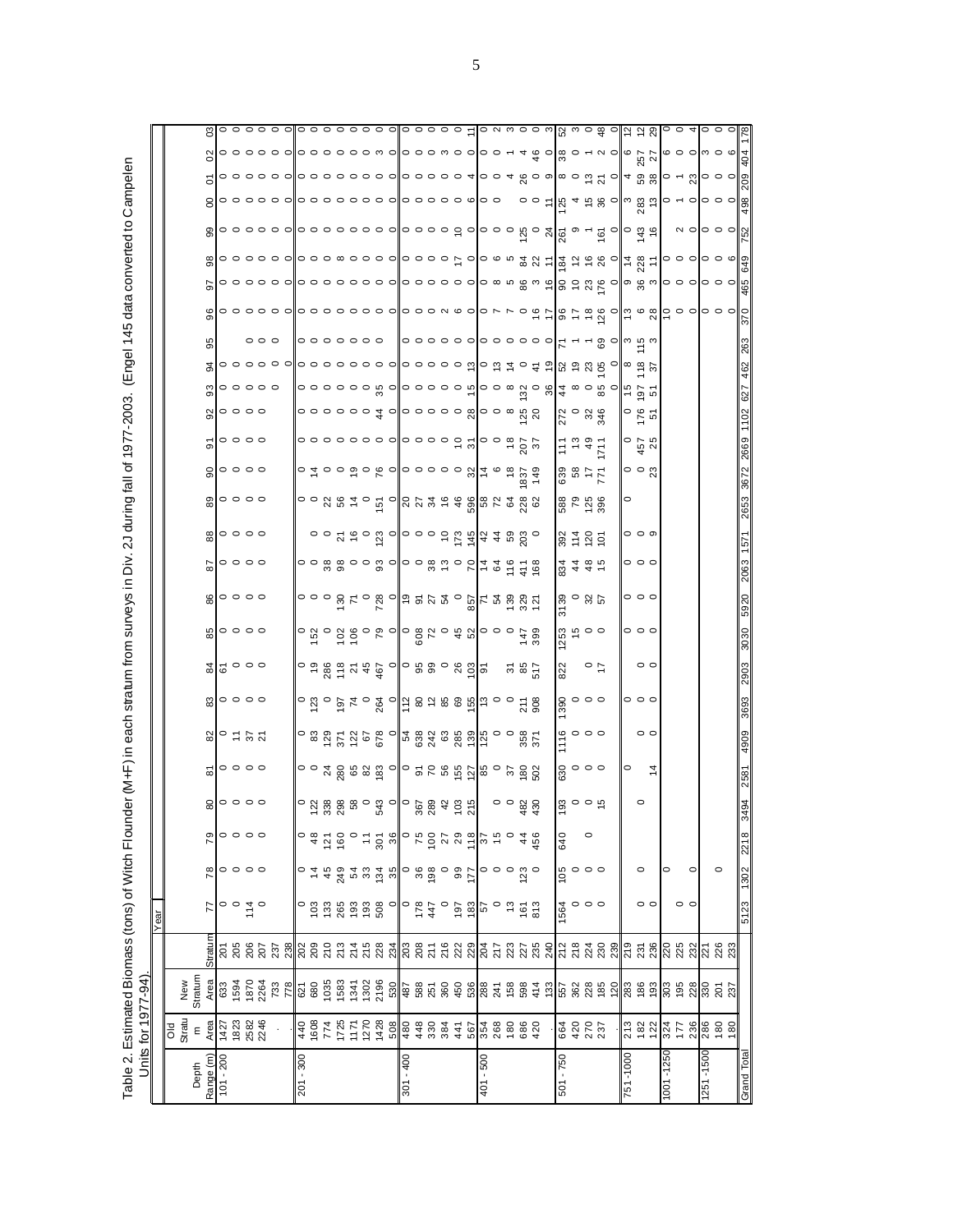Table 3. Estimated Biomass (tons) of Witch Flounder (M+F) in each stratum from surveys in Div. 3K during fall of 1978-2003. (Engel 145 data converted to Campelen<br>\_\_\_\_\_Units for 1978-94). Table 3. Estimated Biomass (tons) of Witch Flounder (M+F) in each stratum from surveys in Div. 3K during fall of 1978-2003. (Engel 145 data converted to Campelen Units for 1978-94).

|              |                                                                                            |                                  |                                          | Year                                     |                                                    |                                                                                                                                                                                                                                                                                                               |                                                |                                  |                                                       |                       |                                                        |                                                                                                                                                                                                                                                                                                                     |                                                  |                                                                                        |                                        |                 |                                                                     |                                                                                                                                                     |                                                                                          |                                                               |                                                                                            |                                                                             |                             |                                                       |                                                                                                                                                                                                                                                                                                                     |                                                                                             |                                                                                             |  |
|--------------|--------------------------------------------------------------------------------------------|----------------------------------|------------------------------------------|------------------------------------------|----------------------------------------------------|---------------------------------------------------------------------------------------------------------------------------------------------------------------------------------------------------------------------------------------------------------------------------------------------------------------|------------------------------------------------|----------------------------------|-------------------------------------------------------|-----------------------|--------------------------------------------------------|---------------------------------------------------------------------------------------------------------------------------------------------------------------------------------------------------------------------------------------------------------------------------------------------------------------------|--------------------------------------------------|----------------------------------------------------------------------------------------|----------------------------------------|-----------------|---------------------------------------------------------------------|-----------------------------------------------------------------------------------------------------------------------------------------------------|------------------------------------------------------------------------------------------|---------------------------------------------------------------|--------------------------------------------------------------------------------------------|-----------------------------------------------------------------------------|-----------------------------|-------------------------------------------------------|---------------------------------------------------------------------------------------------------------------------------------------------------------------------------------------------------------------------------------------------------------------------------------------------------------------------|---------------------------------------------------------------------------------------------|---------------------------------------------------------------------------------------------|--|
| <b>Depth</b> | Stratu                                                                                     | Stratum                          |                                          |                                          |                                                    |                                                                                                                                                                                                                                                                                                               |                                                |                                  |                                                       |                       |                                                        |                                                                                                                                                                                                                                                                                                                     |                                                  |                                                                                        |                                        |                 |                                                                     |                                                                                                                                                     |                                                                                          |                                                               |                                                                                            |                                                                             |                             |                                                       |                                                                                                                                                                                                                                                                                                                     |                                                                                             |                                                                                             |  |
| Range (m)    | ε                                                                                          | Area                             | Stratun                                  | $\overline{78}$                          | 79                                                 | 80                                                                                                                                                                                                                                                                                                            | ò                                              | 8                                | 83                                                    | $\overline{a}$        | 85                                                     | 86                                                                                                                                                                                                                                                                                                                  | 5                                                | 88                                                                                     | 89                                     | 8               | ō                                                                   | 3<br>92                                                                                                                                             | 34                                                                                       | 8                                                             | 8                                                                                          |                                                                             |                             | ၜၟ                                                    | 8                                                                                                                                                                                                                                                                                                                   | 8                                                                                           |                                                                                             |  |
| $101 - 200$  |                                                                                            | 798                              | 608<br>612<br>616                        |                                          |                                                    |                                                                                                                                                                                                                                                                                                               |                                                |                                  |                                                       |                       |                                                        |                                                                                                                                                                                                                                                                                                                     |                                                  |                                                                                        |                                        |                 |                                                                     |                                                                                                                                                     |                                                                                          |                                                               |                                                                                            |                                                                             |                             |                                                       |                                                                                                                                                                                                                                                                                                                     |                                                                                             |                                                                                             |  |
|              |                                                                                            | 445<br>250                       |                                          |                                          |                                                    |                                                                                                                                                                                                                                                                                                               |                                                |                                  |                                                       |                       |                                                        |                                                                                                                                                                                                                                                                                                                     |                                                  |                                                                                        |                                        |                 |                                                                     |                                                                                                                                                     |                                                                                          |                                                               |                                                                                            |                                                                             |                             |                                                       |                                                                                                                                                                                                                                                                                                                     |                                                                                             |                                                                                             |  |
|              |                                                                                            |                                  |                                          |                                          |                                                    |                                                                                                                                                                                                                                                                                                               |                                                |                                  |                                                       |                       |                                                        |                                                                                                                                                                                                                                                                                                                     |                                                  |                                                                                        |                                        |                 |                                                                     |                                                                                                                                                     |                                                                                          |                                                               |                                                                                            |                                                                             |                             |                                                       |                                                                                                                                                                                                                                                                                                                     |                                                                                             |                                                                                             |  |
|              | 1455<br>1588                                                                               |                                  | 618<br>619                               |                                          |                                                    |                                                                                                                                                                                                                                                                                                               |                                                |                                  |                                                       | $\circ$ $\circ$       | $\circ$ $\circ$                                        | $\circ$ $\circ$                                                                                                                                                                                                                                                                                                     | $\circ$ $\circ$                                  | $\circ$ $\circ$                                                                        | $\circ$ $\circ$                        | $\circ$ $\circ$ | $\circ$ $\circ$                                                     | $\circ$ $\circ$                                                                                                                                     | $\circ$ $\circ$<br>$\circ$ $\circ$                                                       |                                                               | ㅇㅇㅇㅇㅇ                                                                                      | ၀၀၀၀၀ <mark>၀၀၀၀၀၈၀မ္</mark> ဗ္က                                            | $\circ\circ\circ\circ\circ$ | $\circ$ $\circ$                                       |                                                                                                                                                                                                                                                                                                                     | $\circ \circ \circ \circ \circ \circ \circ \circ \circ \circ \circ \circ \circ$             |                                                                                             |  |
| $201 - 300$  |                                                                                            |                                  |                                          |                                          |                                                    |                                                                                                                                                                                                                                                                                                               |                                                |                                  |                                                       |                       |                                                        |                                                                                                                                                                                                                                                                                                                     |                                                  |                                                                                        |                                        |                 |                                                                     |                                                                                                                                                     |                                                                                          |                                                               |                                                                                            |                                                                             |                             |                                                       |                                                                                                                                                                                                                                                                                                                     |                                                                                             |                                                                                             |  |
|              |                                                                                            |                                  | 609<br>611                               |                                          |                                                    |                                                                                                                                                                                                                                                                                                               |                                                |                                  |                                                       |                       |                                                        |                                                                                                                                                                                                                                                                                                                     |                                                  |                                                                                        |                                        |                 |                                                                     |                                                                                                                                                     |                                                                                          |                                                               | $\begin{array}{c} \circ \circ \circ \circ \circ \circ \circ \circ \circ \circ \end{array}$ |                                                                             | $000000000$                 |                                                       |                                                                                                                                                                                                                                                                                                                     |                                                                                             | $\begin{array}{c} \circ \circ \circ \circ \circ \circ \circ \circ \circ \circ \end{array}$  |  |
|              |                                                                                            |                                  | 615<br>620                               |                                          |                                                    |                                                                                                                                                                                                                                                                                                               |                                                |                                  |                                                       |                       |                                                        |                                                                                                                                                                                                                                                                                                                     |                                                  |                                                                                        |                                        |                 |                                                                     |                                                                                                                                                     |                                                                                          |                                                               |                                                                                            |                                                                             |                             |                                                       |                                                                                                                                                                                                                                                                                                                     |                                                                                             |                                                                                             |  |
|              |                                                                                            |                                  |                                          |                                          | $\begin{array}{c} 1410 \\ 3719 \\ 145 \end{array}$ |                                                                                                                                                                                                                                                                                                               |                                                |                                  |                                                       |                       |                                                        |                                                                                                                                                                                                                                                                                                                     |                                                  |                                                                                        |                                        |                 |                                                                     |                                                                                                                                                     |                                                                                          |                                                               |                                                                                            |                                                                             |                             |                                                       |                                                                                                                                                                                                                                                                                                                     |                                                                                             |                                                                                             |  |
|              | 2709<br>2859<br>668                                                                        |                                  | 621                                      |                                          |                                                    |                                                                                                                                                                                                                                                                                                               |                                                |                                  |                                                       |                       |                                                        |                                                                                                                                                                                                                                                                                                                     |                                                  |                                                                                        |                                        |                 |                                                                     | $\circ$ $\circ$ $\stackrel{\circ}{\circ}$ $\stackrel{\circ}{\circ}$ $\stackrel{\circ}{\circ}$                                                       | $\circ \circ \circ \circ \circ \circ \circ$                                              | $\circ$ $\circ$ $\circ$ $\circ$                               |                                                                                            |                                                                             |                             | $\circ \circ \circ \circ \circ \circ \pi$             |                                                                                                                                                                                                                                                                                                                     |                                                                                             |                                                                                             |  |
|              |                                                                                            |                                  | 624                                      |                                          |                                                    |                                                                                                                                                                                                                                                                                                               |                                                |                                  |                                                       |                       |                                                        |                                                                                                                                                                                                                                                                                                                     |                                                  |                                                                                        |                                        |                 |                                                                     |                                                                                                                                                     |                                                                                          |                                                               |                                                                                            |                                                                             |                             |                                                       |                                                                                                                                                                                                                                                                                                                     |                                                                                             |                                                                                             |  |
|              | 1618                                                                                       |                                  | 634                                      |                                          | 772                                                |                                                                                                                                                                                                                                                                                                               |                                                |                                  |                                                       |                       |                                                        |                                                                                                                                                                                                                                                                                                                     |                                                  |                                                                                        |                                        |                 |                                                                     |                                                                                                                                                     |                                                                                          |                                                               |                                                                                            |                                                                             |                             |                                                       |                                                                                                                                                                                                                                                                                                                     |                                                                                             |                                                                                             |  |
|              |                                                                                            |                                  | 635                                      |                                          | 1887                                               |                                                                                                                                                                                                                                                                                                               |                                                |                                  |                                                       |                       |                                                        |                                                                                                                                                                                                                                                                                                                     |                                                  |                                                                                        |                                        |                 |                                                                     |                                                                                                                                                     |                                                                                          |                                                               |                                                                                            |                                                                             |                             |                                                       |                                                                                                                                                                                                                                                                                                                     |                                                                                             |                                                                                             |  |
|              | $1274$<br>$1455$<br>$1132$                                                                 |                                  | 637<br>637                               |                                          | 1680                                               |                                                                                                                                                                                                                                                                                                               |                                                |                                  |                                                       |                       |                                                        |                                                                                                                                                                                                                                                                                                                     |                                                  |                                                                                        |                                        |                 |                                                                     |                                                                                                                                                     |                                                                                          |                                                               |                                                                                            |                                                                             |                             |                                                       |                                                                                                                                                                                                                                                                                                                     |                                                                                             |                                                                                             |  |
|              |                                                                                            |                                  |                                          | 612<br>1956 88<br>1958 1959<br>1959 1959 | 2242                                               | $\begin{array}{c} 0.88 \\ 0.98 \\ 0.99 \\ 0.01 \\ 0.01 \\ 0.01 \\ 0.01 \\ 0.01 \\ 0.01 \\ 0.01 \\ 0.01 \\ 0.01 \\ 0.01 \\ 0.01 \\ 0.01 \\ 0.01 \\ 0.01 \\ 0.01 \\ 0.01 \\ 0.01 \\ 0.01 \\ 0.01 \\ 0.01 \\ 0.01 \\ 0.01 \\ 0.01 \\ 0.01 \\ 0.01 \\ 0.01 \\ 0.01 \\ 0.01 \\ 0.01 \\ 0.01 \\ 0.01 \\ 0.01 \\ 0.$ |                                                |                                  |                                                       |                       | $49887820$<br>$49887890$                               | $\frac{8}{2}$ $\frac{8}{2}$ $\frac{6}{2}$ $\frac{6}{2}$ $\frac{6}{2}$ $\frac{6}{2}$ $\frac{6}{2}$ $\frac{6}{2}$ $\frac{6}{2}$ $\frac{6}{2}$ $\frac{6}{2}$ $\frac{6}{2}$ $\frac{6}{2}$ $\frac{6}{2}$ $\frac{6}{2}$ $\frac{6}{2}$ $\frac{6}{2}$ $\frac{6}{2}$ $\frac{6}{2}$ $\frac{6}{2}$ $\frac{6}{2}$ $\frac{6}{2}$ |                                                  | $\circ$ $\circ$ $\circ$ $\cos \frac{\pi}{6}$ $\sin \frac{\pi}{6}$ $\sin \frac{\pi}{6}$ | <b>ះ</b> ខេត្តដូច ខ                    |                 | $\circ \circ \circ \circ \circ \circ \circ$                         | $\circ$ $\circ$ $\circ$ $\frac{1}{2}$ $\circ$ $\frac{1}{2}$ $\circ$ $\frac{1}{2}$ $\circ$ $\frac{1}{2}$ $\circ$ $\frac{1}{2}$ $\circ$ $\frac{1}{2}$ |                                                                                          |                                                               |                                                                                            |                                                                             |                             |                                                       |                                                                                                                                                                                                                                                                                                                     |                                                                                             |                                                                                             |  |
|              | 447                                                                                        |                                  | 632                                      |                                          | 591                                                |                                                                                                                                                                                                                                                                                                               |                                                |                                  |                                                       |                       |                                                        |                                                                                                                                                                                                                                                                                                                     |                                                  |                                                                                        |                                        |                 |                                                                     |                                                                                                                                                     |                                                                                          |                                                               |                                                                                            |                                                                             |                             |                                                       |                                                                                                                                                                                                                                                                                                                     |                                                                                             |                                                                                             |  |
| $301 - 400$  |                                                                                            |                                  |                                          |                                          |                                                    |                                                                                                                                                                                                                                                                                                               |                                                |                                  |                                                       |                       |                                                        |                                                                                                                                                                                                                                                                                                                     |                                                  |                                                                                        |                                        |                 |                                                                     |                                                                                                                                                     |                                                                                          |                                                               |                                                                                            |                                                                             |                             |                                                       |                                                                                                                                                                                                                                                                                                                     |                                                                                             |                                                                                             |  |
|              |                                                                                            |                                  | 614<br>614                               |                                          |                                                    |                                                                                                                                                                                                                                                                                                               |                                                |                                  |                                                       |                       |                                                        |                                                                                                                                                                                                                                                                                                                     |                                                  |                                                                                        |                                        |                 |                                                                     |                                                                                                                                                     |                                                                                          |                                                               |                                                                                            |                                                                             |                             |                                                       |                                                                                                                                                                                                                                                                                                                     |                                                                                             |                                                                                             |  |
|              |                                                                                            |                                  | 617<br>623<br>625                        |                                          |                                                    |                                                                                                                                                                                                                                                                                                               |                                                |                                  |                                                       |                       |                                                        |                                                                                                                                                                                                                                                                                                                     |                                                  |                                                                                        |                                        |                 |                                                                     |                                                                                                                                                     |                                                                                          |                                                               |                                                                                            |                                                                             |                             |                                                       |                                                                                                                                                                                                                                                                                                                     |                                                                                             |                                                                                             |  |
|              |                                                                                            |                                  |                                          |                                          | 633                                                |                                                                                                                                                                                                                                                                                                               |                                                |                                  |                                                       |                       |                                                        |                                                                                                                                                                                                                                                                                                                     |                                                  |                                                                                        |                                        |                 |                                                                     |                                                                                                                                                     |                                                                                          |                                                               |                                                                                            |                                                                             |                             |                                                       |                                                                                                                                                                                                                                                                                                                     |                                                                                             |                                                                                             |  |
|              |                                                                                            |                                  |                                          |                                          | 2238                                               |                                                                                                                                                                                                                                                                                                               |                                                |                                  |                                                       |                       |                                                        |                                                                                                                                                                                                                                                                                                                     |                                                  |                                                                                        |                                        |                 |                                                                     |                                                                                                                                                     |                                                                                          |                                                               |                                                                                            |                                                                             |                             |                                                       |                                                                                                                                                                                                                                                                                                                     |                                                                                             |                                                                                             |  |
|              |                                                                                            |                                  | 626                                      | $0.8884298$<br>$0.884298$<br>$0.7298$    | 5737                                               |                                                                                                                                                                                                                                                                                                               | 551<br>1980<br>592<br>593<br>593<br>593<br>593 | $758$<br>$758$<br>$758$<br>$758$ |                                                       |                       |                                                        |                                                                                                                                                                                                                                                                                                                     |                                                  |                                                                                        |                                        |                 |                                                                     |                                                                                                                                                     |                                                                                          |                                                               |                                                                                            |                                                                             |                             |                                                       |                                                                                                                                                                                                                                                                                                                     |                                                                                             |                                                                                             |  |
|              |                                                                                            |                                  | 628                                      |                                          | 6077<br>1617                                       |                                                                                                                                                                                                                                                                                                               |                                                |                                  |                                                       |                       |                                                        |                                                                                                                                                                                                                                                                                                                     |                                                  |                                                                                        |                                        |                 |                                                                     |                                                                                                                                                     |                                                                                          |                                                               |                                                                                            |                                                                             |                             |                                                       |                                                                                                                                                                                                                                                                                                                     |                                                                                             |                                                                                             |  |
|              |                                                                                            |                                  |                                          |                                          |                                                    |                                                                                                                                                                                                                                                                                                               |                                                |                                  |                                                       |                       |                                                        |                                                                                                                                                                                                                                                                                                                     |                                                  |                                                                                        |                                        |                 |                                                                     |                                                                                                                                                     |                                                                                          |                                                               |                                                                                            |                                                                             |                             |                                                       |                                                                                                                                                                                                                                                                                                                     |                                                                                             |                                                                                             |  |
|              |                                                                                            |                                  | 630                                      |                                          | 730                                                |                                                                                                                                                                                                                                                                                                               |                                                |                                  |                                                       |                       |                                                        |                                                                                                                                                                                                                                                                                                                     |                                                  |                                                                                        |                                        |                 |                                                                     |                                                                                                                                                     |                                                                                          |                                                               |                                                                                            |                                                                             |                             |                                                       |                                                                                                                                                                                                                                                                                                                     |                                                                                             |                                                                                             |  |
|              | $\begin{array}{r} 1027 \\ 850 \\ 979 \\ 1085 \\ 499 \\ 547 \\ 2159 \\ 2159 \\ \end{array}$ |                                  | 633                                      |                                          | 2876                                               |                                                                                                                                                                                                                                                                                                               |                                                |                                  |                                                       |                       |                                                        |                                                                                                                                                                                                                                                                                                                     |                                                  |                                                                                        |                                        |                 |                                                                     |                                                                                                                                                     |                                                                                          |                                                               |                                                                                            |                                                                             |                             |                                                       |                                                                                                                                                                                                                                                                                                                     |                                                                                             |                                                                                             |  |
|              |                                                                                            |                                  | 638                                      | 3316<br>1415                             | 8711                                               | 4695                                                                                                                                                                                                                                                                                                          | 1402<br>5840<br>1716                           | 2399<br>3430<br>1127             | 601<br>1582<br>1582<br>1583<br>1583<br>15837<br>15837 |                       | 650<br>1101 1110<br>232 3863<br>2072 1212<br>2073 3863 |                                                                                                                                                                                                                                                                                                                     | $19877328568$<br>$1532856$<br>$1732856$<br>$179$ |                                                                                        | $0.5888834$<br>$0.5888834$<br>$0.5834$ | 0000808278      | $\circ \circ \circ \circ \circ \circ \circ \circ \circ \circ \circ$ | 0000000000000                                                                                                                                       | 0.0000000748                                                                             | $\circ \circ \circ \circ \circ \circ \circ \circ \circ \circ$ | $-000400015807$                                                                            |                                                                             |                             | 0.000000000000000                                     |                                                                                                                                                                                                                                                                                                                     |                                                                                             |                                                                                             |  |
|              | 1463                                                                                       |                                  | 639                                      |                                          | 1092                                               | 2077                                                                                                                                                                                                                                                                                                          |                                                |                                  |                                                       |                       |                                                        |                                                                                                                                                                                                                                                                                                                     |                                                  |                                                                                        |                                        |                 |                                                                     |                                                                                                                                                     |                                                                                          |                                                               |                                                                                            |                                                                             |                             |                                                       |                                                                                                                                                                                                                                                                                                                     |                                                                                             |                                                                                             |  |
| 401 - 500    |                                                                                            | 891<br>691<br>1255<br>126<br>134 | 613<br>622<br>627                        | 598                                      | 1228                                               |                                                                                                                                                                                                                                                                                                               |                                                |                                  |                                                       | 640                   |                                                        |                                                                                                                                                                                                                                                                                                                     |                                                  |                                                                                        |                                        |                 |                                                                     |                                                                                                                                                     |                                                                                          |                                                               |                                                                                            |                                                                             |                             |                                                       | - - ㅇㅇㅇ ∞ 얻 ± ㅁ % ♡ ㅇ ㅇ ㅎ % % ♡ ㄴ                                                                                                                                                                                                                                                                                   |                                                                                             | $\circ \circ \circ \circ \circ \circ \circ \circ \cdot \cdot \cdot \circ \circ \circ \circ$ |  |
|              |                                                                                            |                                  |                                          |                                          |                                                    | 1938                                                                                                                                                                                                                                                                                                          | 1010                                           | 600                              |                                                       |                       |                                                        | 263<br>1598                                                                                                                                                                                                                                                                                                         |                                                  |                                                                                        |                                        |                 |                                                                     |                                                                                                                                                     |                                                                                          |                                                               |                                                                                            |                                                                             |                             |                                                       |                                                                                                                                                                                                                                                                                                                     |                                                                                             |                                                                                             |  |
|              | $632$<br>$750$<br>$750$<br>$80$<br>$750$                                                   |                                  |                                          | 2887<br>2274                             | 4140<br>2264                                       | 8083<br>2534<br>177<br>177                                                                                                                                                                                                                                                                                    | 11621                                          | 8635<br>1009                     | 946<br>10560<br>5887                                  | 7849<br>6448          | 1152<br>4541<br>4570<br>1074<br>238                    |                                                                                                                                                                                                                                                                                                                     | 658<br>1953<br>1979<br>1979                      | <u>s ä g ä e</u><br>2 <del>i</del> ä g ä e                                             | 88848                                  |                 | <u>င် <sub>လ</sub>ွိ အိ</u> ဆို                                     |                                                                                                                                                     |                                                                                          |                                                               |                                                                                            |                                                                             |                             |                                                       |                                                                                                                                                                                                                                                                                                                     |                                                                                             |                                                                                             |  |
|              |                                                                                            |                                  |                                          |                                          |                                                    |                                                                                                                                                                                                                                                                                                               | 7736<br>62<br>12                               | 411                              |                                                       |                       |                                                        | 2929<br>1669                                                                                                                                                                                                                                                                                                        |                                                  |                                                                                        |                                        |                 |                                                                     |                                                                                                                                                     |                                                                                          |                                                               |                                                                                            |                                                                             |                             |                                                       |                                                                                                                                                                                                                                                                                                                     |                                                                                             |                                                                                             |  |
|              |                                                                                            |                                  | $\begin{array}{c} 63 \\ 645 \end{array}$ | $51$                                     |                                                    |                                                                                                                                                                                                                                                                                                               |                                                | 341                              | 281                                                   | 436<br>1519           |                                                        |                                                                                                                                                                                                                                                                                                                     |                                                  |                                                                                        |                                        |                 |                                                                     |                                                                                                                                                     |                                                                                          |                                                               |                                                                                            |                                                                             |                             |                                                       |                                                                                                                                                                                                                                                                                                                     |                                                                                             |                                                                                             |  |
|              |                                                                                            |                                  | 650                                      |                                          |                                                    |                                                                                                                                                                                                                                                                                                               |                                                |                                  |                                                       |                       |                                                        |                                                                                                                                                                                                                                                                                                                     |                                                  |                                                                                        |                                        |                 |                                                                     |                                                                                                                                                     |                                                                                          |                                                               |                                                                                            |                                                                             |                             |                                                       |                                                                                                                                                                                                                                                                                                                     |                                                                                             |                                                                                             |  |
| $501 - 750$  | 584<br>333                                                                                 | 230<br>325<br>359                | <b>646</b><br>646<br>651                 | $\circ$ $\circ$                          | $\circ$ $\circ$                                    | 89<br>68                                                                                                                                                                                                                                                                                                      | 82 ±                                           | 72<br>25                         | $\frac{5}{171}$                                       | $\circ$ $\frac{9}{4}$ | 813<br>108                                             |                                                                                                                                                                                                                                                                                                                     | 1657<br>102                                      |                                                                                        |                                        | 11071<br>275    | 937<br>173                                                          | $7800052$ $7288$ $560$<br>ိ ဒု                                                                                                                      | $\circ$ $\frac{36}{2}$ $\circ$ $\circ$ $\frac{4}{2}$ $\circ$ $\frac{5}{2}$ $\frac{6}{2}$ | ம ஜ ८ ० ० ० <mark>० ० ० २ </mark> ८ ४ <mark>८ ८</mark>        | $\circ$ – $\circ$ – $\circ$ $\circ$ $\circ$ – $\circ$ – $\circ$                            |                                                                             |                             |                                                       |                                                                                                                                                                                                                                                                                                                     |                                                                                             | <u> 혼 등 는 후 정 일</u><br>이 동 등 한 정 일 일                                                        |  |
|              |                                                                                            |                                  |                                          |                                          |                                                    |                                                                                                                                                                                                                                                                                                               |                                                |                                  |                                                       |                       |                                                        |                                                                                                                                                                                                                                                                                                                     |                                                  |                                                                                        |                                        |                 |                                                                     |                                                                                                                                                     |                                                                                          |                                                               |                                                                                            |                                                                             |                             |                                                       | 173                                                                                                                                                                                                                                                                                                                 |                                                                                             |                                                                                             |  |
| 751-1000     |                                                                                            | 418                              | 642                                      |                                          |                                                    |                                                                                                                                                                                                                                                                                                               |                                                |                                  |                                                       | $\frac{5}{2}$         |                                                        |                                                                                                                                                                                                                                                                                                                     | 8                                                |                                                                                        |                                        | 2496            | 1213                                                                |                                                                                                                                                     |                                                                                          |                                                               |                                                                                            |                                                                             |                             |                                                       |                                                                                                                                                                                                                                                                                                                     |                                                                                             |                                                                                             |  |
|              | 55<br>409                                                                                  | 360                              | 647                                      | $\circ$ $\circ$                          | $\circ$                                            | $\frac{1}{2}$                                                                                                                                                                                                                                                                                                 | 。。                                             | శిం                              |                                                       |                       | 89<br>26                                               |                                                                                                                                                                                                                                                                                                                     |                                                  |                                                                                        |                                        | 390             | 724                                                                 | $\frac{861}{664}$                                                                                                                                   |                                                                                          |                                                               |                                                                                            |                                                                             |                             |                                                       |                                                                                                                                                                                                                                                                                                                     |                                                                                             |                                                                                             |  |
|              |                                                                                            | 516                              |                                          |                                          |                                                    |                                                                                                                                                                                                                                                                                                               |                                                |                                  |                                                       |                       |                                                        |                                                                                                                                                                                                                                                                                                                     |                                                  |                                                                                        |                                        |                 |                                                                     |                                                                                                                                                     | 164                                                                                      |                                                               |                                                                                            |                                                                             |                             |                                                       |                                                                                                                                                                                                                                                                                                                     |                                                                                             |                                                                                             |  |
| 1001-1250    | 1266<br>232                                                                                | <b>733</b><br>228                | $rac{8}{3}$ $rac{3}{3}$ $rac{3}{3}$      | $\circ$                                  | $\circ$                                            |                                                                                                                                                                                                                                                                                                               |                                                |                                  |                                                       |                       |                                                        |                                                                                                                                                                                                                                                                                                                     |                                                  |                                                                                        |                                        |                 |                                                                     |                                                                                                                                                     |                                                                                          |                                                               |                                                                                            |                                                                             |                             |                                                       |                                                                                                                                                                                                                                                                                                                     |                                                                                             |                                                                                             |  |
|              |                                                                                            |                                  |                                          |                                          |                                                    |                                                                                                                                                                                                                                                                                                               |                                                |                                  |                                                       |                       |                                                        |                                                                                                                                                                                                                                                                                                                     |                                                  |                                                                                        |                                        |                 |                                                                     |                                                                                                                                                     |                                                                                          |                                                               |                                                                                            |                                                                             |                             |                                                       |                                                                                                                                                                                                                                                                                                                     |                                                                                             |                                                                                             |  |
|              |                                                                                            | 531                              | 653                                      |                                          |                                                    |                                                                                                                                                                                                                                                                                                               |                                                |                                  |                                                       |                       |                                                        |                                                                                                                                                                                                                                                                                                                     |                                                  |                                                                                        |                                        |                 |                                                                     |                                                                                                                                                     |                                                                                          | ္ပူ၀                                                          |                                                                                            |                                                                             |                             |                                                       |                                                                                                                                                                                                                                                                                                                     |                                                                                             |                                                                                             |  |
| 1251-1500    | 954<br>263                                                                                 | 472<br>212<br>479                | 649<br>649<br>654                        | $\circ$ $\circ$                          | $\circ$                                            |                                                                                                                                                                                                                                                                                                               |                                                |                                  |                                                       |                       |                                                        |                                                                                                                                                                                                                                                                                                                     |                                                  |                                                                                        |                                        |                 |                                                                     |                                                                                                                                                     |                                                                                          |                                                               | 690000000                                                                                  | $\circ$ $\frac{8}{5}$ $\frac{1}{8}$ $\circ$ $\circ$ $\circ$ $\circ$ $\circ$ | $\frac{54}{60}$ 0 0 0 0 0 4 | $\circ$ အံ ေ မွ မွ မွ မွ မွ မွ မွ မွ မွ မွ မွ ျပည္နယ္ | $\frac{1}{2}$ $\frac{1}{2}$ $\frac{1}{2}$ $\frac{1}{2}$ $\frac{1}{2}$ $\frac{1}{2}$ $\frac{1}{2}$ $\frac{1}{2}$ $\frac{1}{2}$ $\frac{1}{2}$ $\frac{1}{2}$ $\frac{1}{2}$ $\frac{1}{2}$ $\frac{1}{2}$ $\frac{1}{2}$ $\frac{1}{2}$ $\frac{1}{2}$ $\frac{1}{2}$ $\frac{1}{2}$ $\frac{1}{2}$ $\frac{1}{2}$ $\frac{1}{2}$ | ၑဝဝဝဝဝဝဝင် z <sub>ၑ</sub> ဝဝ ၖ်င်ဝ ၈ စ <mark>တြီး အဲ့ခြင်း စလို</mark> ဝဝဝ <mark>ဝဝဝ</mark> | $\circ \circ \circ$                                                                         |  |
|              |                                                                                            |                                  |                                          |                                          |                                                    |                                                                                                                                                                                                                                                                                                               |                                                |                                  |                                                       |                       |                                                        |                                                                                                                                                                                                                                                                                                                     |                                                  |                                                                                        |                                        |                 |                                                                     |                                                                                                                                                     |                                                                                          |                                                               |                                                                                            |                                                                             |                             |                                                       |                                                                                                                                                                                                                                                                                                                     |                                                                                             |                                                                                             |  |
| Grand Total  |                                                                                            |                                  |                                          | 30353 49789                              |                                                    |                                                                                                                                                                                                                                                                                                               | 43406                                          | 32429                            | 49251                                                 | 49038                 | 35694                                                  |                                                                                                                                                                                                                                                                                                                     |                                                  | 18110                                                                                  | 8976                                   |                 |                                                                     |                                                                                                                                                     |                                                                                          |                                                               |                                                                                            |                                                                             |                             |                                                       |                                                                                                                                                                                                                                                                                                                     |                                                                                             |                                                                                             |  |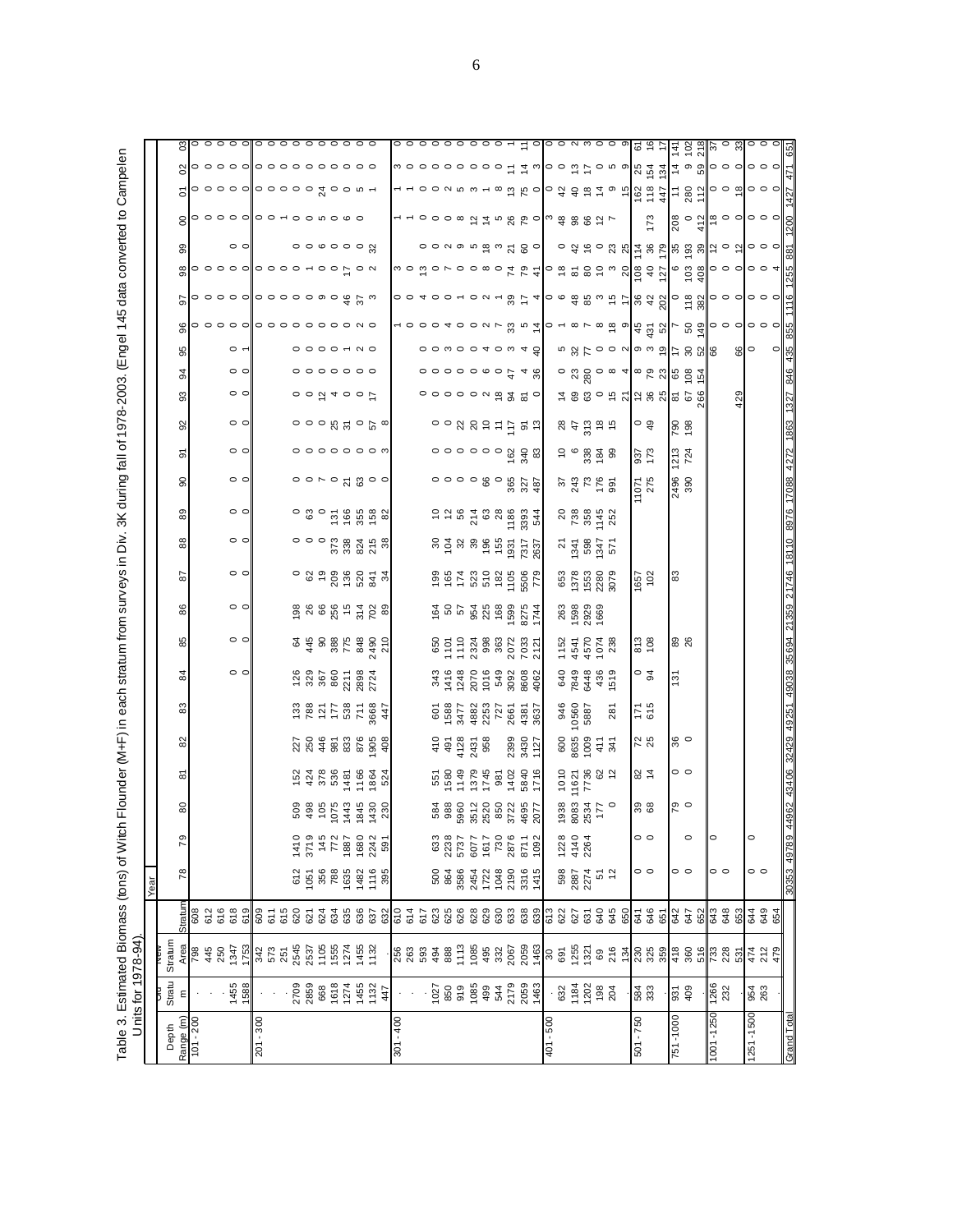|                    | (Engel 145 data converted to Campelen Units for 1983-94) |               |            |                                                             |            |             |             |              |             |             |             |           |         |         |                |                   |                |                |             |              |                             |              |                 |
|--------------------|----------------------------------------------------------|---------------|------------|-------------------------------------------------------------|------------|-------------|-------------|--------------|-------------|-------------|-------------|-----------|---------|---------|----------------|-------------------|----------------|----------------|-------------|--------------|-----------------------------|--------------|-----------------|
|                    |                                                          |               |            | Year                                                        |            |             |             |              |             |             |             |           |         |         |                |                   |                |                |             |              |                             |              |                 |
| Depth              | Old<br>Stratum                                           | New<br>Stratu |            |                                                             |            |             |             |              |             |             |             |           |         |         |                |                   |                |                |             |              |                             |              |                 |
| Range (m)          | Area                                                     | m Area        | Stratum    | 84                                                          | 85         | 86          | 87          | 88           | 89          | 90          | 91          | 92        | 93      | 94      | 95             | 96                | 97             | 98             | 99          | 00           | 01                          | 02           | 03              |
| $30 - 56$          |                                                          | 268           | 784        |                                                             |            |             |             |              |             |             |             |           |         |         |                | $\pmb{0}$         | 0              | 0              |             | 1            | 0                           | 0            | $\pmb{0}$       |
| $57 - 92$          | 2071                                                     | 2071          | 350        | 136                                                         | $\pmb{0}$  | $\mathbf 0$ | 0           | $\bf 0$      | $\pmb{0}$   | $\mathbf 0$ | 0           | 0         | 0       | 0       | 0              | $\mathbf 0$       | 0              | $\bf 0$        | 0           | 0            | $\pmb{0}$                   | 0            | 0               |
|                    | 1780                                                     | 1780          | 363        | 85                                                          | 0          | 50          | 0           | 0            | 0           | 264         | 33          | 41        | 0       | 0       | 0              | 0                 | 0              | 0              | 0           | 0            | 0                           | 0            | 0               |
|                    | 1121                                                     | 1121          | 371        | 46                                                          | 0          | 0           | 0           | 0            | 0           | 0           | 0           | 0         | 0       | 0       | 0              | 0                 | 0              | 0              | 0           | 0            | 0                           | 0            | 0               |
|                    | 2460                                                     | 2460          | 372        | 144                                                         | 0          | $\mathbf 0$ | 0           | 16           | 0           | 38          | 8           | 0         | 0       | 0       | 27             | 0                 | 0              | 0              | 0           | 0            | 0                           | 0            | 0               |
|                    | 1120                                                     | 1120          | 384        | 98                                                          | 0          | $\mathbf 0$ | $\mathbf 0$ | 0            | 0           | $\mathbf 0$ | $\mathsf 0$ | $\pmb{0}$ | 0       | 0       | 0              | 0                 | 0              | 0              | 0           | 0            | 0                           | 0            | 0               |
|                    |                                                          | 465           | 785        |                                                             |            |             |             |              |             |             |             |           |         |         |                | 0                 | 0              | 0              |             | 0            | 0                           | 0            | 0               |
| $93 - 183$         | 1519<br>1574                                             | 1519<br>1574  | 328<br>341 | 45<br>230                                                   | 0<br>0     | 0<br>0      | 0<br>34     | 0<br>34      | 0<br>0      | 0<br>0      | 0<br>0      | 0<br>0    | 0<br>0  | 0<br>0  | 0<br>0         | 0<br>0            | 0<br>0         | 0<br>1         | 0<br>0      | 0<br>0       | 0<br>0                      | 0<br>0       | 0<br>0          |
|                    | 585                                                      | 585           | 342        | $\pmb{0}$                                                   | 0          | $\mathbf 0$ | $\mathbf 0$ | 0            | 0           | 0           | 0           | 0         | 0       | 0       | 0              | 0                 | 0              | 0              | 0           | 0            | $\pmb{0}$                   | 1            | 0               |
|                    | 525                                                      | 525           | 343        | 84                                                          | 0          | 0           | 0           | 0            | 0           | 0           | 0           | 0         | 0       | 0       | 0              | 0                 | 0              | 0              | 0           | 0            | 0                           | 0            | 0               |
|                    | 2120                                                     | 2120          | 348        | 334                                                         | 0          | 0           | 0           | 44           | 0           | 0           | 0           | 0         |         | 0       | 0              | 0                 | 0              | 0              | 0           | 1            | 0                           | 0            | 0               |
|                    | 2114                                                     | 2114          | 349        | 306                                                         | 0          | 155         | 0           | 36           | 0           | 145         | 0           | 0         | 0       | 0       | 0              | 0                 | 0              | 0              | 0           | 2            | 0                           | 0            | 17              |
|                    | 2817                                                     | 2817          | 364        | 202                                                         | 0          | 143         | 0           | 39           | 0           | 27          | 0           | 0         | 0       | 0       | 0              | 0                 | 0              | 0              | $\Omega$    | 0            | 0                           | 0            | 0               |
|                    | 1041                                                     | 1041          | 365        | 100                                                         | 0          | 68          | 29          | 18           | 0           | $\mathbf 0$ | 36          | 0         | 0       | 0       | 0              | 0                 | 0              | 0              | 0           |              | 0                           | 0            | 0               |
|                    | 1320                                                     | 1320          | 370        | 190                                                         | 0          | 0           | 34          | 0            | 0           | 0           | 0           | 0         | 0       | 0       | 0              | 0                 | 0              | 0              | 0           | 0            | 0                           | 0            | 0               |
|                    | 2356                                                     | 2356          | 385        | 340                                                         | 0          | 79          | 58          | 27           | 0           | 0           | 0           | 0         | 0       | 0       | 0              | 0                 | 0              | 0              | 0           | 0            | 0                           | 0            | 0               |
|                    | 1481                                                     | 1481          | 390        | 159                                                         | 0          | $\mathbf 0$ | $\mathbf 0$ | 0            | 0           | $\mathbf 0$ | 0           | 0         | 0       | 0       | 0              | 0                 | 0              | 0              | $\Omega$    | 0            | 0                           | 0            | 0               |
|                    |                                                          | 84            | 786<br>787 |                                                             |            |             |             |              |             |             |             |           |         |         |                | 1                 | 0              | 0              |             | 0            | $\overline{1}$              | 0<br>0       | 1<br>0          |
|                    | $\cdot$                                                  | 613<br>261    | 788        |                                                             |            |             |             |              |             |             |             |           |         |         |                | 0<br>0            | 0<br>0         | 0<br>0         |             | 0<br>0       | 0<br>0                      | 0            | 0               |
|                    | $\cdot$<br>$\ddot{\phantom{a}}$                          | 89            | 790        |                                                             |            |             |             |              |             |             |             |           |         |         |                | $\Omega$          | 0              | 1              |             | 0            | 1                           | 0            | 0               |
|                    |                                                          | 72            | 793        |                                                             |            |             |             |              |             |             |             |           |         |         |                | 0                 | 0              | 0              |             | 0            | $\mathbf 0$                 | 2            | 0               |
|                    | $\cdot$                                                  | 216           | 794        |                                                             |            |             |             |              |             |             |             |           |         |         |                | 0                 | 0              | 0              |             |              | 0                           | 0            | 0               |
|                    |                                                          | 98            | 797        |                                                             |            |             |             |              |             |             |             |           |         |         |                | 0                 | 0              | 0              |             | 0            | $\pmb{0}$                   | 0            | 0               |
|                    |                                                          | 72            | 799        |                                                             |            |             |             |              |             |             |             |           |         |         |                | 0                 | 0              | 0              |             | 0            | 0                           | 0            | 0               |
| 184 - 274          | 1494                                                     | 1582          | 344        | 159                                                         | 37         | 29          | 127         | $\bf 0$      | $\pmb{0}$   | 0           | 0           | 0         | 0       | 0       | 0              | 0                 | 0              | 0              | 0           | $\mathbf{1}$ | 0                           | 3            | 3               |
|                    | 983                                                      | 983           | 347        | 467                                                         | $\pmb{0}$  | 42          | 0           | 154          | 66          | $\mathbf 0$ | 0           | 0         | 0       | 0       | 0              | 0                 | 0              | 0              | 0           | 0            | 4                           | 0            | 0               |
|                    | 1394                                                     | 1394          | 366        | 186                                                         | 355        | 307         | 171         | 110          | 187         | 27          | 0           | 7         | 0       | 0       | 0              | 0                 | 0              | 0              | 0<br>0      | 0            | 0                           | 0            | 6               |
|                    | 961<br>983                                               | 961<br>983    | 369<br>386 | 374<br>168                                                  | 570<br>519 | 706<br>1082 | 320<br>1518 | 1061<br>1750 | 429<br>442  | 473<br>218  | 162<br>307  | 0<br>875  | 0<br>0  | 0<br>0  | 0<br>0         | 0<br>0            | 0<br>0         | 0<br>0         | 0           | 0<br>0       | 0<br>0                      | 0<br>0       | 0<br>0          |
|                    | 821                                                      | 821           | 389        | 196                                                         | 133        | 760         | 250         | 138          | 21          | 79          | 0           | 27        | 0       | 0       | 38             | 0                 | 0              | 0              | 0           | 11           | 0                           | 0            | 0               |
|                    | 282                                                      | 282           | 391        | 0                                                           | 32         | 0           | 9           | 0            | 0           | 0           | 70          | 22        | 0       | 0       | 36             | 0                 | 25             | 0              | 0           | 0            | 0                           | 0            | 0               |
|                    |                                                          | 164           | 795        |                                                             |            |             |             |              |             |             |             |           |         |         |                | 0                 | 0              | 0              |             | 0            | 0                           | 0            | 0               |
| 184 - 366          | ä,                                                       | 72            | 789        |                                                             |            |             |             |              |             |             |             |           |         |         |                | $\mathbf 0$       | 0              | 0              |             | 0            | $\pmb{0}$                   | 0            | 0               |
|                    |                                                          | 227           | 791        |                                                             |            |             |             |              |             |             |             |           |         |         |                | 6                 | 0              | 0              |             | 0            | 0                           | 1            | 3               |
|                    |                                                          | 100           | 798        |                                                             |            |             |             |              |             |             |             |           |         |         |                | 0                 | $\overline{2}$ | 21             |             | 3            | 23                          | 0            | 0               |
| 275 - 366          | 1432                                                     | 1432          | 345        | 4484                                                        | 1227       | 617         | 3693        | 2099         | 2358        | 750         | 0           | 61        | 73      | 0       | 10             | 3                 | 5              | 35             | 3           | 5            | 0                           | 8            | 5               |
|                    | 865                                                      | 865           | 346        | 1423                                                        | 2240       | 3321        | 1201        | 1823         | 1287        | 1863        | 203         | 40        | 14      | 0       | 0              | 12                | 3              | $\mathbf{1}$   | 20          | 16           | 8                           | 4            | 1               |
|                    | 334<br>718                                               | 334<br>718    | 368<br>387 | 47<br>169                                                   | 29<br>404  | 386<br>276  | 23<br>572   | 64<br>1775   | 144<br>1546 | 106<br>3668 | 39<br>159   | 14<br>52  | 0<br>32 | 0<br>12 | 22<br>63       | $\mathbf 0$<br>8  | 0<br>2         | 0<br>0         | 0<br>5      | 6<br>38      | $\pmb{0}$<br>$\overline{4}$ | 0<br>6       | 0<br>0          |
|                    | 361                                                      | 361           | 388        | 1229                                                        | 48         |             | 589         | 92           | 126         | 0           | 125         | 173       | 0       | 14      | 0              | 0                 | 0              | 12             | 0           | 5            | 17                          | 6            | 4               |
|                    | 145                                                      | 145           | 392        | 55                                                          | 13         | 20          | 50          | 13           | 0           | 0           | 0           | 0         | 0       | 4       | 0              | 0                 | 0              | 0              | 0           | 0            | 14                          | 0            | 0               |
|                    | $\ddot{\phantom{a}}$                                     | 175           | 796        |                                                             |            |             |             |              |             |             |             |           |         |         |                | $\mathbf 0$       | 1              | 2              |             | 0            | $\overline{4}$              | $\mathbf{1}$ | 0               |
|                    |                                                          | 81            | 800        |                                                             |            |             |             |              |             |             |             |           |         |         |                |                   | 8              | 3              |             | 6            | 24                          | 22           | $\mathbf{1}$    |
| 367 - 549          | 186                                                      | 186           | 729        | 146                                                         | 127        | 280         |             |              |             | 48          | 274         | 246       | 42      | 131     | $\overline{2}$ | 151               | 24             | 0              | $\mathbf 0$ | $\mathbf{1}$ | 13                          | 33           | 12              |
|                    | 216                                                      | 216           | 731        | 498                                                         | 248        |             |             |              |             | 465         | 178         | 356       | 38      | 79      | 19             |                   | $\pmb{0}$      | $\overline{7}$ | 19          | 16           | $\overline{4}$              | 3            | 13              |
|                    | 468                                                      | 468           | 733        | 328                                                         | 1164       |             |             |              |             | 1618 2110   |             | 610       | 183     | 60      | 23             | 12                | 0              | 41             | 54          | 62           | 50                          | 106          | 8               |
|                    | 272                                                      | 272           | 735        | 367                                                         | 34         | 1714        |             |              |             |             | 222         | 216       | 40      | 12      | 3              | 20                | 23             | 18             | 12          | 3            | 3                           | 12           | 0               |
| $550 - 731$        | 170                                                      | 50<br>170     | 792<br>730 | 104                                                         | 16         |             |             |              |             |             | 130         | 6         | 140     | 88      | 83             | 55<br>$\mathbf 0$ | 37<br>21       | 11<br>11       | 10          | 29<br>59     | 54<br>274                   | 49<br>113    | 45<br>$\pmb{0}$ |
|                    | 231                                                      | 231           | 732        | 282                                                         | 235        |             |             |              |             | 29          | 207         | 283       | 41      | 194     | 16             | 147               | 121            | 440            | 252         | 230          | 207                         | 115          | 107             |
|                    | 228                                                      | 228           | 734        | 30                                                          | 184        |             |             |              |             | 168         | 100         | 11        | 106     | 49      | 37             | 127               | 15             | 149            | 95          | 47           | 17                          | 79           | $\overline{4}$  |
|                    | 175                                                      | 175           | 736        |                                                             | 268        | 709         |             |              |             | 355         | 913         | 90        | 70      | 20      | 10             | 261               | 41             | 135            | 93          | 415          | 185                         | 1196         | 104             |
| 732 - 914          |                                                          | 227           | 737        |                                                             |            |             |             |              |             |             |             |           |         |         | 19             | 130               | 104            | 438            | 151         | 11           | 124                         | 502          | 68              |
|                    |                                                          | 223           | 741        |                                                             |            |             |             |              |             |             |             |           |         |         |                | 115               | 164            | 313            | 7           | 0            | 3                           | 159          | 15              |
|                    |                                                          | 348           | 745        |                                                             |            |             |             |              |             |             |             |           |         |         |                | 154               | 212            | 123            | 65          | 0            | 0                           | 0            | $\overline{7}$  |
|                    |                                                          | 159           | 748        |                                                             |            |             |             |              |             |             |             |           |         |         |                | 87                | 0              | 0              | 40          | 0            | 0                           | 0            | 37              |
| 915-1097           |                                                          | 221           | 738        |                                                             |            |             |             |              |             |             |             |           |         |         | 10             | 331               | 127            | 24             | 0           | 0            | $\overline{7}$              | 6            | 423             |
|                    |                                                          | 206           | 742        |                                                             |            |             |             |              |             |             |             |           |         |         |                | 31                | 3              | 9              | 0           | 0            | 0                           | 0            | 117             |
|                    | $\ddot{\phantom{a}}$                                     | 392           | 746<br>749 |                                                             |            |             |             |              |             |             |             |           |         |         |                | 120               | 126            | 0<br>0         | 0           | 0<br>0       | 0<br>0                      | 0<br>0       | $\overline{7}$  |
| 1098 - 1280        |                                                          | 126<br>254    | 739        |                                                             |            |             |             |              |             |             |             |           |         |         |                | 33<br>0           | 29<br>0        | 0              | 0           | 0            | 0                           | 0            | $\pmb{0}$<br>0  |
|                    |                                                          | 211           | 743        |                                                             |            |             |             |              |             |             |             |           |         |         |                | 0                 | 0              | 0              | 0           | 0            | 0                           | 0            | 0               |
|                    |                                                          | 724           | 747        |                                                             |            |             |             |              |             |             |             |           |         |         |                | 0                 | 0              | 107            | 0           | 0            | 0                           | 0            | 0               |
|                    |                                                          | 556           | 750        |                                                             |            |             |             |              |             |             |             |           |         |         |                | 0                 | 0              | 0              | 0           | 0            | 0                           | 0            | 0               |
| 1281 - 1463        |                                                          | 264           | 740        |                                                             |            |             |             |              |             |             |             |           |         |         |                | 0                 | 0              | 0              | 0           | 0            | 0                           | 0            | $\pmb{0}$       |
|                    |                                                          | 280           | 744        |                                                             |            |             |             |              |             |             |             |           |         |         |                | 0                 | 0              | 0              |             | 0            | 0                           | 0            | 0               |
|                    |                                                          | 229           | 751        |                                                             |            |             |             |              |             |             |             |           |         |         |                | 0                 | 0              | 0              |             | 0            | 0                           | 0            | 0               |
| <b>Grand Total</b> |                                                          |               |            | 13210 7881 10743 8679 9294 6606 10341 5274 3131 778 663 418 |            |             |             |              |             |             |             |           |         |         |                | 1806              | 1095           | 1906           | 826         | 968          | 1042                        | 2428         | 1010            |

Table 4. Estimated Biomass (tons) of Witch Flounder (M+F) in each stratum from surveys in Div. 3L during fall of 1983-2003.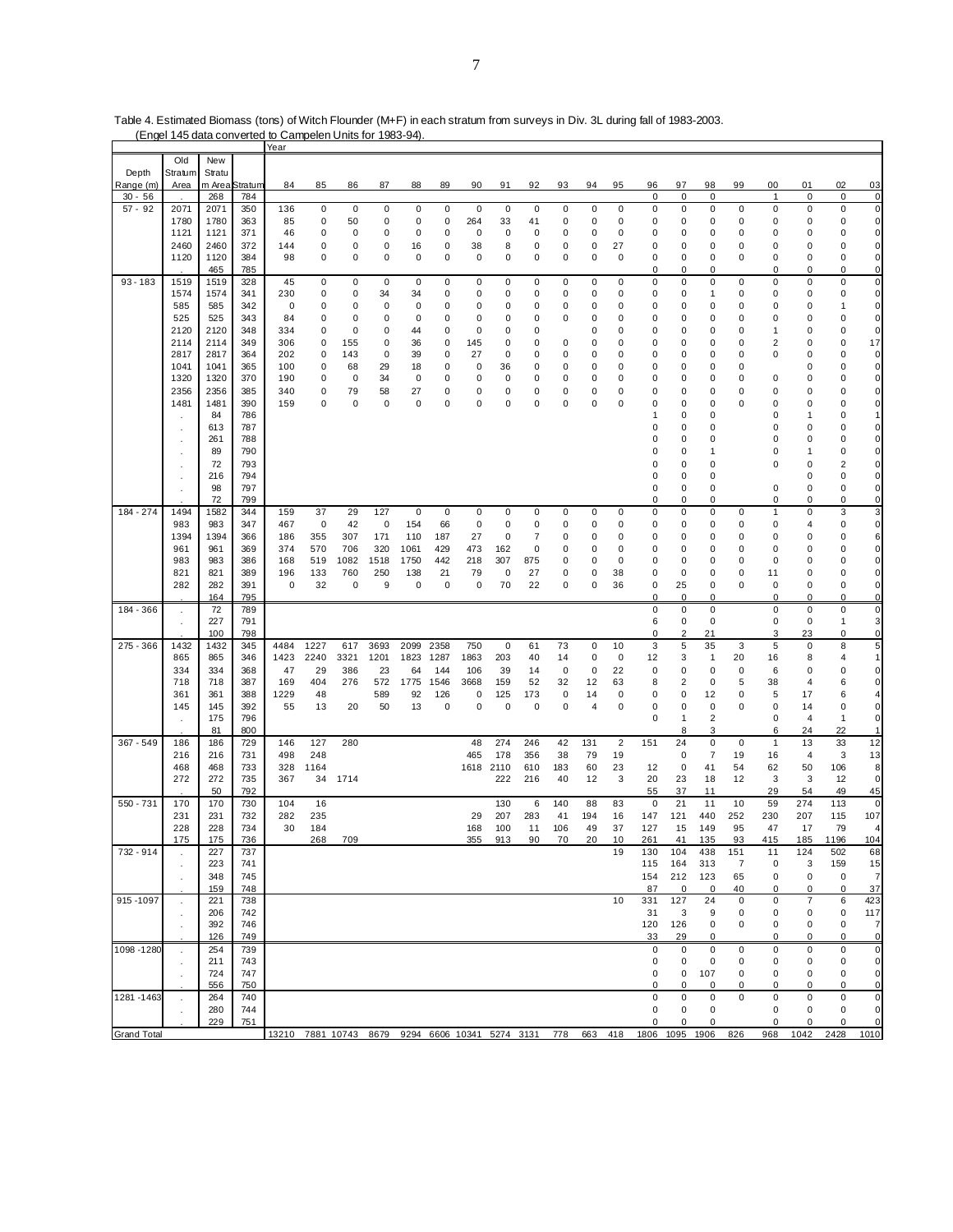Table 5. Abundance (000s) per stratum of Witch Flounder (M+F) from surveys in Div. 2J during fall of 1977-2003. Engel 145 data converted to Campelen<br>Units for 1977-94. Table 5. Abundance (000s) per stratum of Witch Flounder (M+F) from surveys in Div. 2J during fall of 1977-2003. Engel 145 data converted to Campelen Units for 1977-94.

|      |            | ප                  |             |                                         |     |                     |             |  |  |                                                                                                                                                                                                                                                                                                                                                                                                                                                                                                                          |             |  |  |          |         |            |        |             |                                                                                                                 |                     |                                    |          |                               |           |                 |           |                                                                                                                                                                                                                                                                                                                     |             |
|------|------------|--------------------|-------------|-----------------------------------------|-----|---------------------|-------------|--|--|--------------------------------------------------------------------------------------------------------------------------------------------------------------------------------------------------------------------------------------------------------------------------------------------------------------------------------------------------------------------------------------------------------------------------------------------------------------------------------------------------------------------------|-------------|--|--|----------|---------|------------|--------|-------------|-----------------------------------------------------------------------------------------------------------------|---------------------|------------------------------------|----------|-------------------------------|-----------|-----------------|-----------|---------------------------------------------------------------------------------------------------------------------------------------------------------------------------------------------------------------------------------------------------------------------------------------------------------------------|-------------|
|      |            |                    |             |                                         |     |                     |             |  |  |                                                                                                                                                                                                                                                                                                                                                                                                                                                                                                                          |             |  |  |          |         |            |        |             |                                                                                                                 |                     |                                    |          |                               |           |                 |           |                                                                                                                                                                                                                                                                                                                     |             |
|      |            |                    |             |                                         |     |                     |             |  |  |                                                                                                                                                                                                                                                                                                                                                                                                                                                                                                                          |             |  |  |          |         |            |        |             |                                                                                                                 |                     |                                    |          |                               |           |                 |           |                                                                                                                                                                                                                                                                                                                     |             |
|      |            |                    |             |                                         |     |                     |             |  |  |                                                                                                                                                                                                                                                                                                                                                                                                                                                                                                                          |             |  |  |          |         |            |        |             |                                                                                                                 |                     |                                    |          |                               |           |                 |           |                                                                                                                                                                                                                                                                                                                     |             |
|      |            |                    |             |                                         |     |                     |             |  |  |                                                                                                                                                                                                                                                                                                                                                                                                                                                                                                                          |             |  |  |          |         |            |        |             |                                                                                                                 |                     |                                    |          |                               |           |                 |           | ္ ျ <b>၀၀၀</b>                                                                                                                                                                                                                                                                                                      |             |
|      |            |                    |             |                                         |     |                     |             |  |  |                                                                                                                                                                                                                                                                                                                                                                                                                                                                                                                          |             |  |  |          |         |            |        |             |                                                                                                                 |                     |                                    |          |                               |           |                 |           |                                                                                                                                                                                                                                                                                                                     |             |
|      |            |                    |             |                                         |     |                     |             |  |  |                                                                                                                                                                                                                                                                                                                                                                                                                                                                                                                          |             |  |  |          |         |            |        |             |                                                                                                                 |                     |                                    |          |                               |           |                 |           |                                                                                                                                                                                                                                                                                                                     |             |
|      |            |                    |             |                                         |     |                     |             |  |  |                                                                                                                                                                                                                                                                                                                                                                                                                                                                                                                          |             |  |  |          |         |            |        |             |                                                                                                                 |                     |                                    |          |                               |           |                 |           |                                                                                                                                                                                                                                                                                                                     |             |
|      |            |                    |             |                                         |     | $\circ \circ \circ$ |             |  |  |                                                                                                                                                                                                                                                                                                                                                                                                                                                                                                                          |             |  |  |          |         |            | $\sim$ |             |                                                                                                                 |                     |                                    |          |                               |           |                 |           |                                                                                                                                                                                                                                                                                                                     |             |
|      |            |                    |             |                                         |     |                     |             |  |  |                                                                                                                                                                                                                                                                                                                                                                                                                                                                                                                          |             |  |  |          |         |            |        |             |                                                                                                                 |                     |                                    |          |                               |           |                 |           |                                                                                                                                                                                                                                                                                                                     |             |
|      |            |                    |             | $\degree$                               |     |                     |             |  |  |                                                                                                                                                                                                                                                                                                                                                                                                                                                                                                                          |             |  |  |          |         |            |        |             |                                                                                                                 |                     |                                    |          |                               |           |                 |           |                                                                                                                                                                                                                                                                                                                     |             |
|      |            |                    |             | $\frac{1}{2}$ $\circ$ $\circ$ $\circ$   |     |                     |             |  |  |                                                                                                                                                                                                                                                                                                                                                                                                                                                                                                                          |             |  |  |          |         |            |        |             |                                                                                                                 |                     | 820<br>840<br>88                   |          | $\circ$ $\frac{5}{9}$         |           |                 |           |                                                                                                                                                                                                                                                                                                                     |             |
|      |            |                    |             | 50000                                   |     |                     |             |  |  | 00000000  000000  000000<br>                                                                                                                                                                                                                                                                                                                                                                                                                                                                                             |             |  |  |          |         |            |        |             | $\frac{1}{4}$ $\frac{1}{2}$ $\frac{1}{2}$ $\frac{1}{2}$ $\frac{1}{2}$ $\frac{1}{2}$ $\frac{1}{2}$               |                     |                                    |          | $\degree$ 334                 |           |                 |           |                                                                                                                                                                                                                                                                                                                     |             |
|      |            | 90                 |             | $\circ \circ \circ \circ$               |     |                     |             |  |  | $\bigg  \circ \stackrel{\sim}{\circ} \circ \circ \stackrel{\sim}{\circ} \circ \stackrel{\sim}{\circ} \circ \stackrel{\sim}{\circ} \circ \circ \circ \circ \circ \circ \stackrel{\sim}{\circ} \bigg _{4}^{\alpha} \circ \stackrel{\sim}{\circ} \circ \stackrel{\sim}{4} \stackrel{\sim}{c}$                                                                                                                                                                                                                               |             |  |  |          |         |            |        |             |                                                                                                                 |                     | $\frac{1218}{200}$ $\frac{85}{20}$ |          | $\circ$ $\circ$ $\frac{5}{2}$ |           |                 |           |                                                                                                                                                                                                                                                                                                                     |             |
|      |            |                    |             | $\frac{3}{8}$                           |     |                     |             |  |  |                                                                                                                                                                                                                                                                                                                                                                                                                                                                                                                          |             |  |  |          |         |            |        |             | $8480$<br>$2480$                                                                                                |                     |                                    |          |                               |           |                 |           |                                                                                                                                                                                                                                                                                                                     |             |
|      |            |                    |             | $\frac{1}{20}$ $\circ$ $\circ$ $\circ$  |     |                     |             |  |  |                                                                                                                                                                                                                                                                                                                                                                                                                                                                                                                          |             |  |  |          |         |            |        |             | 85247                                                                                                           |                     |                                    |          | $\circ$ $\circ$ $\circ$       |           |                 |           |                                                                                                                                                                                                                                                                                                                     |             |
|      |            |                    |             | $\frac{1}{8}$ 0 0 0 0                   |     |                     |             |  |  |                                                                                                                                                                                                                                                                                                                                                                                                                                                                                                                          |             |  |  |          |         |            |        |             |                                                                                                                 |                     |                                    |          | $\circ \circ \circ$           |           |                 |           |                                                                                                                                                                                                                                                                                                                     |             |
|      |            |                    |             | $\frac{6}{8}$ oooo                      |     |                     |             |  |  |                                                                                                                                                                                                                                                                                                                                                                                                                                                                                                                          |             |  |  |          |         |            |        |             | $\frac{165}{465}$ $\circ$ $\frac{65}{65}$                                                                       |                     |                                    |          | $\circ \circ \circ$           |           |                 |           |                                                                                                                                                                                                                                                                                                                     |             |
|      |            |                    |             | $\frac{6}{8}$ $\circ$ $\circ$ $\circ$   |     |                     |             |  |  | $\begin{array}{r l l} \multicolumn{3}{r}{\bullet} & \multicolumn{3}{r}{\bullet} & \multicolumn{3}{r}{\bullet} & \multicolumn{3}{r}{\bullet} & \multicolumn{3}{r}{\bullet} & \multicolumn{3}{r}{\bullet} & \multicolumn{3}{r}{\bullet} & \multicolumn{3}{r}{\bullet} & \multicolumn{3}{r}{\bullet} & \multicolumn{3}{r}{\bullet} & \multicolumn{3}{r}{\bullet} & \multicolumn{3}{r}{\bullet} & \multicolumn{3}{r}{\bullet} & \multicolumn{3}{r}{\bullet} & \multicolumn{3}{r}{\bullet} & \multicolumn{3}{r}{\bullet} & \$ |             |  |  |          |         |            |        |             | ក្ខ ឌុ ១ <b>០</b><br>ខ្មែរ                                                                                      |                     |                                    |          | $\circ \circ \circ$           |           |                 |           |                                                                                                                                                                                                                                                                                                                     |             |
|      |            |                    |             | 48000                                   |     |                     |             |  |  |                                                                                                                                                                                                                                                                                                                                                                                                                                                                                                                          |             |  |  |          |         |            |        | 127         |                                                                                                                 |                     | $\circ$ $\frac{6}{5}$              |          | $\circ$ $\circ$               |           |                 |           |                                                                                                                                                                                                                                                                                                                     |             |
|      |            | 83                 |             | $\circ \circ \circ \circ$               |     |                     |             |  |  |                                                                                                                                                                                                                                                                                                                                                                                                                                                                                                                          |             |  |  |          |         |            |        |             | $\frac{18}{20}$ $\frac{0}{20}$                                                                                  |                     |                                    |          | $\circ \circ \circ$           |           |                 |           |                                                                                                                                                                                                                                                                                                                     |             |
|      |            |                    |             | $\frac{8}{3}$ $\circ$ ភ $\frac{8}{3}$ ភ |     |                     |             |  |  | $\sim$ $\frac{1}{8}$ $\frac{1}{2}$ $\frac{1}{8}$ $\frac{1}{8}$ $\frac{1}{8}$ $\frac{1}{8}$ $\frac{1}{8}$ $\frac{1}{8}$ $\frac{1}{8}$ $\frac{1}{8}$ $\frac{1}{8}$ $\frac{1}{8}$ $\frac{1}{8}$ $\frac{1}{8}$ $\frac{1}{8}$ $\frac{1}{8}$ $\frac{1}{8}$ $\frac{1}{8}$ $\frac{1}{8}$ $\frac{1}{8}$ $\frac{1}{8}$ $\frac{1}{$                                                                                                                                                                                                 |             |  |  |          |         |            |        |             | $\frac{1}{4}$ $\frac{1}{4}$ $\frac{1}{4}$ $\frac{1}{4}$ $\frac{1}{4}$ $\frac{1}{4}$ $\frac{1}{4}$ $\frac{1}{4}$ |                     |                                    |          | $\circ$ $\circ$               |           |                 |           |                                                                                                                                                                                                                                                                                                                     |             |
|      |            | ౚ                  |             | $\circ \circ \circ \circ$               |     |                     |             |  |  |                                                                                                                                                                                                                                                                                                                                                                                                                                                                                                                          |             |  |  |          |         |            |        |             | $\frac{1}{6}$ $\circ$ $\circ$                                                                                   |                     |                                    |          | 25                            |           |                 |           |                                                                                                                                                                                                                                                                                                                     |             |
|      |            | ಹ                  |             |                                         |     |                     |             |  |  |                                                                                                                                                                                                                                                                                                                                                                                                                                                                                                                          |             |  |  |          | $\circ$ | 568<br>549 |        |             |                                                                                                                 |                     |                                    |          |                               |           |                 |           |                                                                                                                                                                                                                                                                                                                     |             |
|      |            | 79                 |             | $\circ\circ\circ\circ$                  |     |                     |             |  |  | $\circ$ % $\frac{2}{5}$ $\frac{6}{5}$ $\frac{6}{5}$ $\frac{6}{5}$ $\frac{6}{5}$ $\frac{6}{5}$ $\frac{6}{5}$ $\frac{6}{5}$ $\frac{6}{5}$ $\frac{6}{5}$ $\frac{6}{5}$ $\frac{6}{5}$ $\frac{6}{5}$ $\frac{6}{5}$ $\frac{6}{5}$ $\frac{6}{5}$ $\frac{6}{5}$ $\frac{6}{5}$ $\frac{6}{5}$ $\frac{6}{5}$ $\frac{6}{5}$ $\frac{$                                                                                                                                                                                                 |             |  |  |          |         |            |        | 228         |                                                                                                                 |                     |                                    |          |                               |           |                 |           |                                                                                                                                                                                                                                                                                                                     | 450         |
|      |            |                    |             |                                         |     |                     |             |  |  |                                                                                                                                                                                                                                                                                                                                                                                                                                                                                                                          |             |  |  |          |         |            |        | 868         |                                                                                                                 |                     |                                    |          | $\circ$                       | 0         | $\circ$         |           |                                                                                                                                                                                                                                                                                                                     | 3016        |
|      |            | 78                 |             |                                         |     |                     |             |  |  | $\circ$ $\frac{1}{2}$ $\frac{1}{2}$ $\frac{1}{2}$ $\frac{1}{2}$ $\frac{1}{2}$ $\frac{1}{2}$ $\frac{1}{2}$ $\frac{1}{2}$ $\frac{1}{2}$ $\frac{1}{2}$ $\frac{1}{2}$ $\frac{1}{2}$ $\frac{1}{2}$ $\frac{1}{2}$ $\frac{1}{2}$ $\frac{1}{2}$ $\frac{1}{2}$ $\frac{1}{2}$ $\frac{1}{2}$ $\frac{1}{2}$ $\frac{1}{2}$ $\frac{1}{$                                                                                                                                                                                                |             |  |  |          |         |            |        |             | $\frac{30}{10}$ 0 0 0                                                                                           |                     |                                    |          |                               |           |                 |           |                                                                                                                                                                                                                                                                                                                     | 1962        |
| Year |            |                    |             | $\circ$ $\circ$                         | 129 |                     |             |  |  | $\circ$                                                                                                                                                                                                                                                                                                                                                                                                                                                                                                                  |             |  |  |          |         |            |        | 7147        |                                                                                                                 | $\circ \circ \circ$ |                                    |          |                               |           | $\circ$ $\circ$ |           |                                                                                                                                                                                                                                                                                                                     | 7106        |
|      |            | Stratum            |             |                                         |     |                     |             |  |  |                                                                                                                                                                                                                                                                                                                                                                                                                                                                                                                          |             |  |  |          |         |            |        |             |                                                                                                                 |                     |                                    |          |                               |           |                 |           |                                                                                                                                                                                                                                                                                                                     |             |
|      | New        | Stratum<br>Area    |             |                                         |     |                     |             |  |  |                                                                                                                                                                                                                                                                                                                                                                                                                                                                                                                          |             |  |  |          |         |            |        |             |                                                                                                                 |                     |                                    |          |                               |           |                 |           |                                                                                                                                                                                                                                                                                                                     |             |
|      |            |                    |             |                                         |     |                     |             |  |  |                                                                                                                                                                                                                                                                                                                                                                                                                                                                                                                          |             |  |  |          |         |            |        |             |                                                                                                                 |                     |                                    |          |                               |           |                 |           |                                                                                                                                                                                                                                                                                                                     |             |
|      | <b>DIO</b> | Stratum<br>Area    |             | $7427$<br>$7823$<br>$2582$<br>$2246$    |     |                     |             |  |  | $\frac{1}{3}$ $\frac{1}{3}$ $\frac{1}{3}$ $\frac{1}{3}$ $\frac{1}{3}$ $\frac{1}{2}$ $\frac{1}{2}$ $\frac{1}{2}$ $\frac{1}{2}$ $\frac{1}{3}$ $\frac{1}{3}$ $\frac{1}{3}$ $\frac{1}{3}$ $\frac{1}{3}$ $\frac{1}{3}$ $\frac{1}{3}$ $\frac{1}{3}$ $\frac{1}{3}$ $\frac{1}{3}$ $\frac{1}{3}$ $\frac{1}{3}$ $\frac{1}{3}$                                                                                                                                                                                                      |             |  |  |          |         |            |        |             | 8483                                                                                                            |                     |                                    |          |                               |           |                 |           | $\frac{1}{6}$ $\frac{3}{8}$ $\frac{1}{8}$ $\frac{1}{8}$ $\frac{1}{8}$ $\frac{1}{8}$ $\frac{1}{8}$ $\frac{1}{8}$ $\frac{1}{8}$ $\frac{1}{8}$ $\frac{1}{8}$ $\frac{1}{8}$ $\frac{1}{8}$ $\frac{1}{8}$ $\frac{1}{8}$ $\frac{1}{8}$ $\frac{1}{8}$ $\frac{1}{8}$ $\frac{1}{8}$ $\frac{1}{8}$ $\frac{1}{8}$ $\frac{1}{8}$ |             |
|      |            | Range (m)<br>Depth | $101 - 200$ |                                         |     |                     | $201 - 300$ |  |  |                                                                                                                                                                                                                                                                                                                                                                                                                                                                                                                          | $301 - 400$ |  |  | 009 - 10 |         |            |        | $501 - 750$ |                                                                                                                 |                     |                                    | 251-1000 |                               | 1001-1250 |                 | 1251-1500 |                                                                                                                                                                                                                                                                                                                     | Grand Total |
|      |            |                    |             |                                         |     |                     |             |  |  |                                                                                                                                                                                                                                                                                                                                                                                                                                                                                                                          |             |  |  |          |         |            |        |             |                                                                                                                 |                     |                                    |          |                               |           |                 |           |                                                                                                                                                                                                                                                                                                                     |             |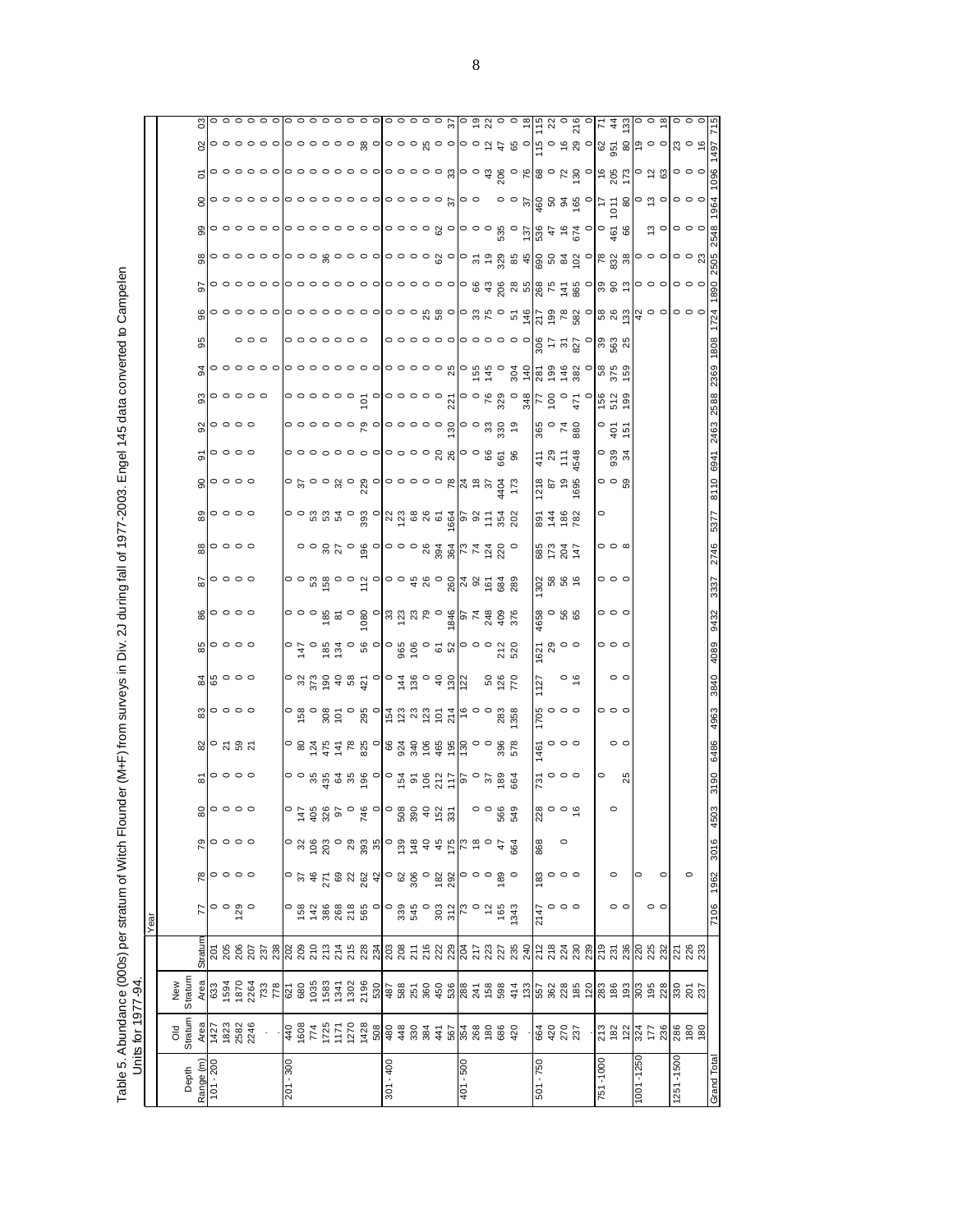Table 6. Abundance (000s) per stratum of Witch Flounder (M+F) from surveys in Div. 3K during fall of 1978-2003. Engel 145 data converted to Campel<br>Units for 1978-94. Table 6. Abundance (000s) per stratum of Witch Flounder (M+F) from surveys in Div. 3K during fall of 1978-2003. Engel 145 data converted to Campel

|             |                                                                                                    | Units for 1978-94                                                                                                                                                                                                                                                                                                   |                   |                     |                     |                                                                   |                                                                                                                                                                                                                                |                                 |                                                                                |                                                                                                                |                                              |                                                                                                              |                                                                                                                                                                                                                                                                                                                             |                                                                                                                                                                                                                                                                                                                   |                                            |                                                         |                                                   |                                                                       |                                                                                                                                                                                                                                        |                                                                                                                                                                                                                                |                                                                                                                                                                                                                                                                |                                                                           |               |                                                                                                                  |                                                                                                                                                                                                                                                                                                                                                                                                                |               |                                                                           |                                                                                                                                                                                                                                          |
|-------------|----------------------------------------------------------------------------------------------------|---------------------------------------------------------------------------------------------------------------------------------------------------------------------------------------------------------------------------------------------------------------------------------------------------------------------|-------------------|---------------------|---------------------|-------------------------------------------------------------------|--------------------------------------------------------------------------------------------------------------------------------------------------------------------------------------------------------------------------------|---------------------------------|--------------------------------------------------------------------------------|----------------------------------------------------------------------------------------------------------------|----------------------------------------------|--------------------------------------------------------------------------------------------------------------|-----------------------------------------------------------------------------------------------------------------------------------------------------------------------------------------------------------------------------------------------------------------------------------------------------------------------------|-------------------------------------------------------------------------------------------------------------------------------------------------------------------------------------------------------------------------------------------------------------------------------------------------------------------|--------------------------------------------|---------------------------------------------------------|---------------------------------------------------|-----------------------------------------------------------------------|----------------------------------------------------------------------------------------------------------------------------------------------------------------------------------------------------------------------------------------|--------------------------------------------------------------------------------------------------------------------------------------------------------------------------------------------------------------------------------|----------------------------------------------------------------------------------------------------------------------------------------------------------------------------------------------------------------------------------------------------------------|---------------------------------------------------------------------------|---------------|------------------------------------------------------------------------------------------------------------------|----------------------------------------------------------------------------------------------------------------------------------------------------------------------------------------------------------------------------------------------------------------------------------------------------------------------------------------------------------------------------------------------------------------|---------------|---------------------------------------------------------------------------|------------------------------------------------------------------------------------------------------------------------------------------------------------------------------------------------------------------------------------------|
|             |                                                                                                    |                                                                                                                                                                                                                                                                                                                     |                   | Year                |                     |                                                                   |                                                                                                                                                                                                                                |                                 |                                                                                |                                                                                                                |                                              |                                                                                                              |                                                                                                                                                                                                                                                                                                                             |                                                                                                                                                                                                                                                                                                                   |                                            |                                                         |                                                   |                                                                       |                                                                                                                                                                                                                                        |                                                                                                                                                                                                                                |                                                                                                                                                                                                                                                                |                                                                           |               |                                                                                                                  |                                                                                                                                                                                                                                                                                                                                                                                                                |               |                                                                           |                                                                                                                                                                                                                                          |
| Depth       | Stratum<br>ŏ                                                                                       | Stratum<br>New                                                                                                                                                                                                                                                                                                      |                   |                     |                     |                                                                   |                                                                                                                                                                                                                                |                                 |                                                                                |                                                                                                                |                                              |                                                                                                              |                                                                                                                                                                                                                                                                                                                             |                                                                                                                                                                                                                                                                                                                   |                                            |                                                         |                                                   |                                                                       |                                                                                                                                                                                                                                        |                                                                                                                                                                                                                                |                                                                                                                                                                                                                                                                |                                                                           |               |                                                                                                                  |                                                                                                                                                                                                                                                                                                                                                                                                                |               |                                                                           |                                                                                                                                                                                                                                          |
| Range (m)   |                                                                                                    |                                                                                                                                                                                                                                                                                                                     | Stratum           | $\overline{78}$     | 79                  | 읭                                                                 | စဲ                                                                                                                                                                                                                             | ଅ                               | 83                                                                             | $\frac{84}{3}$                                                                                                 | 85                                           | 86                                                                                                           | 5                                                                                                                                                                                                                                                                                                                           | $\frac{88}{3}$                                                                                                                                                                                                                                                                                                    | $\frac{89}{2}$                             | 90                                                      | ō                                                 | 3                                                                     | 93                                                                                                                                                                                                                                     | 34                                                                                                                                                                                                                             | 85                                                                                                                                                                                                                                                             | $\frac{8}{2}$                                                             | $\frac{8}{2}$ | 8                                                                                                                |                                                                                                                                                                                                                                                                                                                                                                                                                | 의             |                                                                           | ၛ                                                                                                                                                                                                                                        |
| $101 - 200$ |                                                                                                    |                                                                                                                                                                                                                                                                                                                     | 608               |                     |                     |                                                                   |                                                                                                                                                                                                                                |                                 |                                                                                |                                                                                                                |                                              |                                                                                                              |                                                                                                                                                                                                                                                                                                                             |                                                                                                                                                                                                                                                                                                                   |                                            |                                                         |                                                   |                                                                       |                                                                                                                                                                                                                                        |                                                                                                                                                                                                                                |                                                                                                                                                                                                                                                                |                                                                           |               |                                                                                                                  |                                                                                                                                                                                                                                                                                                                                                                                                                |               |                                                                           |                                                                                                                                                                                                                                          |
|             |                                                                                                    | $\frac{4}{100}$ 8 \$ 50                                                                                                                                                                                                                                                                                             | $676$<br>$678$    |                     |                     |                                                                   |                                                                                                                                                                                                                                |                                 |                                                                                |                                                                                                                |                                              |                                                                                                              |                                                                                                                                                                                                                                                                                                                             |                                                                                                                                                                                                                                                                                                                   |                                            |                                                         |                                                   |                                                                       |                                                                                                                                                                                                                                        |                                                                                                                                                                                                                                |                                                                                                                                                                                                                                                                |                                                                           |               |                                                                                                                  |                                                                                                                                                                                                                                                                                                                                                                                                                |               |                                                                           |                                                                                                                                                                                                                                          |
|             |                                                                                                    |                                                                                                                                                                                                                                                                                                                     |                   |                     |                     |                                                                   |                                                                                                                                                                                                                                |                                 |                                                                                |                                                                                                                |                                              |                                                                                                              |                                                                                                                                                                                                                                                                                                                             |                                                                                                                                                                                                                                                                                                                   |                                            |                                                         |                                                   |                                                                       |                                                                                                                                                                                                                                        |                                                                                                                                                                                                                                |                                                                                                                                                                                                                                                                |                                                                           |               |                                                                                                                  |                                                                                                                                                                                                                                                                                                                                                                                                                |               |                                                                           |                                                                                                                                                                                                                                          |
|             | 1455<br>1588                                                                                       | 1347<br>1753                                                                                                                                                                                                                                                                                                        | 619               |                     |                     |                                                                   |                                                                                                                                                                                                                                |                                 |                                                                                | $\circ$ $\circ$                                                                                                | $\circ$ $\circ$                              | $\circ$ $\circ$                                                                                              | $\circ$ $\circ$                                                                                                                                                                                                                                                                                                             | $\circ$ $\circ$                                                                                                                                                                                                                                                                                                   | $\circ$ $\circ$                            | $\circ$ $\circ$                                         | $\circ$ $\circ$                                   | $\circ$ $\circ$                                                       | $\circ$ $\circ$                                                                                                                                                                                                                        | $\circ$ $\circ$                                                                                                                                                                                                                | $\circ$ $\frac{6}{4}$                                                                                                                                                                                                                                          | $\circ \circ \circ \circ \circ \circ \circ \circ \circ \circ \circ \circ$ | $\frac{8}{3}$ | $\circ$ $\circ$                                                                                                  | $\circ \, \text{g} \circ \text{g} \circ \text{g} \circ \text{h} \circ \text{h} \circ \text{g} \circ \text{g} \circ$                                                                                                                                                                                                                                                                                            |               | $\circ \circ \circ \circ \circ \circ \circ \circ \circ \circ \circ \circ$ | $\circ \circ \circ \circ \circ$                                                                                                                                                                                                          |
| 008 - 102   |                                                                                                    |                                                                                                                                                                                                                                                                                                                     |                   |                     |                     |                                                                   |                                                                                                                                                                                                                                |                                 |                                                                                |                                                                                                                |                                              |                                                                                                              |                                                                                                                                                                                                                                                                                                                             |                                                                                                                                                                                                                                                                                                                   |                                            |                                                         |                                                   |                                                                       |                                                                                                                                                                                                                                        |                                                                                                                                                                                                                                |                                                                                                                                                                                                                                                                |                                                                           |               |                                                                                                                  |                                                                                                                                                                                                                                                                                                                                                                                                                |               |                                                                           |                                                                                                                                                                                                                                          |
|             |                                                                                                    |                                                                                                                                                                                                                                                                                                                     |                   |                     |                     |                                                                   |                                                                                                                                                                                                                                |                                 |                                                                                |                                                                                                                |                                              |                                                                                                              |                                                                                                                                                                                                                                                                                                                             |                                                                                                                                                                                                                                                                                                                   |                                            |                                                         |                                                   |                                                                       |                                                                                                                                                                                                                                        |                                                                                                                                                                                                                                |                                                                                                                                                                                                                                                                |                                                                           |               |                                                                                                                  |                                                                                                                                                                                                                                                                                                                                                                                                                |               |                                                                           |                                                                                                                                                                                                                                          |
|             |                                                                                                    | 342<br>573<br>251                                                                                                                                                                                                                                                                                                   |                   |                     |                     |                                                                   |                                                                                                                                                                                                                                |                                 |                                                                                |                                                                                                                |                                              |                                                                                                              |                                                                                                                                                                                                                                                                                                                             |                                                                                                                                                                                                                                                                                                                   |                                            |                                                         |                                                   |                                                                       |                                                                                                                                                                                                                                        |                                                                                                                                                                                                                                |                                                                                                                                                                                                                                                                |                                                                           |               |                                                                                                                  |                                                                                                                                                                                                                                                                                                                                                                                                                |               |                                                                           | 0000000000                                                                                                                                                                                                                               |
|             |                                                                                                    |                                                                                                                                                                                                                                                                                                                     |                   |                     |                     |                                                                   |                                                                                                                                                                                                                                |                                 |                                                                                |                                                                                                                |                                              |                                                                                                              |                                                                                                                                                                                                                                                                                                                             |                                                                                                                                                                                                                                                                                                                   |                                            |                                                         |                                                   |                                                                       |                                                                                                                                                                                                                                        |                                                                                                                                                                                                                                |                                                                                                                                                                                                                                                                |                                                                           |               |                                                                                                                  |                                                                                                                                                                                                                                                                                                                                                                                                                |               |                                                                           |                                                                                                                                                                                                                                          |
|             | 2709<br>2859                                                                                       |                                                                                                                                                                                                                                                                                                                     |                   |                     | 1975<br>5148        | 621<br>696                                                        |                                                                                                                                                                                                                                |                                 |                                                                                |                                                                                                                |                                              |                                                                                                              |                                                                                                                                                                                                                                                                                                                             |                                                                                                                                                                                                                                                                                                                   |                                            |                                                         |                                                   |                                                                       |                                                                                                                                                                                                                                        |                                                                                                                                                                                                                                |                                                                                                                                                                                                                                                                |                                                                           |               |                                                                                                                  |                                                                                                                                                                                                                                                                                                                                                                                                                |               |                                                                           |                                                                                                                                                                                                                                          |
|             | 668                                                                                                | 2545<br>2537<br>1105                                                                                                                                                                                                                                                                                                |                   |                     |                     | 161                                                               |                                                                                                                                                                                                                                |                                 |                                                                                |                                                                                                                |                                              |                                                                                                              |                                                                                                                                                                                                                                                                                                                             |                                                                                                                                                                                                                                                                                                                   |                                            |                                                         |                                                   |                                                                       |                                                                                                                                                                                                                                        |                                                                                                                                                                                                                                |                                                                                                                                                                                                                                                                |                                                                           |               |                                                                                                                  |                                                                                                                                                                                                                                                                                                                                                                                                                |               |                                                                           |                                                                                                                                                                                                                                          |
|             |                                                                                                    | 1555<br>1274<br>132                                                                                                                                                                                                                                                                                                 |                   | 888558<br>888558    | 230<br>835<br>1906  |                                                                   |                                                                                                                                                                                                                                |                                 |                                                                                | $\begin{array}{l} 15 \\ 253 \\ 253 \\ 368 \\ 89 \\ 237 \\ 253 \\ 353 \\ 364 \\ 373 \\ 39 \\ 39 \\ \end{array}$ |                                              |                                                                                                              |                                                                                                                                                                                                                                                                                                                             |                                                                                                                                                                                                                                                                                                                   |                                            |                                                         |                                                   |                                                                       | $\circ$ $\circ$ $\alpha$ $\in$ $\circ$ $\circ$ $\alpha$                                                                                                                                                                                | $\circ \circ \circ \circ \circ \circ \circ$                                                                                                                                                                                    | $\circ \circ \circ \circ \underset{N}{\circ} \underset{N}{\circ} \circ$                                                                                                                                                                                        |                                                                           |               | $\begin{array}{c}\n\alpha & \beta & \alpha & \alpha \\ \frac{\alpha}{2} & \alpha & \alpha & \alpha\n\end{array}$ |                                                                                                                                                                                                                                                                                                                                                                                                                |               |                                                                           |                                                                                                                                                                                                                                          |
|             |                                                                                                    |                                                                                                                                                                                                                                                                                                                     |                   |                     |                     |                                                                   |                                                                                                                                                                                                                                |                                 |                                                                                |                                                                                                                |                                              |                                                                                                              |                                                                                                                                                                                                                                                                                                                             |                                                                                                                                                                                                                                                                                                                   |                                            |                                                         |                                                   |                                                                       |                                                                                                                                                                                                                                        |                                                                                                                                                                                                                                |                                                                                                                                                                                                                                                                |                                                                           |               |                                                                                                                  |                                                                                                                                                                                                                                                                                                                                                                                                                |               |                                                                           |                                                                                                                                                                                                                                          |
|             |                                                                                                    |                                                                                                                                                                                                                                                                                                                     |                   |                     |                     |                                                                   |                                                                                                                                                                                                                                |                                 |                                                                                |                                                                                                                |                                              |                                                                                                              |                                                                                                                                                                                                                                                                                                                             |                                                                                                                                                                                                                                                                                                                   |                                            |                                                         |                                                   |                                                                       |                                                                                                                                                                                                                                        |                                                                                                                                                                                                                                |                                                                                                                                                                                                                                                                |                                                                           |               |                                                                                                                  |                                                                                                                                                                                                                                                                                                                                                                                                                |               |                                                                           |                                                                                                                                                                                                                                          |
|             | 1618<br>1274<br>1455<br>147                                                                        |                                                                                                                                                                                                                                                                                                                     |                   | 1716<br>1609<br>553 | 1716<br>3292<br>769 | $\begin{array}{r} 1272 \\ 1782 \\ 1987 \\ 972 \\ 261 \end{array}$ | $7.88$ $7.89$ $8.89$ $8.89$ $8.89$ $8.89$ $8.89$ $8.89$ $8.89$ $8.89$ $8.89$ $8.89$ $8.89$ $8.89$ $8.89$ $8.89$ $8.89$ $8.89$ $8.89$ $8.89$ $8.89$ $8.89$ $8.89$ $8.89$ $8.89$ $8.89$ $8.89$ $8.89$ $8.89$ $8.89$ $8.89$ $8.8$ |                                 | 288283729                                                                      |                                                                                                                | $8880$ $6472$ $65$ $68$<br>$680$ $680$ $680$ | $\begin{array}{ccc}\n 7 & 8 & 8 & 8 & 8 & 8 & 8 & 8 & 8 \\  9 & 1 & 8 & 8 & 8 & 8 & 8 & 8 & 8\n \end{array}$ | $\circ$ $\circ$ $\circ$ $\frac{1}{2}$ $\frac{1}{2}$ $\frac{1}{2}$ $\frac{1}{2}$ $\frac{1}{2}$ $\frac{1}{2}$ $\frac{1}{2}$ $\frac{1}{2}$ $\frac{1}{2}$ $\frac{1}{2}$ $\frac{1}{2}$ $\frac{1}{2}$ $\frac{1}{2}$ $\frac{1}{2}$ $\frac{1}{2}$ $\frac{1}{2}$ $\frac{1}{2}$ $\frac{1}{2}$ $\frac{1}{2}$ $\frac{1}{2}$ $\frac{1}{$ | 00034600557                                                                                                                                                                                                                                                                                                       |                                            | $\circ$ $\circ$ $\circ$ $\circ$ $\circ$ $\circ$ $\circ$ | $\circ \circ \circ \circ \circ \circ \circ \circ$ | $\begin{array}{c}\n0 \\ 0 \\ 0 \\ 0 \\ 0 \\ 0 \\ 0 \\ 0\n\end{array}$ |                                                                                                                                                                                                                                        |                                                                                                                                                                                                                                |                                                                                                                                                                                                                                                                |                                                                           |               |                                                                                                                  |                                                                                                                                                                                                                                                                                                                                                                                                                |               |                                                                           |                                                                                                                                                                                                                                          |
| 00+ - 100   |                                                                                                    |                                                                                                                                                                                                                                                                                                                     | 610               |                     |                     |                                                                   |                                                                                                                                                                                                                                |                                 |                                                                                |                                                                                                                |                                              |                                                                                                              |                                                                                                                                                                                                                                                                                                                             |                                                                                                                                                                                                                                                                                                                   |                                            |                                                         |                                                   |                                                                       |                                                                                                                                                                                                                                        |                                                                                                                                                                                                                                |                                                                                                                                                                                                                                                                |                                                                           |               |                                                                                                                  |                                                                                                                                                                                                                                                                                                                                                                                                                |               |                                                                           |                                                                                                                                                                                                                                          |
|             |                                                                                                    | 8833282285                                                                                                                                                                                                                                                                                                          |                   |                     |                     |                                                                   |                                                                                                                                                                                                                                |                                 |                                                                                |                                                                                                                |                                              |                                                                                                              |                                                                                                                                                                                                                                                                                                                             |                                                                                                                                                                                                                                                                                                                   |                                            |                                                         |                                                   |                                                                       |                                                                                                                                                                                                                                        |                                                                                                                                                                                                                                |                                                                                                                                                                                                                                                                |                                                                           |               |                                                                                                                  |                                                                                                                                                                                                                                                                                                                                                                                                                |               |                                                                           |                                                                                                                                                                                                                                          |
|             |                                                                                                    |                                                                                                                                                                                                                                                                                                                     |                   |                     |                     |                                                                   |                                                                                                                                                                                                                                |                                 |                                                                                |                                                                                                                |                                              |                                                                                                              |                                                                                                                                                                                                                                                                                                                             |                                                                                                                                                                                                                                                                                                                   |                                            |                                                         |                                                   |                                                                       |                                                                                                                                                                                                                                        |                                                                                                                                                                                                                                |                                                                                                                                                                                                                                                                |                                                                           |               |                                                                                                                  |                                                                                                                                                                                                                                                                                                                                                                                                                |               |                                                                           |                                                                                                                                                                                                                                          |
|             |                                                                                                    |                                                                                                                                                                                                                                                                                                                     |                   |                     | 989                 | 871                                                               |                                                                                                                                                                                                                                |                                 |                                                                                |                                                                                                                |                                              |                                                                                                              |                                                                                                                                                                                                                                                                                                                             |                                                                                                                                                                                                                                                                                                                   |                                            |                                                         |                                                   |                                                                       |                                                                                                                                                                                                                                        |                                                                                                                                                                                                                                |                                                                                                                                                                                                                                                                |                                                                           |               |                                                                                                                  |                                                                                                                                                                                                                                                                                                                                                                                                                |               |                                                                           |                                                                                                                                                                                                                                          |
|             |                                                                                                    |                                                                                                                                                                                                                                                                                                                     |                   | 871<br>1579         | 3976                | 1462                                                              |                                                                                                                                                                                                                                |                                 |                                                                                |                                                                                                                |                                              |                                                                                                              |                                                                                                                                                                                                                                                                                                                             |                                                                                                                                                                                                                                                                                                                   |                                            |                                                         |                                                   |                                                                       |                                                                                                                                                                                                                                        |                                                                                                                                                                                                                                |                                                                                                                                                                                                                                                                |                                                                           |               |                                                                                                                  |                                                                                                                                                                                                                                                                                                                                                                                                                |               |                                                                           |                                                                                                                                                                                                                                          |
|             |                                                                                                    |                                                                                                                                                                                                                                                                                                                     |                   | 8849                | 11251               | 10644                                                             | 742<br>2572<br>1593                                                                                                                                                                                                            | 480<br>588<br>583<br>476<br>476 |                                                                                |                                                                                                                |                                              |                                                                                                              |                                                                                                                                                                                                                                                                                                                             |                                                                                                                                                                                                                                                                                                                   |                                            |                                                         |                                                   |                                                                       |                                                                                                                                                                                                                                        |                                                                                                                                                                                                                                |                                                                                                                                                                                                                                                                |                                                                           |               |                                                                                                                  |                                                                                                                                                                                                                                                                                                                                                                                                                |               |                                                                           |                                                                                                                                                                                                                                          |
|             |                                                                                                    |                                                                                                                                                                                                                                                                                                                     |                   | 3603                | 8358                | 5249                                                              | 1841                                                                                                                                                                                                                           |                                 |                                                                                |                                                                                                                |                                              |                                                                                                              |                                                                                                                                                                                                                                                                                                                             |                                                                                                                                                                                                                                                                                                                   |                                            |                                                         |                                                   |                                                                       |                                                                                                                                                                                                                                        |                                                                                                                                                                                                                                |                                                                                                                                                                                                                                                                |                                                                           |               |                                                                                                                  |                                                                                                                                                                                                                                                                                                                                                                                                                |               |                                                                           |                                                                                                                                                                                                                                          |
|             |                                                                                                    |                                                                                                                                                                                                                                                                                                                     |                   | 3032<br>2769        | 3672                | 4915<br>1122                                                      | 2791<br>1310                                                                                                                                                                                                                   |                                 | $\begin{array}{l} 871 \\ 222 \\ 246 \\ 465 \\ 658 \\ 698 \\ 89 \\ \end{array}$ | 565<br>2008<br>2008<br>2008<br>2008<br>3008                                                                    | <b>222222222</b><br>2222222                  |                                                                                                              | <u>និងន្ទនិង ខ្លួ</u>                                                                                                                                                                                                                                                                                                       |                                                                                                                                                                                                                                                                                                                   | $48994788$<br>$4894786$<br>$4258$          |                                                         |                                                   |                                                                       |                                                                                                                                                                                                                                        |                                                                                                                                                                                                                                |                                                                                                                                                                                                                                                                |                                                                           |               |                                                                                                                  |                                                                                                                                                                                                                                                                                                                                                                                                                |               |                                                                           |                                                                                                                                                                                                                                          |
|             |                                                                                                    |                                                                                                                                                                                                                                                                                                                     |                   |                     | 1347                |                                                                   |                                                                                                                                                                                                                                |                                 |                                                                                |                                                                                                                |                                              |                                                                                                              |                                                                                                                                                                                                                                                                                                                             |                                                                                                                                                                                                                                                                                                                   |                                            |                                                         |                                                   |                                                                       |                                                                                                                                                                                                                                        |                                                                                                                                                                                                                                |                                                                                                                                                                                                                                                                |                                                                           |               |                                                                                                                  |                                                                                                                                                                                                                                                                                                                                                                                                                |               |                                                                           |                                                                                                                                                                                                                                          |
|             |                                                                                                    |                                                                                                                                                                                                                                                                                                                     | 633               | 2964                | 3897                | 4526                                                              |                                                                                                                                                                                                                                |                                 | 3047                                                                           |                                                                                                                | 2848                                         |                                                                                                              |                                                                                                                                                                                                                                                                                                                             |                                                                                                                                                                                                                                                                                                                   |                                            |                                                         |                                                   |                                                                       |                                                                                                                                                                                                                                        |                                                                                                                                                                                                                                |                                                                                                                                                                                                                                                                |                                                                           |               |                                                                                                                  | $\begin{array}{@{}c@{\hspace{1em}}c@{\hspace{1em}}c@{\hspace{1em}}c@{\hspace{1em}}c@{\hspace{1em}}c@{\hspace{1em}}c@{\hspace{1em}}c@{\hspace{1em}}c@{\hspace{1em}}c@{\hspace{1em}}c@{\hspace{1em}}c@{\hspace{1em}}c@{\hspace{1em}}c@{\hspace{1em}}c@{\hspace{1em}}c@{\hspace{1em}}c@{\hspace{1em}}c@{\hspace{1em}}c@{\hspace{1em}}c@{\hspace{1em}}c@{\hspace{1em}}c@{\hspace{1em}}c@{\hspace{1em}}c@{\hspace{$ | $88008878582$ |                                                                           |                                                                                                                                                                                                                                          |
|             | $\begin{array}{r} 1027 \\ 850 \\ 919 \\ 1085 \\ 499 \\ 544 \\ 2179 \\ 2059 \\ 1463 \\ \end{array}$ | 2067<br>2059<br>1463                                                                                                                                                                                                                                                                                                | 638<br>639        | 6833                | 15200<br>1157       | 9725                                                              | 2098<br>9559<br>2013                                                                                                                                                                                                           | 2955<br>5910<br>1429            | 6849<br>4025                                                                   | 4417<br>5459                                                                                                   | 2385<br>2792                                 | $\begin{array}{r} 283 \\ 786 \\ 692 \\ 1692 \\ 5280 \\ 735 \\ 730 \\ 1230 \\ 2381 \\ 2381 \\ \end{array}$    | 7534<br>1236                                                                                                                                                                                                                                                                                                                | $\begin{array}{c} 311 \\ 230 \\ 240 \\ 250 \\ 260 \\ 271 \\ 280 \\ 291 \\ 292 \\ 211 \\ 2321 \\ 2321 \\ 2321 \\ 2321 \\ 2321 \\ 2322 \\ 2332 \\ 2332 \\ 2332 \\ 2332 \\ 2332 \\ 2332 \\ 2332 \\ 2332 \\ 2332 \\ 2332 \\ 2332 \\ 2332 \\ 2332 \\ 2332 \\ 2332 \\ 2332 \\ 2332 \\ 2332 \\ 2332 \\ 2332 \\ 2332 \\ $ | 5047<br>503                                |                                                         |                                                   |                                                                       | $\circ$ $\circ$ $\circ$ $\circ$ $\frac{6}{5}$ $\circ$ $\frac{6}{5}$ $\circ$ $\circ$                                                                                                                                                    | 00000000000000000000                                                                                                                                                                                                           | $t_{0}$ $t_{0}$ $t_{0}$ $t_{0}$ $t_{0}$ $t_{0}$ $t_{0}$ $t_{0}$ $t_{0}$ $t_{0}$ $t_{0}$ $t_{0}$ $t_{0}$ $t_{0}$ $t_{0}$ $t_{0}$ $t_{0}$ $t_{0}$ $t_{0}$ $t_{0}$ $t_{0}$ $t_{0}$ $t_{0}$ $t_{0}$ $t_{0}$ $t_{0}$ $t_{0}$ $t_{0}$ $t_{0}$ $t_{0}$ $t_{0}$ $t_{0$ | e s p o o b s y a a g b b l                                               |               |                                                                                                                  |                                                                                                                                                                                                                                                                                                                                                                                                                |               |                                                                           |                                                                                                                                                                                                                                          |
| 401 - 500   |                                                                                                    |                                                                                                                                                                                                                                                                                                                     |                   |                     |                     |                                                                   |                                                                                                                                                                                                                                |                                 |                                                                                |                                                                                                                |                                              |                                                                                                              |                                                                                                                                                                                                                                                                                                                             |                                                                                                                                                                                                                                                                                                                   |                                            |                                                         |                                                   |                                                                       |                                                                                                                                                                                                                                        |                                                                                                                                                                                                                                |                                                                                                                                                                                                                                                                |                                                                           |               |                                                                                                                  | $\frac{8}{3}$                                                                                                                                                                                                                                                                                                                                                                                                  |               |                                                                           |                                                                                                                                                                                                                                          |
|             |                                                                                                    |                                                                                                                                                                                                                                                                                                                     | 613<br>627<br>631 | 2652<br>6026        |                     | 3347                                                              | 1608<br>22938                                                                                                                                                                                                                  | 1130                            | 2260                                                                           |                                                                                                                | 1934<br>17311                                |                                                                                                              |                                                                                                                                                                                                                                                                                                                             |                                                                                                                                                                                                                                                                                                                   |                                            |                                                         |                                                   |                                                                       |                                                                                                                                                                                                                                        |                                                                                                                                                                                                                                |                                                                                                                                                                                                                                                                |                                                                           |               |                                                                                                                  |                                                                                                                                                                                                                                                                                                                                                                                                                |               |                                                                           |                                                                                                                                                                                                                                          |
|             | 632<br>1184<br>1202                                                                                |                                                                                                                                                                                                                                                                                                                     |                   |                     | 1942<br>11618       | 12948                                                             |                                                                                                                                                                                                                                | 18544                           | 22232                                                                          | 978<br>8690                                                                                                    |                                              | 696<br>7753<br>2465<br>2465                                                                                  | 1478<br>3882<br>3417                                                                                                                                                                                                                                                                                                        |                                                                                                                                                                                                                                                                                                                   |                                            |                                                         |                                                   |                                                                       |                                                                                                                                                                                                                                        |                                                                                                                                                                                                                                |                                                                                                                                                                                                                                                                |                                                                           |               |                                                                                                                  | 2012<br>628                                                                                                                                                                                                                                                                                                                                                                                                    |               |                                                                           |                                                                                                                                                                                                                                          |
|             |                                                                                                    |                                                                                                                                                                                                                                                                                                                     |                   |                     | 5677                |                                                                   |                                                                                                                                                                                                                                | 1819                            | 8863                                                                           | 12666                                                                                                          | 11433                                        |                                                                                                              |                                                                                                                                                                                                                                                                                                                             |                                                                                                                                                                                                                                                                                                                   |                                            |                                                         |                                                   |                                                                       |                                                                                                                                                                                                                                        |                                                                                                                                                                                                                                |                                                                                                                                                                                                                                                                |                                                                           |               |                                                                                                                  |                                                                                                                                                                                                                                                                                                                                                                                                                |               |                                                                           |                                                                                                                                                                                                                                          |
|             | $198$<br>$204$                                                                                     |                                                                                                                                                                                                                                                                                                                     | 645<br>645        | 8515<br>109<br>14   |                     | 6338<br>232<br>0                                                  | $13261$<br>$82$<br>$14$                                                                                                                                                                                                        | 463<br>412                      |                                                                                | 572<br>2020                                                                                                    | 1716                                         |                                                                                                              | 4017<br>5837                                                                                                                                                                                                                                                                                                                | $\begin{array}{c} 203 \\ 7199 \\ 2563 \\ 2774 \\ 1108 \\ \end{array}$                                                                                                                                                                                                                                             | $290$<br>$6271$<br>$619$<br>$648$<br>$463$ | $130$ $1954$ $276$ $2357$                               | 83<br>4363<br>8463<br>89                          | $8780$<br>$220$<br>$47$                                               |                                                                                                                                                                                                                                        |                                                                                                                                                                                                                                |                                                                                                                                                                                                                                                                |                                                                           |               |                                                                                                                  | 47                                                                                                                                                                                                                                                                                                                                                                                                             |               |                                                                           |                                                                                                                                                                                                                                          |
|             |                                                                                                    |                                                                                                                                                                                                                                                                                                                     | 650               |                     |                     |                                                                   |                                                                                                                                                                                                                                |                                 | 295                                                                            |                                                                                                                | 393                                          |                                                                                                              |                                                                                                                                                                                                                                                                                                                             |                                                                                                                                                                                                                                                                                                                   |                                            |                                                         |                                                   |                                                                       |                                                                                                                                                                                                                                        |                                                                                                                                                                                                                                |                                                                                                                                                                                                                                                                |                                                                           |               |                                                                                                                  |                                                                                                                                                                                                                                                                                                                                                                                                                |               |                                                                           |                                                                                                                                                                                                                                          |
| $501 - 750$ |                                                                                                    |                                                                                                                                                                                                                                                                                                                     |                   |                     |                     |                                                                   |                                                                                                                                                                                                                                |                                 |                                                                                |                                                                                                                |                                              |                                                                                                              |                                                                                                                                                                                                                                                                                                                             |                                                                                                                                                                                                                                                                                                                   |                                            |                                                         |                                                   |                                                                       |                                                                                                                                                                                                                                        |                                                                                                                                                                                                                                |                                                                                                                                                                                                                                                                |                                                                           |               |                                                                                                                  |                                                                                                                                                                                                                                                                                                                                                                                                                |               |                                                                           |                                                                                                                                                                                                                                          |
|             | 584<br>333                                                                                         | $\frac{1}{8}$ $\frac{1}{8}$ $\frac{1}{8}$ $\frac{1}{8}$ $\frac{1}{8}$ $\frac{1}{8}$ $\frac{1}{8}$ $\frac{1}{8}$ $\frac{1}{8}$ $\frac{1}{8}$ $\frac{1}{8}$ $\frac{1}{8}$ $\frac{1}{8}$ $\frac{1}{8}$ $\frac{1}{8}$ $\frac{1}{8}$ $\frac{1}{8}$ $\frac{1}{8}$ $\frac{1}{8}$ $\frac{1}{8}$ $\frac{1}{8}$ $\frac{1}{8}$ | 641<br>646<br>651 | $\circ$ $\circ$     | $\circ$ $\circ$     | 88                                                                | 167                                                                                                                                                                                                                            | 8 \$                            | 241<br>710                                                                     | $\circ$ $\frac{8}{2}$                                                                                          | 1004<br>122                                  |                                                                                                              | 2437<br>115                                                                                                                                                                                                                                                                                                                 |                                                                                                                                                                                                                                                                                                                   |                                            | 17031<br>527                                            | 1366<br>366                                       | $\frac{0}{290}$                                                       | $\begin{array}{c} 238 \\ 236 \\ 362 \\ 72 \\ 0 \end{array} \quad \begin{array}{c} 0 \\ 2 \\ 2 \\ 0 \\ 0 \end{array} \quad \begin{array}{c} 0 \\ 2 \\ 2 \\ 0 \\ 0 \end{array} \quad \begin{array}{c} 0 \\ 2 \\ 2 \\ 0 \\ 0 \end{array}$ | $0.587$ $0.67$ $0.67$ $0.67$ $0.67$ $0.67$ $0.67$ $0.67$ $0.67$ $0.67$ $0.67$ $0.67$ $0.67$ $0.67$ $0.67$ $0.67$ $0.67$ $0.67$ $0.67$ $0.67$ $0.67$ $0.67$ $0.67$ $0.67$ $0.67$ $0.67$ $0.67$ $0.67$ $0.67$ $0.67$ $0.67$ $0.$ | <u>និង ខេត្ត នៃ អ្នក និង និង</u>                                                                                                                                                                                                                               | $\begin{array}{c}\n 3.55534 \\  2.5534 \\  3.5534 \\  4.55\n \end{array}$ |               |                                                                                                                  | 797                                                                                                                                                                                                                                                                                                                                                                                                            | $\frac{1}{4}$ | ၜၟၜၜၜၜၜၜၜၛၟၛၛၟၜၜၛၙၛၟၜႜ႞ၛႜၜႜၛႜၛၛၛၟၣႍၜၜၜၜၜၜ<br>ႜ                            |                                                                                                                                                                                                                                          |
|             |                                                                                                    |                                                                                                                                                                                                                                                                                                                     |                   |                     |                     |                                                                   |                                                                                                                                                                                                                                |                                 |                                                                                |                                                                                                                |                                              |                                                                                                              |                                                                                                                                                                                                                                                                                                                             |                                                                                                                                                                                                                                                                                                                   |                                            |                                                         |                                                   |                                                                       |                                                                                                                                                                                                                                        |                                                                                                                                                                                                                                |                                                                                                                                                                                                                                                                |                                                                           |               |                                                                                                                  |                                                                                                                                                                                                                                                                                                                                                                                                                |               |                                                                           |                                                                                                                                                                                                                                          |
| 751-1000    | 931<br>409                                                                                         |                                                                                                                                                                                                                                                                                                                     | 647<br>647        | $\circ$ $\circ$     |                     | $\frac{6}{4}$                                                     | $\circ$ $\circ$                                                                                                                                                                                                                | $3^{\circ}$                     |                                                                                | 128                                                                                                            | 128                                          |                                                                                                              | 128                                                                                                                                                                                                                                                                                                                         |                                                                                                                                                                                                                                                                                                                   |                                            | 4013<br>534                                             | 2177                                              | 1089<br>506                                                           |                                                                                                                                                                                                                                        |                                                                                                                                                                                                                                |                                                                                                                                                                                                                                                                |                                                                           |               |                                                                                                                  |                                                                                                                                                                                                                                                                                                                                                                                                                |               |                                                                           |                                                                                                                                                                                                                                          |
|             |                                                                                                    |                                                                                                                                                                                                                                                                                                                     |                   |                     | $\circ$             |                                                                   |                                                                                                                                                                                                                                |                                 |                                                                                |                                                                                                                |                                              |                                                                                                              |                                                                                                                                                                                                                                                                                                                             |                                                                                                                                                                                                                                                                                                                   |                                            |                                                         | 1594                                              |                                                                       | 38780                                                                                                                                                                                                                                  |                                                                                                                                                                                                                                |                                                                                                                                                                                                                                                                |                                                                           |               |                                                                                                                  |                                                                                                                                                                                                                                                                                                                                                                                                                |               |                                                                           |                                                                                                                                                                                                                                          |
| 1001-1250   |                                                                                                    |                                                                                                                                                                                                                                                                                                                     |                   |                     |                     |                                                                   |                                                                                                                                                                                                                                |                                 |                                                                                |                                                                                                                |                                              |                                                                                                              |                                                                                                                                                                                                                                                                                                                             |                                                                                                                                                                                                                                                                                                                   |                                            |                                                         |                                                   |                                                                       |                                                                                                                                                                                                                                        |                                                                                                                                                                                                                                |                                                                                                                                                                                                                                                                |                                                                           |               |                                                                                                                  |                                                                                                                                                                                                                                                                                                                                                                                                                |               |                                                                           |                                                                                                                                                                                                                                          |
|             | 1266<br>232                                                                                        | 7868885                                                                                                                                                                                                                                                                                                             | 652<br>643<br>648 | $\circ$ $\circ$     | $\circ$             |                                                                   |                                                                                                                                                                                                                                |                                 |                                                                                |                                                                                                                |                                              |                                                                                                              |                                                                                                                                                                                                                                                                                                                             |                                                                                                                                                                                                                                                                                                                   |                                            |                                                         |                                                   |                                                                       |                                                                                                                                                                                                                                        |                                                                                                                                                                                                                                |                                                                                                                                                                                                                                                                |                                                                           |               |                                                                                                                  |                                                                                                                                                                                                                                                                                                                                                                                                                |               |                                                                           |                                                                                                                                                                                                                                          |
|             |                                                                                                    |                                                                                                                                                                                                                                                                                                                     | 653               |                     |                     |                                                                   |                                                                                                                                                                                                                                |                                 |                                                                                |                                                                                                                |                                              |                                                                                                              |                                                                                                                                                                                                                                                                                                                             |                                                                                                                                                                                                                                                                                                                   |                                            |                                                         |                                                   |                                                                       | 974                                                                                                                                                                                                                                    |                                                                                                                                                                                                                                |                                                                                                                                                                                                                                                                | $\circ \circ \circ \circ \circ$                                           |               |                                                                                                                  |                                                                                                                                                                                                                                                                                                                                                                                                                |               |                                                                           |                                                                                                                                                                                                                                          |
| 1251-1500   | 954<br>263                                                                                         |                                                                                                                                                                                                                                                                                                                     | 644               | $\circ$ $\circ$     | $\circ$             |                                                                   |                                                                                                                                                                                                                                |                                 |                                                                                |                                                                                                                |                                              |                                                                                                              |                                                                                                                                                                                                                                                                                                                             |                                                                                                                                                                                                                                                                                                                   |                                            |                                                         |                                                   |                                                                       |                                                                                                                                                                                                                                        |                                                                                                                                                                                                                                | 256                                                                                                                                                                                                                                                            |                                                                           |               |                                                                                                                  |                                                                                                                                                                                                                                                                                                                                                                                                                |               |                                                                           |                                                                                                                                                                                                                                          |
|             |                                                                                                    | 474<br>212<br>479                                                                                                                                                                                                                                                                                                   | 649<br>654        |                     |                     |                                                                   |                                                                                                                                                                                                                                |                                 |                                                                                |                                                                                                                |                                              |                                                                                                              |                                                                                                                                                                                                                                                                                                                             |                                                                                                                                                                                                                                                                                                                   |                                            |                                                         |                                                   |                                                                       |                                                                                                                                                                                                                                        |                                                                                                                                                                                                                                |                                                                                                                                                                                                                                                                |                                                                           |               |                                                                                                                  |                                                                                                                                                                                                                                                                                                                                                                                                                |               |                                                                           | <u>ie o o o o o o o o a dio o a zino a o o a dio a conde</u><br>in o o o o o o o a dio o a zino a dio segundo del conde del conde de la conde de la conde de la conde de la co<br>in o o o o o o dio de la conde de la conde de la conde |
|             |                                                                                                    |                                                                                                                                                                                                                                                                                                                     |                   |                     |                     |                                                                   |                                                                                                                                                                                                                                |                                 |                                                                                |                                                                                                                |                                              |                                                                                                              |                                                                                                                                                                                                                                                                                                                             |                                                                                                                                                                                                                                                                                                                   |                                            |                                                         |                                                   |                                                                       |                                                                                                                                                                                                                                        |                                                                                                                                                                                                                                |                                                                                                                                                                                                                                                                |                                                                           |               |                                                                                                                  |                                                                                                                                                                                                                                                                                                                                                                                                                |               |                                                                           |                                                                                                                                                                                                                                          |
| Grand Total |                                                                                                    |                                                                                                                                                                                                                                                                                                                     |                   | 59729 84955 72872   |                     |                                                                   |                                                                                                                                                                                                                                | 70058 52146 75267               |                                                                                |                                                                                                                | 79553 70384 40917                            |                                                                                                              | 37279 35486                                                                                                                                                                                                                                                                                                                 |                                                                                                                                                                                                                                                                                                                   | 22734 29338 10045 6377                     |                                                         |                                                   |                                                                       | 8918                                                                                                                                                                                                                                   | 4815                                                                                                                                                                                                                           | 5081<br>3546                                                                                                                                                                                                                                                   |                                                                           |               |                                                                                                                  |                                                                                                                                                                                                                                                                                                                                                                                                                |               | 3752                                                                      |                                                                                                                                                                                                                                          |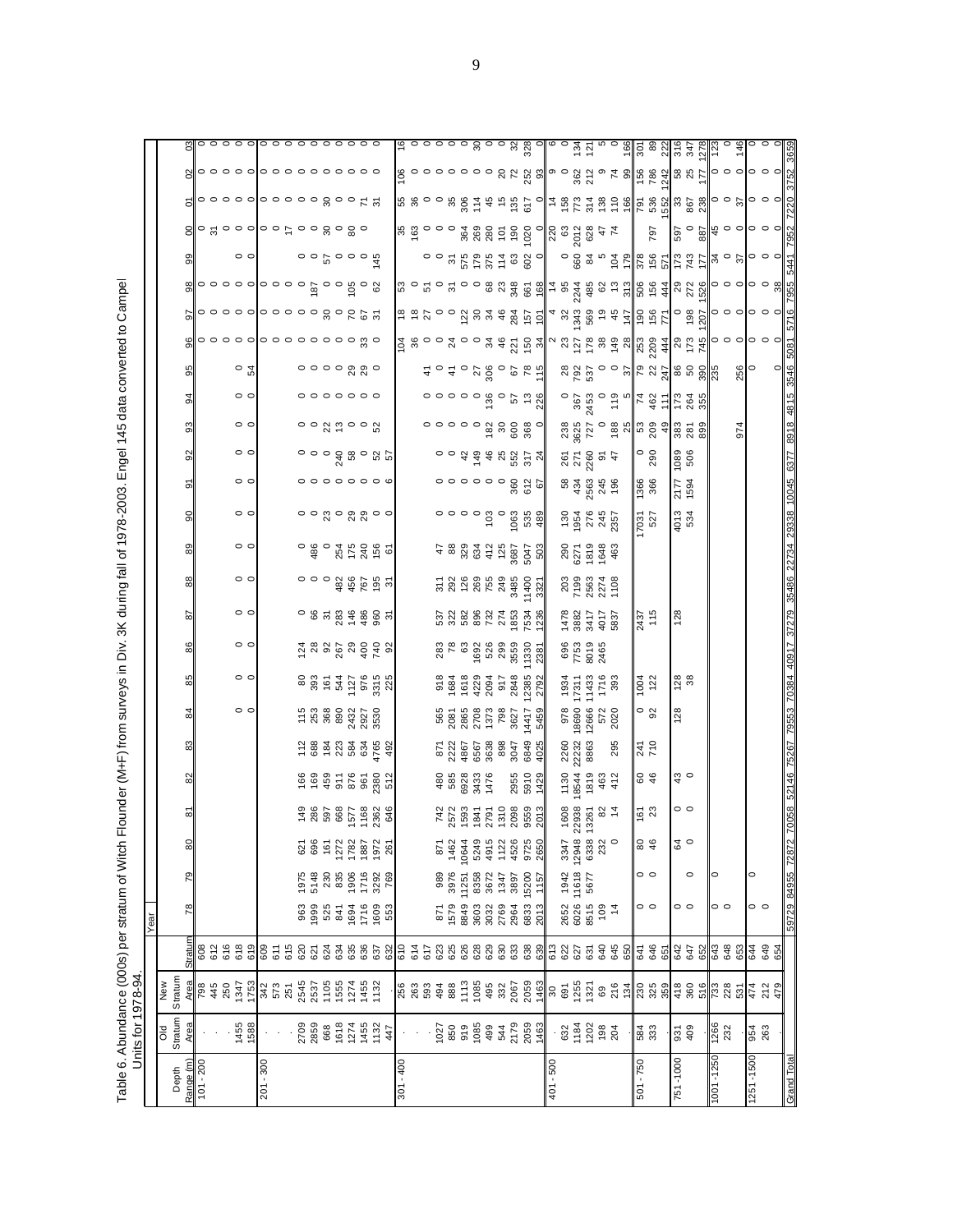|                    | Liga ito dala convenca lo |              |                        | Year                                                                                  | <b>Dampolon Onlie Tor Toop-34</b> |             |             |                  |             |             |          |                  |             |                |             |                |                |              |             |             |             |              |                          |
|--------------------|---------------------------|--------------|------------------------|---------------------------------------------------------------------------------------|-----------------------------------|-------------|-------------|------------------|-------------|-------------|----------|------------------|-------------|----------------|-------------|----------------|----------------|--------------|-------------|-------------|-------------|--------------|--------------------------|
|                    |                           |              |                        |                                                                                       |                                   |             |             |                  |             |             |          |                  |             |                |             |                |                |              |             |             |             |              |                          |
|                    | Old                       | New          |                        |                                                                                       |                                   |             |             |                  |             |             |          |                  |             |                |             |                |                |              |             |             |             |              |                          |
| Depth              | Stratum                   | Stratu       |                        |                                                                                       |                                   |             |             |                  |             |             |          |                  |             |                |             |                |                |              |             |             |             |              |                          |
| Range (m)          | Area                      |              | m Area <b>S</b> tratum | 84                                                                                    | 85                                | 86          | 87          | 88               | 89          | 90          | 91       | 92               | 93          | 94             | 95          | 96             | 97             | 98           | 99          | 00          | 01          | 02           | 03                       |
| $30 - 56$          |                           | 268          | 784                    |                                                                                       |                                   |             |             |                  |             |             |          |                  |             |                |             | $\mathbf 0$    | $\Omega$       | $\mathbf 0$  |             | 74          | $\mathbf 0$ | $\mathbf 0$  | $\overline{0}$           |
| $57 - 92$          | 2071                      | 2071<br>1780 | 350                    | 166                                                                                   | 0<br>0                            | 0           | 0<br>0      | 0<br>$\mathbf 0$ | 0<br>0      | 0<br>306    | 0        | 0<br>39          | 0           | 0              | 0           | 0              | 0              | 0            | 0           | 0           | 0           | 0            | $\mathbf 0$<br>$\pmb{0}$ |
|                    | 1780<br>1121              | 1121         | 363<br>371             | 92<br>44                                                                              | 0                                 | 35<br>0     | 0           | 0                | 0           | 0           | 43<br>0  | 0                | 0<br>0      | 0<br>0         | 0<br>0      | 0<br>0         | 0<br>44        | 0<br>0       | 0<br>0      | 0<br>0      | 0<br>0      | 0<br>0       | 0                        |
|                    | 2460                      | 2460         | 372                    | 182                                                                                   | 0                                 | 0           | 0           | 26               | 0           | 34          |          | 0                | 0           | 0              | 34          | 0              | 0              | 0            | 0           | 0           | 0           | 0            | 0                        |
|                    | 1120                      | 1120         | 384                    | 128                                                                                   | 0                                 | 0           | 0           | $\mathbf 0$      | 0           | 0           | 13<br>0  | 0                | 0           | 0              | 0           | 0              | 0              | 0            | 0           | 0           | 0           | 0            | $\pmb{0}$                |
|                    |                           | 465          | 785                    |                                                                                       |                                   |             |             |                  |             |             |          |                  |             |                |             | 0              | 0              | 0            |             | $\mathbf 0$ | 32          | 0            | 0                        |
| $93 - 183$         | 1519                      | 1519         | 328                    | 52                                                                                    | $\mathbf 0$                       | $\mathsf 0$ | $\mathbf 0$ | $\mathbf 0$      | $\mathbf 0$ | $\mathsf 0$ | 0        | $\pmb{0}$        | 0           | $\mathbf 0$    | 0           | 0              | 0              | $\mathbf 0$  | $\pmb{0}$   | $\mathbf 0$ | 0           | 0            | $\overline{0}$           |
|                    | 1574                      | 1574         | 341                    | 217                                                                                   | 0                                 | 0           | 24          | 27               | 0           | 0           | 0        | 0                | 0           | 0              | 0           | 0              | 0              | 43           | 0           | 0           | 0           | 0            | $\pmb{0}$                |
|                    | 585                       | 585          | 342                    | 0                                                                                     | 0                                 | 0           | 0           | 0                | 0           | 0           | 0        | 0                | 0           | 0              | 0           | 0              | 0              | $\mathbf 0$  | 40          | 0           | 0           | 40           | $\pmb{0}$                |
|                    | 525                       | 525          | 343                    | 90                                                                                    | 0                                 | 0           | 0           | $\mathbf 0$      | 0           | 0           | 0        | $\Omega$         | $\mathbf 0$ | 0              | 0           | 0              | 0              | $\mathbf 0$  | $\mathbf 0$ | 0           | 0           | 0            | $\pmb{0}$                |
|                    | 2120                      | 2120         | 348                    | 292                                                                                   | 0                                 | 0           | 0           | 58               | 0           | 0           | 0        | $\mathbf 0$      |             | 0              | 0           | 0              | 0              | 49           | 0           | 73          | 0           | 0            | 0                        |
|                    | 2114                      | 2114         | 349                    | 291                                                                                   | 0                                 | 162         | 0           | 32               | 0           | 166         | 0        | 0                | 0           | 0              | 0           | 0              | 42             | $\mathbf 0$  | 0           | 42          | 0           | 0            | 125                      |
|                    | 2817                      | 2817         | 364                    | 271                                                                                   | 0                                 | 155         | 0           | 55               | 0           | 32          | 0        | $\Omega$         | $\mathbf 0$ | 0              | 0           | 0              | 0              | 43           | 43          | $\mathbf 0$ | 43          | 0            | 0                        |
|                    | 1041                      | 1041         | 365                    | 143                                                                                   | 0                                 | 57          | 48          | 29               | 0           | 0           | 48       | 0                | 0           | 0              | 0           | 0              | 0              | $\mathbf 0$  | 0           |             | 0           | 0            | 0                        |
|                    | 1320                      | 1320         | 370                    | 233                                                                                   | 0                                 | 0           | 30          | 0                | 0           | 0           | 0        | 0                | 0           | 0              | 0           | 0              | 0              | $\mathbf 0$  | 0           | 0           | 0           | 0            | 0                        |
|                    | 2356                      | 2356         | 385                    | 324                                                                                   | 0                                 | 122         | 36          | 25               | 0           | 0           | 0        | 0                | 0           | 0              | 0           | 0              | 0              | 0            | 0           | 0           | 0           | 0            | $\pmb{0}$                |
|                    | 1481                      | 1481         | 390                    | 136                                                                                   | 0                                 | 0           | 0           | 0                | 0           | 0           | 0        | $\Omega$         | $\mathbf 0$ | 0              | $\Omega$    | 0              | 0              | $\mathbf 0$  | 0           | 0           | 0           | 0            | 0                        |
|                    |                           | 84           | 786                    |                                                                                       |                                   |             |             |                  |             |             |          |                  |             |                |             | 90             | 36             | 23           |             | 40          | 164         | 29           | 64                       |
|                    |                           | 613          | 787                    |                                                                                       |                                   |             |             |                  |             |             |          |                  |             |                |             | 0              | 0              | $\mathbf 0$  |             | 0           | 0           | 0            | 0                        |
|                    |                           | 261          | 788                    |                                                                                       |                                   |             |             |                  |             |             |          |                  |             |                |             | 0              | 0              | 18           |             | 18          | 0           | 0            | 0                        |
|                    |                           | 89           | 790                    |                                                                                       |                                   |             |             |                  |             |             |          |                  |             |                |             | 6              | 18             | 55           |             | 0           | 37          | 6            | 0                        |
|                    |                           | 72           | 793                    |                                                                                       |                                   |             |             |                  |             |             |          |                  |             |                |             | 0              | 0              | 0            |             | 0           | 0           | 50           | 0                        |
|                    |                           | 216          | 794                    |                                                                                       |                                   |             |             |                  |             |             |          |                  |             |                |             | 0              | 0              | 0            |             |             | 0           | 0            | 0                        |
|                    |                           | 98           | 797                    |                                                                                       |                                   |             |             |                  |             |             |          |                  |             |                |             | 7              | 0              | $\mathbf 0$  |             | 0           | 0           | 0            | $\pmb{0}$                |
|                    |                           | 72           | 799                    |                                                                                       |                                   |             |             |                  |             |             |          |                  |             |                |             | $\mathbf 0$    | $\Omega$       | 0            |             | $\mathbf 0$ | $\Omega$    | 6            | 0                        |
| 184 - 274          | 1494                      | 1582         | 344                    | 206                                                                                   | 46                                | 117         | 154         | 0                | $\mathbf 0$ | 0           | 0        | 0                | 0           | 0              | 0           | 0              | 0              | 0            | 0           | 64          | 0           | 87           | 131                      |
|                    | 983                       | 983          | 347                    | 586                                                                                   | 0                                 | 34          | 0           | 135              | 108         | 0           | 0        | 0                | 0           | 0              | 0           | 0              | 0              | 0            | $\mathbf 0$ | 0           | 45          | 0            | 0                        |
|                    | 1394<br>961               | 1394         | 366<br>369             | 157<br>359                                                                            | 362<br>507                        | 431<br>661  | 219<br>330  | 110<br>1348      | 164<br>529  | 32          | 0<br>162 | 8<br>$\mathbf 0$ | 0           | 0<br>0         | 0<br>39     | 0<br>0         | 38             | 0<br>0       | 38<br>0     | 0<br>0      | 0<br>0      | 0<br>0       | 77<br>0                  |
|                    | 983                       | 961<br>983   | 386                    | 186                                                                                   | 568                               | 1082        | 1792        | 1974             | 352         | 463<br>237  | 270      | 1262             | 0<br>0      | 0              | 0           | 0              | 0<br>0         | 0            | 0           | 0           | 0           | 80           | $\pmb{0}$                |
|                    | 821                       | 821          | 389                    | 169                                                                                   | 158                               | 875         | 226         | 169              | 28          | 75          | 0        | 38               | 0           | 0              | 33          | 0              | 0              | 0            | 0           | 301         | 0           | 0            | 0                        |
|                    | 282                       | 282          | 391                    | 0                                                                                     | 39                                | 0           | 19          | $\mathbf 0$      | $\mathbf 0$ | 0           | 91       | 26               | 0           | 0              | 34          | 0              | 19             | $\mathbf 0$  | 0           | 0           | 0           | 0            | 0                        |
|                    |                           | 164          | 795                    |                                                                                       |                                   |             |             |                  |             |             |          |                  |             |                |             | 0              | 0              | 0            |             | 56          | 0           | 0            | $\pmb{0}$                |
| 184 - 366          |                           | 72           | 789                    |                                                                                       |                                   |             |             |                  |             |             |          |                  |             |                |             | 0              | 5              | 5            |             | 22          | 5           | 24           | $\overline{5}$           |
|                    |                           | 227          | 791                    |                                                                                       |                                   |             |             |                  |             |             |          |                  |             |                |             | 42             | 62             | 0            |             | 0           | 28          | 10           | 16                       |
|                    |                           | 100          | 798                    |                                                                                       |                                   |             |             |                  |             |             |          |                  |             |                |             | $\overline{7}$ | $\overline{7}$ | 172          |             | 135         | 530         | 21           | 0                        |
| 275 - 366          | 1432                      | 1432         | 345                    | 6895                                                                                  | 1488                              | 739         | 4531        | 2589             | 3180        | 2088        | 0        | 345              | 394         | 0              | 113         | 70             | 223            | 439          | 149         | 117         | 79          | 468          | 184                      |
|                    | 865                       | 865          | 346                    | 2380                                                                                  | 3498                              | 3927        | 1487        | 2427             | 1606        | 2340        | 389      | 170              | 76          | 0              | 0           | 35             | 317            | 178          | 282         | 119         | 278         | 326          | 59                       |
|                    | 334                       | 334          | 368                    | 46                                                                                    | 46                                | 459         | 23          | 69               | 207         | 115         | 69       | 14               | $\mathbf 0$ | 0              | 23          | 0              | 23             | $\mathbf 0$  | 20          | 23          | 0           | 0            | 23                       |
|                    | 718                       | 718          | 387                    | 165                                                                                   | 444                               | 247         | 691         | 2025             | 1679        | 4971        | 198      | 66               | 33          | 77             | 99          | 49             | 44             | $\mathbf 0$  | 44          | 593         | 44          | 93           | $\mathbf 0$              |
|                    | 361                       | 361          | 388                    | 1440                                                                                  | 50                                |             | 819         | 149              | 149         | 0           | 116      | 199              | 0           | 14             | 0           | 0              | 0              | 149          | $\mathbf 0$ | 124         | 309         | 44           | 94                       |
|                    | 145                       | 145          | 392                    | 80                                                                                    | 20                                | 20          | 70          | 20               | 0           | 0           | 0        | 0                | 0           | $\overline{7}$ | $\mathbf 0$ | 0              | 0              | $\mathbf 0$  | 0           | 0           | 16          | 0            | 0                        |
|                    |                           | 175          | 796                    |                                                                                       |                                   |             |             |                  |             |             |          |                  |             |                |             | 0              | 107            | 24           |             | 21          | 638         | 96           | 0                        |
|                    |                           | 81           | 800                    |                                                                                       |                                   |             |             |                  |             |             |          |                  |             |                |             |                | 156            | 178          |             | 136         | 953         | 574          | 28                       |
| $367 - 549$        | 186                       | 186          | 729                    | 217                                                                                   | 192                               | 409         |             |                  |             | 64          | 341      | 422              | 51          | 290            | 34          | 375            | 115            | 0            | 0           | 34          | 13          | 80           | 26                       |
|                    | 216                       | 216          | 731                    | 877                                                                                   | 371                               |             |             |                  |             | 520         | 248      | 604              | 99          | 200            | 45          |                | 0              | 74           | 56          | 59          | 15          | 40           | 116                      |
|                    | 468                       | 468          | 733                    | 338                                                                                   | 1609                              |             |             |                  |             | 2221        | 2983     | 665              | 258         | 136            | 32          | 19             | 0              | 114          | 129         | 170         | 109         | 433          | 61                       |
|                    | 272                       | 272          | 735                    | 661                                                                                   | 37                                | 2320        |             |                  |             |             | 349      | 249              | 37          | 14             | 75          | 58             | 75             | 168          | 50          | 17          | 19          | 17           | 0                        |
|                    |                           | 50           | 792                    |                                                                                       |                                   |             |             |                  |             |             |          |                  |             |                |             | 901            | 423            | 279          |             | 915         | 1829        | 2887         | 2298                     |
| 550 - 731          | 170                       | 170          | 730                    | 105                                                                                   | 23                                |             |             |                  |             |             | 117      | 12               | 195         | 171            | 108         | 0              | 47             | 19           | 21          | 58          | 509         | 222          | 10                       |
|                    | 231                       | 231          | 732                    | 365                                                                                   | 302                               |             |             |                  |             | 32          | 270      | 397              | 48          | 339            | 78          | 280            | 413            | 969          | 508         | 524         | 565         | 233          | 229                      |
|                    | 228                       | 228          | 734                    | 21                                                                                    | 267                               |             |             |                  |             | 251         | 110      | 16               | 141         | 146            | 44          | 467            | 70             | 380          | 173         | 125         | 28          | 265          | 25                       |
| 732 - 914          | 175                       | 175          | 736                    |                                                                                       | 373                               | 987         |             |                  |             | 506         | 1613     | 217              | 241         | 34             | 75<br>78    | 782            | 277            | 1037<br>1109 | 433<br>390  | 1432        | 681         | 3295<br>1028 | 631                      |
|                    |                           | 227<br>223   | 737<br>741             |                                                                                       |                                   |             |             |                  |             |             |          |                  |             |                |             | 468<br>291     | 297<br>460     | 892          | 14          | 16<br>0     | 281<br>31   | 291          | 390<br>70                |
|                    |                           | 348          | 745                    |                                                                                       |                                   |             |             |                  |             |             |          |                  |             |                |             | 311            | 479            | 168          | 202         | 24          | 24          | 0            | 48                       |
|                    |                           | 159          | 748                    |                                                                                       |                                   |             |             |                  |             |             |          |                  |             |                |             | 186            | 0              | 0            | 50          | 0           | 0           | 0            | 55                       |
| 915-1097           | $\epsilon$                | 221          | 738                    |                                                                                       |                                   |             |             |                  |             |             |          |                  |             |                | 61          | 532            | 347            | 56           | 0           | 0           | 14          | 30           | 1049                     |
|                    |                           | 206          | 742                    |                                                                                       |                                   |             |             |                  |             |             |          |                  |             |                |             | 43             | 14             | 14           | 13          | 0           | 0           | 0            | 264                      |
|                    | $\blacksquare$            | 392          | 746                    |                                                                                       |                                   |             |             |                  |             |             |          |                  |             |                |             | 216            | 168            | 0            | 0           | 27          | 0           | 0            | 13                       |
|                    |                           | 126          | 749                    |                                                                                       |                                   |             |             |                  |             |             |          |                  |             |                |             | 61             | 43             | 0            |             | 0           | 0           | 0            | 0                        |
| 1098 - 1280        |                           | 254          | 739                    |                                                                                       |                                   |             |             |                  |             |             |          |                  |             |                |             | 0              | 0              | 0            | 0           | 0           | 0           | 0            | $\pmb{0}$                |
|                    |                           | 211          | 743                    |                                                                                       |                                   |             |             |                  |             |             |          |                  |             |                |             | 0              | 0              | 0            | 0           | 0           | 0           | 0            | 0                        |
|                    |                           | 724          | 747                    |                                                                                       |                                   |             |             |                  |             |             |          |                  |             |                |             | 0              | 0              | 100          | 0           | 0           | 0           | 0            | 0                        |
|                    |                           | 556          | 750                    |                                                                                       |                                   |             |             |                  |             |             |          |                  |             |                |             | 0              | 0              | 0            | 0           | 0           | 0           | 0            | 0                        |
| 1281-1463          |                           | 264          | 740                    |                                                                                       |                                   |             |             |                  |             |             |          |                  |             |                |             | 0              | 0              | 0            | 0           | 0           | 0           | 0            | 0                        |
|                    |                           | 280          | 744                    |                                                                                       |                                   |             |             |                  |             |             |          |                  |             |                |             | 0              | 0              | 0            |             | 0           | 0           | 0            | 0                        |
|                    |                           | 229          | 751                    |                                                                                       |                                   |             |             |                  |             |             |          |                  |             |                |             | 0              | 14             | 0            |             | 0           | 0           | 0            | 0                        |
| <b>Grand Total</b> |                           |              |                        | 17914 10401 12839 10500 11269 8002 14453 7428 4748 1572 1428 1004 5297 4383 6755 2655 |                                   |             |             |                  |             |             |          |                  |             |                |             |                |                |              |             | 5361        |             | 7316 10776   | 6090                     |

Table 7. Abundance (000s) per stratum of Witch Flounder (M+F) from surveys in Div. 3L during fall of 1983-2003. (Engel 145 data converted to Campelen Units for 1983-94).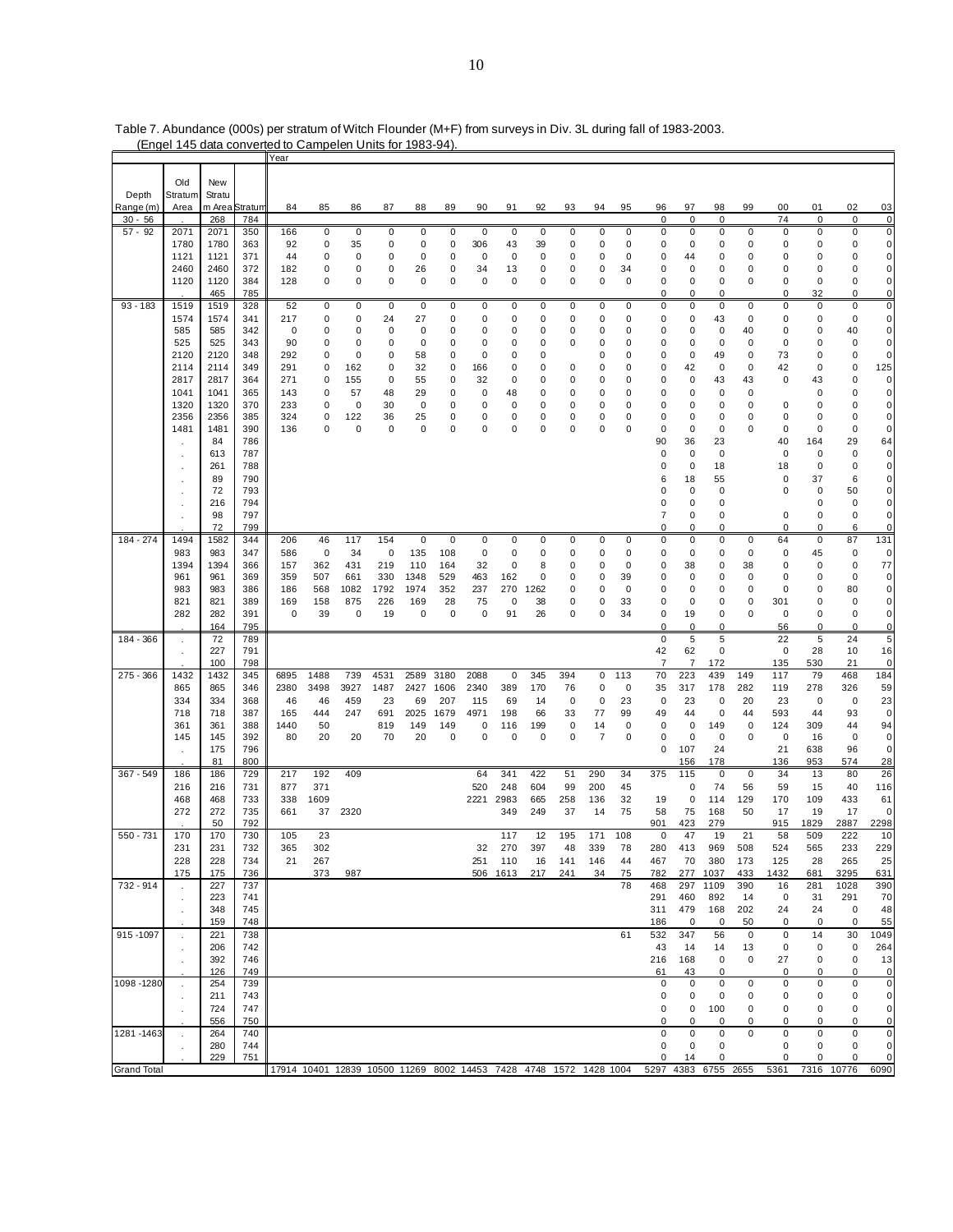Table 8.Mean Numbers per Tow of Witch Flounder (M+F) in each stratum from surveys in Div. 2J during fall of 1977-2003. Engel 145 data converted to Campelen Units for 1977-94. Table 8.Mean Numbers per Tow of Witch Flounder (M+F) in each stratum from surveys in Div. 2J during fall of 1977-2003. Engel 145 data converted to Campelen Units for 1977-94.

|             |                                                                                                                                                                                                                                                                                                                                                                                                                                                                         |                                |                                     | Year                                                           |                      |              |                                                     |                            |                    |                                                                       |                       |                                                                                                                                                                                                                   |                                                                                |                                                                                                                                                                            |                                                                     |                                                                                                                                                                                                                                                                                                                       |           |                    |                   |  |  |  |  |
|-------------|-------------------------------------------------------------------------------------------------------------------------------------------------------------------------------------------------------------------------------------------------------------------------------------------------------------------------------------------------------------------------------------------------------------------------------------------------------------------------|--------------------------------|-------------------------------------|----------------------------------------------------------------|----------------------|--------------|-----------------------------------------------------|----------------------------|--------------------|-----------------------------------------------------------------------|-----------------------|-------------------------------------------------------------------------------------------------------------------------------------------------------------------------------------------------------------------|--------------------------------------------------------------------------------|----------------------------------------------------------------------------------------------------------------------------------------------------------------------------|---------------------------------------------------------------------|-----------------------------------------------------------------------------------------------------------------------------------------------------------------------------------------------------------------------------------------------------------------------------------------------------------------------|-----------|--------------------|-------------------|--|--|--|--|
|             |                                                                                                                                                                                                                                                                                                                                                                                                                                                                         |                                |                                     |                                                                |                      |              |                                                     |                            |                    |                                                                       |                       |                                                                                                                                                                                                                   |                                                                                |                                                                                                                                                                            |                                                                     |                                                                                                                                                                                                                                                                                                                       |           |                    |                   |  |  |  |  |
|             |                                                                                                                                                                                                                                                                                                                                                                                                                                                                         |                                |                                     |                                                                |                      |              |                                                     |                            |                    |                                                                       |                       |                                                                                                                                                                                                                   |                                                                                |                                                                                                                                                                            |                                                                     |                                                                                                                                                                                                                                                                                                                       |           |                    |                   |  |  |  |  |
| Depth       | Old<br>Stratum                                                                                                                                                                                                                                                                                                                                                                                                                                                          | Stratum<br>New                 |                                     |                                                                |                      |              |                                                     |                            |                    |                                                                       |                       |                                                                                                                                                                                                                   |                                                                                |                                                                                                                                                                            |                                                                     |                                                                                                                                                                                                                                                                                                                       |           |                    |                   |  |  |  |  |
| Range (m)   | Area                                                                                                                                                                                                                                                                                                                                                                                                                                                                    |                                | Straturr                            | $\overline{7}$                                                 | $78$                 | 79           | 80                                                  |                            |                    |                                                                       |                       |                                                                                                                                                                                                                   |                                                                                |                                                                                                                                                                            |                                                                     |                                                                                                                                                                                                                                                                                                                       |           |                    | ඝ                 |  |  |  |  |
| $101 - 200$ |                                                                                                                                                                                                                                                                                                                                                                                                                                                                         |                                |                                     |                                                                |                      |              |                                                     | <u>။</u><br>မြို့ဒိုဒိုဒို | ္မွုဒ္တိုဒ္တိုဒ္တိ | $\frac{1}{3}$ $\frac{1}{3}$ $\frac{3}{5}$ $\frac{5}{5}$ $\frac{5}{5}$ |                       | $\frac{88}{36555}$                                                                                                                                                                                                |                                                                                | $\frac{8}{6}$ $\frac{8}{6}$ $\frac{8}{6}$ $\frac{8}{6}$ $\frac{8}{6}$ $\frac{8}{6}$<br>$\frac{8}{3}$ $\frac{8}{3}$ $\frac{8}{3}$ $\frac{8}{3}$ $\frac{8}{3}$ $\frac{8}{3}$ | န္တုဒ္တိုဒ္တိုဒ္တိ                                                  | န္ကုဒ္က်ီး ဒီ ဒီ                                                                                                                                                                                                                                                                                                      | ale e e e | ် မြို့ ၁၉ ခု ချွံ |                   |  |  |  |  |
|             |                                                                                                                                                                                                                                                                                                                                                                                                                                                                         |                                |                                     |                                                                |                      |              |                                                     |                            |                    |                                                                       |                       |                                                                                                                                                                                                                   |                                                                                |                                                                                                                                                                            |                                                                     |                                                                                                                                                                                                                                                                                                                       |           |                    |                   |  |  |  |  |
|             | $7427$<br>$7828$<br>$282$<br>$282$                                                                                                                                                                                                                                                                                                                                                                                                                                      |                                | 5 5 8 5 5 7 8 8 9 9 9 9 9           | 0.00<br>0.00<br>0.00<br>0.00                                   | 8888                 | e e e e<br>S | 8888                                                |                            |                    |                                                                       |                       |                                                                                                                                                                                                                   |                                                                                |                                                                                                                                                                            |                                                                     |                                                                                                                                                                                                                                                                                                                       |           |                    | $\frac{888}{200}$ |  |  |  |  |
|             |                                                                                                                                                                                                                                                                                                                                                                                                                                                                         |                                |                                     |                                                                |                      |              |                                                     |                            |                    |                                                                       |                       |                                                                                                                                                                                                                   |                                                                                |                                                                                                                                                                            |                                                                     |                                                                                                                                                                                                                                                                                                                       |           |                    |                   |  |  |  |  |
|             | $\epsilon$                                                                                                                                                                                                                                                                                                                                                                                                                                                              |                                |                                     |                                                                |                      |              |                                                     |                            |                    |                                                                       |                       |                                                                                                                                                                                                                   |                                                                                |                                                                                                                                                                            |                                                                     |                                                                                                                                                                                                                                                                                                                       |           |                    |                   |  |  |  |  |
|             |                                                                                                                                                                                                                                                                                                                                                                                                                                                                         |                                |                                     |                                                                |                      |              |                                                     |                            |                    |                                                                       |                       |                                                                                                                                                                                                                   |                                                                                |                                                                                                                                                                            |                                                                     |                                                                                                                                                                                                                                                                                                                       |           |                    |                   |  |  |  |  |
| 008-102     |                                                                                                                                                                                                                                                                                                                                                                                                                                                                         |                                |                                     |                                                                |                      |              |                                                     |                            |                    |                                                                       |                       |                                                                                                                                                                                                                   |                                                                                |                                                                                                                                                                            |                                                                     |                                                                                                                                                                                                                                                                                                                       |           |                    |                   |  |  |  |  |
|             |                                                                                                                                                                                                                                                                                                                                                                                                                                                                         |                                |                                     |                                                                | 0.07<br>0.43<br>0.43 |              |                                                     |                            |                    |                                                                       |                       |                                                                                                                                                                                                                   |                                                                                |                                                                                                                                                                            |                                                                     |                                                                                                                                                                                                                                                                                                                       |           |                    |                   |  |  |  |  |
|             |                                                                                                                                                                                                                                                                                                                                                                                                                                                                         |                                |                                     |                                                                |                      |              |                                                     |                            |                    |                                                                       |                       |                                                                                                                                                                                                                   |                                                                                |                                                                                                                                                                            |                                                                     |                                                                                                                                                                                                                                                                                                                       |           |                    |                   |  |  |  |  |
|             |                                                                                                                                                                                                                                                                                                                                                                                                                                                                         |                                |                                     |                                                                |                      |              |                                                     |                            |                    |                                                                       |                       |                                                                                                                                                                                                                   |                                                                                |                                                                                                                                                                            |                                                                     |                                                                                                                                                                                                                                                                                                                       |           |                    |                   |  |  |  |  |
|             |                                                                                                                                                                                                                                                                                                                                                                                                                                                                         |                                |                                     |                                                                |                      |              |                                                     |                            |                    |                                                                       |                       |                                                                                                                                                                                                                   |                                                                                |                                                                                                                                                                            |                                                                     |                                                                                                                                                                                                                                                                                                                       |           |                    |                   |  |  |  |  |
|             |                                                                                                                                                                                                                                                                                                                                                                                                                                                                         |                                |                                     |                                                                |                      |              |                                                     |                            |                    |                                                                       |                       |                                                                                                                                                                                                                   |                                                                                |                                                                                                                                                                            |                                                                     |                                                                                                                                                                                                                                                                                                                       |           |                    |                   |  |  |  |  |
|             |                                                                                                                                                                                                                                                                                                                                                                                                                                                                         |                                |                                     |                                                                |                      |              |                                                     |                            |                    |                                                                       |                       |                                                                                                                                                                                                                   |                                                                                |                                                                                                                                                                            |                                                                     |                                                                                                                                                                                                                                                                                                                       |           |                    |                   |  |  |  |  |
|             |                                                                                                                                                                                                                                                                                                                                                                                                                                                                         |                                |                                     |                                                                |                      |              |                                                     |                            |                    |                                                                       |                       |                                                                                                                                                                                                                   |                                                                                |                                                                                                                                                                            |                                                                     |                                                                                                                                                                                                                                                                                                                       |           |                    |                   |  |  |  |  |
| 00 + - 100  | $\begin{array}{r} \left[ \begin{array}{c} 4 & 6 \\ 6 & 6 \end{array} \right] \left[ \begin{array}{c} 2 & 6 \\ 2 & 6 \end{array} \right] \left[ \begin{array}{c} 2 & 6 \\ 2 & 6 \end{array} \right] \left[ \begin{array}{c} 2 & 6 \\ 2 & 6 \end{array} \right] \left[ \begin{array}{c} 2 & 6 \\ 2 & 6 \end{array} \right] \left[ \begin{array}{c} 2 & 6 \\ 2 & 6 \end{array} \right] \left[ \begin{array}{c} 2 & 6 \\ 2 & 6 \end{array} \right] \left[ \begin{array}{c}$ |                                | 2233532223422232342                 |                                                                |                      |              |                                                     |                            |                    |                                                                       |                       |                                                                                                                                                                                                                   |                                                                                |                                                                                                                                                                            |                                                                     | $\begin{bmatrix} 0 & 0 & 0 & 0 & 0 & 0 & 0 & 0 & 0 \\ 0 & 0 & 0 & 0 & 0 & 0 & 0 & 0 & 0 & 0 \\ 0 & 0 & 0 & 0 & 0 & 0 & 0 & 0 & 0 & 0 \\ 0 & 0 & 0 & 0 & 0 & 0 & 0 & 0 & 0 & 0 \\ 0 & 0 & 0 & 0 & 0 & 0 & 0 & 0 & 0 & 0 \\ 0 & 0 & 0 & 0 & 0 & 0 & 0 & 0 & 0 & 0 \\ 0 & 0 & 0 & 0 & 0 & 0 & 0 & 0 & 0 & 0 \\ 0 & 0 & $ |           |                    |                   |  |  |  |  |
|             |                                                                                                                                                                                                                                                                                                                                                                                                                                                                         |                                |                                     |                                                                |                      |              |                                                     |                            |                    |                                                                       |                       |                                                                                                                                                                                                                   |                                                                                |                                                                                                                                                                            |                                                                     |                                                                                                                                                                                                                                                                                                                       |           |                    |                   |  |  |  |  |
|             |                                                                                                                                                                                                                                                                                                                                                                                                                                                                         |                                |                                     |                                                                |                      |              |                                                     |                            |                    |                                                                       |                       |                                                                                                                                                                                                                   |                                                                                |                                                                                                                                                                            |                                                                     |                                                                                                                                                                                                                                                                                                                       |           |                    |                   |  |  |  |  |
|             |                                                                                                                                                                                                                                                                                                                                                                                                                                                                         |                                |                                     |                                                                |                      |              |                                                     |                            |                    |                                                                       |                       |                                                                                                                                                                                                                   |                                                                                |                                                                                                                                                                            |                                                                     |                                                                                                                                                                                                                                                                                                                       |           |                    |                   |  |  |  |  |
|             |                                                                                                                                                                                                                                                                                                                                                                                                                                                                         |                                |                                     |                                                                |                      |              |                                                     |                            |                    |                                                                       |                       |                                                                                                                                                                                                                   |                                                                                |                                                                                                                                                                            |                                                                     |                                                                                                                                                                                                                                                                                                                       |           |                    |                   |  |  |  |  |
|             |                                                                                                                                                                                                                                                                                                                                                                                                                                                                         |                                |                                     |                                                                |                      |              |                                                     |                            |                    |                                                                       |                       |                                                                                                                                                                                                                   |                                                                                |                                                                                                                                                                            |                                                                     |                                                                                                                                                                                                                                                                                                                       |           |                    |                   |  |  |  |  |
| 009 - 10    |                                                                                                                                                                                                                                                                                                                                                                                                                                                                         |                                |                                     |                                                                |                      |              |                                                     |                            |                    |                                                                       |                       |                                                                                                                                                                                                                   |                                                                                |                                                                                                                                                                            |                                                                     |                                                                                                                                                                                                                                                                                                                       |           |                    |                   |  |  |  |  |
|             |                                                                                                                                                                                                                                                                                                                                                                                                                                                                         |                                |                                     |                                                                |                      |              |                                                     |                            |                    |                                                                       |                       |                                                                                                                                                                                                                   |                                                                                |                                                                                                                                                                            |                                                                     |                                                                                                                                                                                                                                                                                                                       |           |                    |                   |  |  |  |  |
|             |                                                                                                                                                                                                                                                                                                                                                                                                                                                                         |                                |                                     |                                                                |                      |              |                                                     |                            |                    |                                                                       |                       |                                                                                                                                                                                                                   |                                                                                |                                                                                                                                                                            |                                                                     |                                                                                                                                                                                                                                                                                                                       |           |                    |                   |  |  |  |  |
|             |                                                                                                                                                                                                                                                                                                                                                                                                                                                                         |                                |                                     |                                                                |                      |              | 8888<br>888                                         |                            |                    |                                                                       |                       |                                                                                                                                                                                                                   |                                                                                |                                                                                                                                                                            |                                                                     |                                                                                                                                                                                                                                                                                                                       |           |                    |                   |  |  |  |  |
|             |                                                                                                                                                                                                                                                                                                                                                                                                                                                                         |                                |                                     |                                                                |                      |              |                                                     |                            |                    |                                                                       |                       |                                                                                                                                                                                                                   |                                                                                |                                                                                                                                                                            |                                                                     |                                                                                                                                                                                                                                                                                                                       |           |                    |                   |  |  |  |  |
|             |                                                                                                                                                                                                                                                                                                                                                                                                                                                                         |                                |                                     |                                                                |                      |              |                                                     |                            |                    |                                                                       |                       |                                                                                                                                                                                                                   |                                                                                |                                                                                                                                                                            |                                                                     |                                                                                                                                                                                                                                                                                                                       |           |                    |                   |  |  |  |  |
| 092 - 109   |                                                                                                                                                                                                                                                                                                                                                                                                                                                                         |                                |                                     |                                                                |                      | 9.50         |                                                     |                            |                    | 12.33                                                                 |                       |                                                                                                                                                                                                                   |                                                                                |                                                                                                                                                                            |                                                                     |                                                                                                                                                                                                                                                                                                                       |           |                    |                   |  |  |  |  |
|             | 8888                                                                                                                                                                                                                                                                                                                                                                                                                                                                    |                                |                                     | $\frac{50}{23.50}$<br>0.000<br>0.00                            |                      |              | $\begin{array}{c} 2.50 \\ 0.00 \\ 0.05 \end{array}$ |                            | 0000<br>0000<br>29 |                                                                       | $\frac{17.58}{20.50}$ | $\frac{8}{5}$ $\frac{8}{5}$ $\frac{8}{5}$ $\frac{8}{5}$ $\frac{8}{5}$ $\frac{8}{5}$ $\frac{8}{5}$ $\frac{8}{5}$ $\frac{8}{5}$ $\frac{8}{5}$ $\frac{8}{5}$ $\frac{8}{5}$ $\frac{8}{5}$ $\frac{8}{5}$ $\frac{8}{5}$ | $\frac{14}{4}$ = $\frac{5}{4}$ = $\frac{5}{4}$ = $\frac{5}{4}$ = $\frac{5}{4}$ | $\frac{8}{9}$ $\frac{8}{9}$ $\frac{8}{9}$ $\frac{8}{9}$ $\frac{8}{9}$ $\frac{8}{9}$ $\frac{8}{9}$                                                                          | $\begin{bmatrix} 33 \\ 13.3 \\ -1.50 \\ 0.50 \\ 0.20 \end{bmatrix}$ |                                                                                                                                                                                                                                                                                                                       |           |                    |                   |  |  |  |  |
|             |                                                                                                                                                                                                                                                                                                                                                                                                                                                                         |                                |                                     |                                                                |                      | 0.00         |                                                     |                            |                    | 8.50<br>0.50                                                          |                       |                                                                                                                                                                                                                   |                                                                                |                                                                                                                                                                            |                                                                     |                                                                                                                                                                                                                                                                                                                       |           |                    |                   |  |  |  |  |
|             |                                                                                                                                                                                                                                                                                                                                                                                                                                                                         |                                | 2 2 3 3 3<br>2 3 3 3 3<br>2 4 2 3 3 |                                                                |                      |              |                                                     |                            |                    |                                                                       |                       |                                                                                                                                                                                                                   |                                                                                |                                                                                                                                                                            |                                                                     |                                                                                                                                                                                                                                                                                                                       |           |                    |                   |  |  |  |  |
| 751-1000    |                                                                                                                                                                                                                                                                                                                                                                                                                                                                         |                                |                                     |                                                                |                      |              |                                                     | 0.00                       |                    |                                                                       |                       |                                                                                                                                                                                                                   |                                                                                | 0.00                                                                                                                                                                       |                                                                     |                                                                                                                                                                                                                                                                                                                       |           |                    |                   |  |  |  |  |
|             |                                                                                                                                                                                                                                                                                                                                                                                                                                                                         |                                |                                     |                                                                |                      |              | 0.00                                                |                            |                    |                                                                       |                       |                                                                                                                                                                                                                   |                                                                                |                                                                                                                                                                            |                                                                     |                                                                                                                                                                                                                                                                                                                       |           |                    |                   |  |  |  |  |
|             | $\frac{288}{282}$ $\frac{22}{25}$ $\frac{22}{25}$ $\frac{22}{25}$ $\frac{22}{25}$ $\frac{22}{25}$ $\frac{22}{25}$ $\frac{22}{25}$ $\frac{22}{25}$ $\frac{22}{25}$ $\frac{22}{25}$ $\frac{22}{25}$ $\frac{22}{25}$ $\frac{22}{25}$ $\frac{22}{25}$ $\frac{22}{25}$ $\frac{22}{25}$ $\frac{22}{25}$ $\frac$                                                                                                                                                               | 283<br>289<br>289<br>289<br>28 | $\frac{88}{25}$                     | $\begin{smallmatrix} 0 & 0 & 0 \\ 0 & 0 & 0 \end{smallmatrix}$ | 0.00                 |              |                                                     | 50                         |                    | 0.00000                                                               | 888                   | $\frac{88}{60}$                                                                                                                                                                                                   | 0.00<br>0.00<br>0.00<br>00<br>000<br>000                                       |                                                                                                                                                                            |                                                                     |                                                                                                                                                                                                                                                                                                                       |           |                    |                   |  |  |  |  |
| 1001-1250   |                                                                                                                                                                                                                                                                                                                                                                                                                                                                         |                                |                                     |                                                                | 0.00                 |              |                                                     |                            |                    |                                                                       |                       |                                                                                                                                                                                                                   |                                                                                |                                                                                                                                                                            |                                                                     |                                                                                                                                                                                                                                                                                                                       |           |                    |                   |  |  |  |  |
|             |                                                                                                                                                                                                                                                                                                                                                                                                                                                                         |                                |                                     |                                                                |                      |              |                                                     |                            |                    |                                                                       |                       |                                                                                                                                                                                                                   |                                                                                |                                                                                                                                                                            |                                                                     |                                                                                                                                                                                                                                                                                                                       |           |                    |                   |  |  |  |  |
|             |                                                                                                                                                                                                                                                                                                                                                                                                                                                                         |                                | 225<br>232                          | 0.00                                                           | 0.00                 |              |                                                     |                            |                    |                                                                       |                       |                                                                                                                                                                                                                   |                                                                                |                                                                                                                                                                            |                                                                     |                                                                                                                                                                                                                                                                                                                       |           |                    |                   |  |  |  |  |
| 1251-1500   |                                                                                                                                                                                                                                                                                                                                                                                                                                                                         | 1922<br>102<br>102             | 22<br>223                           |                                                                |                      |              |                                                     |                            |                    |                                                                       |                       |                                                                                                                                                                                                                   |                                                                                |                                                                                                                                                                            |                                                                     |                                                                                                                                                                                                                                                                                                                       |           |                    |                   |  |  |  |  |
|             |                                                                                                                                                                                                                                                                                                                                                                                                                                                                         |                                |                                     |                                                                | 0.00                 |              |                                                     |                            |                    |                                                                       |                       |                                                                                                                                                                                                                   |                                                                                |                                                                                                                                                                            |                                                                     |                                                                                                                                                                                                                                                                                                                       |           |                    |                   |  |  |  |  |
|             |                                                                                                                                                                                                                                                                                                                                                                                                                                                                         |                                |                                     |                                                                |                      |              |                                                     |                            |                    |                                                                       |                       |                                                                                                                                                                                                                   |                                                                                |                                                                                                                                                                            |                                                                     |                                                                                                                                                                                                                                                                                                                       |           |                    |                   |  |  |  |  |
| Grand Tota  |                                                                                                                                                                                                                                                                                                                                                                                                                                                                         |                                |                                     | 2.16                                                           | 0.59                 | 0.97         | 1.42                                                |                            |                    |                                                                       |                       |                                                                                                                                                                                                                   |                                                                                |                                                                                                                                                                            |                                                                     |                                                                                                                                                                                                                                                                                                                       |           |                    |                   |  |  |  |  |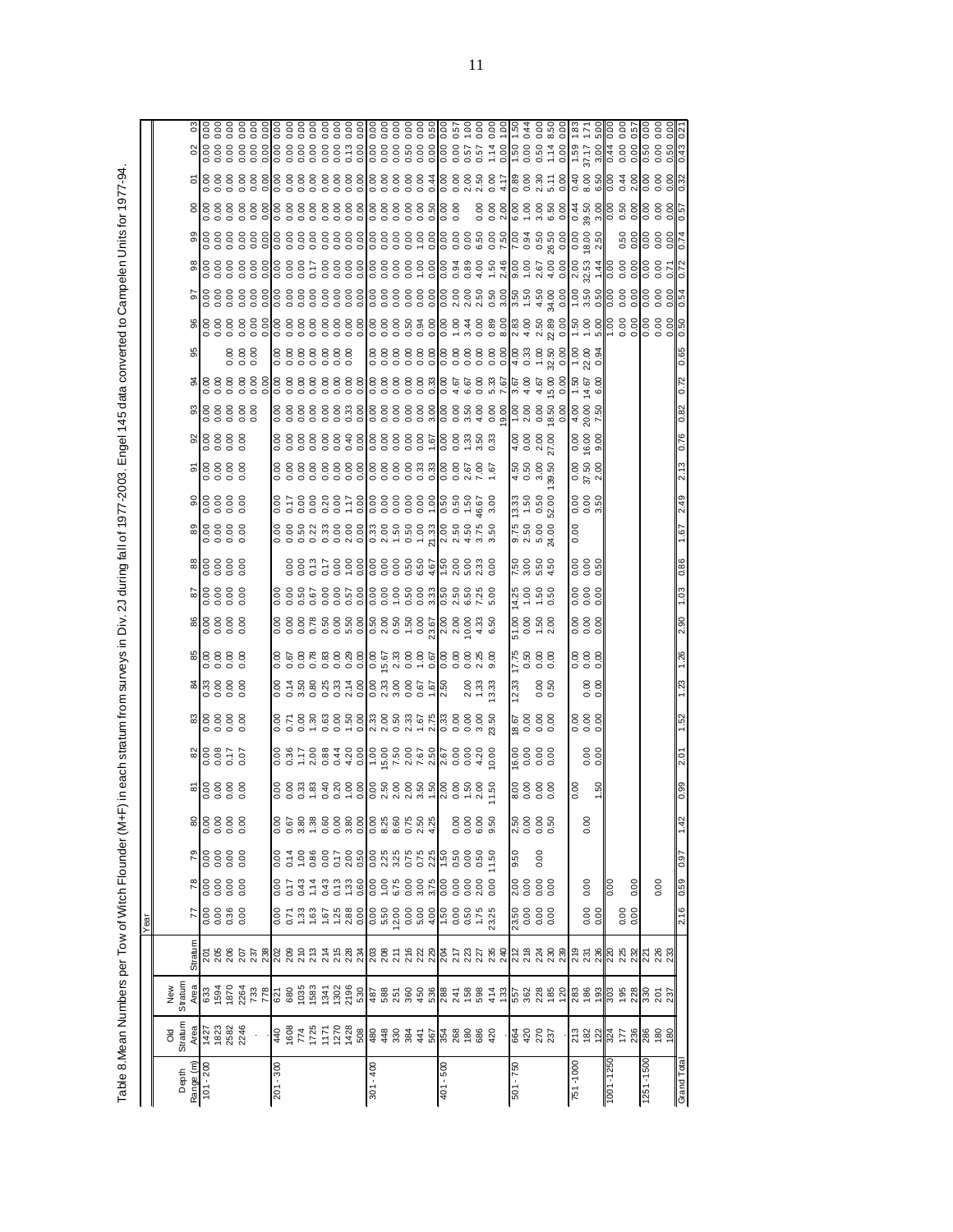Table 9. Mean Numbers per Tow of Witch Flounder (M+F) in each stratum from surveys in Div. 3K during fall of 1978-2003. Engel 145 data converted to Campelen Units for 1978-94. Table 9. Mean Numbers per Tow of Witch Flounder (M+F) in each stratum from surveys in Div. 3K during fall of 1978-2003. Engel 145 data converted to Campelen Units for 1978-94.

|             |                                                                                                           |                                                                                        |                      | Year          |                                              |               |                                                                                                                                                                                                                                                                                                     |                                                                              |                          |                                                       |                                              |                                                                                                                                                                                                                                                                                                     |                           |                                                                                                                                                                                                                                                                                                                                              |                                   |                                                                            |                                                                                                                |                                                                                                                                                                                                                                                                                                     |                                                                                                                                                                                                                                |                                                                  |                                                                         |                                                                                                                                                                                                                                                                                                                                                                                                                  |                                                                                                                                                                                                                                               |                                                                                                                                                                                                                                                                                                                                                                     |                                                                                                                                                                                                                                                                                                                                |                               |                  |  |
|-------------|-----------------------------------------------------------------------------------------------------------|----------------------------------------------------------------------------------------|----------------------|---------------|----------------------------------------------|---------------|-----------------------------------------------------------------------------------------------------------------------------------------------------------------------------------------------------------------------------------------------------------------------------------------------------|------------------------------------------------------------------------------|--------------------------|-------------------------------------------------------|----------------------------------------------|-----------------------------------------------------------------------------------------------------------------------------------------------------------------------------------------------------------------------------------------------------------------------------------------------------|---------------------------|----------------------------------------------------------------------------------------------------------------------------------------------------------------------------------------------------------------------------------------------------------------------------------------------------------------------------------------------|-----------------------------------|----------------------------------------------------------------------------|----------------------------------------------------------------------------------------------------------------|-----------------------------------------------------------------------------------------------------------------------------------------------------------------------------------------------------------------------------------------------------------------------------------------------------|--------------------------------------------------------------------------------------------------------------------------------------------------------------------------------------------------------------------------------|------------------------------------------------------------------|-------------------------------------------------------------------------|------------------------------------------------------------------------------------------------------------------------------------------------------------------------------------------------------------------------------------------------------------------------------------------------------------------------------------------------------------------------------------------------------------------|-----------------------------------------------------------------------------------------------------------------------------------------------------------------------------------------------------------------------------------------------|---------------------------------------------------------------------------------------------------------------------------------------------------------------------------------------------------------------------------------------------------------------------------------------------------------------------------------------------------------------------|--------------------------------------------------------------------------------------------------------------------------------------------------------------------------------------------------------------------------------------------------------------------------------------------------------------------------------|-------------------------------|------------------|--|
|             | <b>DIO</b>                                                                                                | New                                                                                    |                      |               |                                              |               |                                                                                                                                                                                                                                                                                                     |                                                                              |                          |                                                       |                                              |                                                                                                                                                                                                                                                                                                     |                           |                                                                                                                                                                                                                                                                                                                                              |                                   |                                                                            |                                                                                                                |                                                                                                                                                                                                                                                                                                     |                                                                                                                                                                                                                                |                                                                  |                                                                         |                                                                                                                                                                                                                                                                                                                                                                                                                  |                                                                                                                                                                                                                                               |                                                                                                                                                                                                                                                                                                                                                                     |                                                                                                                                                                                                                                                                                                                                |                               |                  |  |
| Depth       | Stratum                                                                                                   | Stratum                                                                                |                      |               |                                              |               |                                                                                                                                                                                                                                                                                                     |                                                                              |                          |                                                       |                                              |                                                                                                                                                                                                                                                                                                     |                           |                                                                                                                                                                                                                                                                                                                                              |                                   |                                                                            |                                                                                                                |                                                                                                                                                                                                                                                                                                     |                                                                                                                                                                                                                                |                                                                  |                                                                         |                                                                                                                                                                                                                                                                                                                                                                                                                  |                                                                                                                                                                                                                                               |                                                                                                                                                                                                                                                                                                                                                                     |                                                                                                                                                                                                                                                                                                                                |                               |                  |  |
| Range (m)   | Area                                                                                                      | Area                                                                                   | Stratum              | 78            | 79                                           | 80            |                                                                                                                                                                                                                                                                                                     |                                                                              |                          | ಹ                                                     |                                              | 86                                                                                                                                                                                                                                                                                                  | 5                         | 88                                                                                                                                                                                                                                                                                                                                           | ಙ                                 | ဓ                                                                          | వ్                                                                                                             | ္တ<br>္တ                                                                                                                                                                                                                                                                                            | ठ                                                                                                                                                                                                                              | 95                                                               |                                                                         |                                                                                                                                                                                                                                                                                                                                                                                                                  |                                                                                                                                                                                                                                               |                                                                                                                                                                                                                                                                                                                                                                     |                                                                                                                                                                                                                                                                                                                                |                               |                  |  |
| $101 - 200$ |                                                                                                           | <b>8845</b><br>445                                                                     | 802<br>819<br>819    |               |                                              |               |                                                                                                                                                                                                                                                                                                     |                                                                              |                          |                                                       |                                              |                                                                                                                                                                                                                                                                                                     |                           |                                                                                                                                                                                                                                                                                                                                              |                                   |                                                                            |                                                                                                                |                                                                                                                                                                                                                                                                                                     |                                                                                                                                                                                                                                |                                                                  |                                                                         |                                                                                                                                                                                                                                                                                                                                                                                                                  |                                                                                                                                                                                                                                               |                                                                                                                                                                                                                                                                                                                                                                     |                                                                                                                                                                                                                                                                                                                                |                               |                  |  |
|             |                                                                                                           |                                                                                        |                      |               |                                              |               |                                                                                                                                                                                                                                                                                                     |                                                                              |                          |                                                       |                                              |                                                                                                                                                                                                                                                                                                     |                           |                                                                                                                                                                                                                                                                                                                                              |                                   |                                                                            |                                                                                                                |                                                                                                                                                                                                                                                                                                     |                                                                                                                                                                                                                                |                                                                  |                                                                         |                                                                                                                                                                                                                                                                                                                                                                                                                  |                                                                                                                                                                                                                                               |                                                                                                                                                                                                                                                                                                                                                                     |                                                                                                                                                                                                                                                                                                                                |                               |                  |  |
|             |                                                                                                           | 1347                                                                                   | 618                  |               |                                              |               |                                                                                                                                                                                                                                                                                                     |                                                                              |                          |                                                       |                                              |                                                                                                                                                                                                                                                                                                     |                           |                                                                                                                                                                                                                                                                                                                                              |                                   |                                                                            |                                                                                                                |                                                                                                                                                                                                                                                                                                     |                                                                                                                                                                                                                                |                                                                  |                                                                         |                                                                                                                                                                                                                                                                                                                                                                                                                  |                                                                                                                                                                                                                                               |                                                                                                                                                                                                                                                                                                                                                                     |                                                                                                                                                                                                                                                                                                                                |                               |                  |  |
|             | 1455<br>1588                                                                                              | 1753                                                                                   | 619                  |               |                                              |               |                                                                                                                                                                                                                                                                                                     |                                                                              |                          | $\frac{8}{0.00}$                                      | $\frac{8}{0}$                                | $\frac{8}{0}$                                                                                                                                                                                                                                                                                       | $\frac{8}{0.00}$          | 0.00                                                                                                                                                                                                                                                                                                                                         | 0.00                              | 0.00000                                                                    | 0.00<br>0.00                                                                                                   | 0.00000                                                                                                                                                                                                                                                                                             | 0.0000                                                                                                                                                                                                                         |                                                                  |                                                                         | 88888888888886                                                                                                                                                                                                                                                                                                                                                                                                   | $\frac{8}{8}$ $\frac{8}{8}$ $\frac{8}{8}$ $\frac{8}{8}$ $\frac{8}{8}$ $\frac{8}{8}$ $\frac{8}{8}$ $\frac{8}{8}$ $\frac{8}{8}$ $\frac{8}{8}$ $\frac{8}{8}$ $\frac{8}{8}$ $\frac{8}{8}$ $\frac{8}{8}$ $\frac{8}{8}$ $\frac{8}{8}$ $\frac{8}{8}$ | 0.00                                                                                                                                                                                                                                                                                                                                                                |                                                                                                                                                                                                                                                                                                                                |                               |                  |  |
| $201 - 300$ |                                                                                                           |                                                                                        | 609                  |               |                                              |               |                                                                                                                                                                                                                                                                                                     |                                                                              |                          |                                                       |                                              |                                                                                                                                                                                                                                                                                                     |                           |                                                                                                                                                                                                                                                                                                                                              |                                   |                                                                            |                                                                                                                |                                                                                                                                                                                                                                                                                                     |                                                                                                                                                                                                                                |                                                                  |                                                                         |                                                                                                                                                                                                                                                                                                                                                                                                                  |                                                                                                                                                                                                                                               |                                                                                                                                                                                                                                                                                                                                                                     |                                                                                                                                                                                                                                                                                                                                |                               |                  |  |
|             |                                                                                                           | 342<br>573                                                                             | 611                  |               |                                              |               |                                                                                                                                                                                                                                                                                                     |                                                                              |                          |                                                       |                                              |                                                                                                                                                                                                                                                                                                     |                           |                                                                                                                                                                                                                                                                                                                                              |                                   |                                                                            |                                                                                                                |                                                                                                                                                                                                                                                                                                     |                                                                                                                                                                                                                                |                                                                  |                                                                         |                                                                                                                                                                                                                                                                                                                                                                                                                  |                                                                                                                                                                                                                                               |                                                                                                                                                                                                                                                                                                                                                                     |                                                                                                                                                                                                                                                                                                                                |                               |                  |  |
|             |                                                                                                           | 251                                                                                    | 615                  |               |                                              |               |                                                                                                                                                                                                                                                                                                     |                                                                              |                          |                                                       |                                              |                                                                                                                                                                                                                                                                                                     |                           |                                                                                                                                                                                                                                                                                                                                              |                                   |                                                                            |                                                                                                                |                                                                                                                                                                                                                                                                                                     |                                                                                                                                                                                                                                |                                                                  |                                                                         |                                                                                                                                                                                                                                                                                                                                                                                                                  |                                                                                                                                                                                                                                               |                                                                                                                                                                                                                                                                                                                                                                     |                                                                                                                                                                                                                                                                                                                                |                               |                  |  |
|             |                                                                                                           |                                                                                        | 620                  | 2.58          | 5.30                                         | 1.67          |                                                                                                                                                                                                                                                                                                     |                                                                              |                          |                                                       |                                              |                                                                                                                                                                                                                                                                                                     |                           |                                                                                                                                                                                                                                                                                                                                              |                                   |                                                                            |                                                                                                                |                                                                                                                                                                                                                                                                                                     |                                                                                                                                                                                                                                |                                                                  |                                                                         |                                                                                                                                                                                                                                                                                                                                                                                                                  |                                                                                                                                                                                                                                               |                                                                                                                                                                                                                                                                                                                                                                     |                                                                                                                                                                                                                                                                                                                                |                               |                  |  |
|             | 2709<br>2859                                                                                              | 2545<br>2537                                                                           | 621                  | 5.08          | 13.09                                        | 1.77          | o o                                                                                                                                                                                                                                                                                                 |                                                                              |                          |                                                       |                                              |                                                                                                                                                                                                                                                                                                     |                           |                                                                                                                                                                                                                                                                                                                                              |                                   |                                                                            |                                                                                                                |                                                                                                                                                                                                                                                                                                     |                                                                                                                                                                                                                                |                                                                  |                                                                         |                                                                                                                                                                                                                                                                                                                                                                                                                  |                                                                                                                                                                                                                                               |                                                                                                                                                                                                                                                                                                                                                                     |                                                                                                                                                                                                                                                                                                                                |                               |                  |  |
|             | 668                                                                                                       | 1105                                                                                   | 624                  | 5.71          | 2.50                                         | 1.75          |                                                                                                                                                                                                                                                                                                     |                                                                              |                          |                                                       |                                              |                                                                                                                                                                                                                                                                                                     |                           |                                                                                                                                                                                                                                                                                                                                              |                                   |                                                                            |                                                                                                                |                                                                                                                                                                                                                                                                                                     |                                                                                                                                                                                                                                |                                                                  |                                                                         |                                                                                                                                                                                                                                                                                                                                                                                                                  |                                                                                                                                                                                                                                               |                                                                                                                                                                                                                                                                                                                                                                     |                                                                                                                                                                                                                                                                                                                                |                               |                  |  |
|             |                                                                                                           |                                                                                        | 634                  | 3.78          | 3.75                                         | 5.71          |                                                                                                                                                                                                                                                                                                     |                                                                              |                          |                                                       |                                              |                                                                                                                                                                                                                                                                                                     |                           |                                                                                                                                                                                                                                                                                                                                              |                                   |                                                                            |                                                                                                                | 88488883                                                                                                                                                                                                                                                                                            | 8888888                                                                                                                                                                                                                        |                                                                  |                                                                         |                                                                                                                                                                                                                                                                                                                                                                                                                  |                                                                                                                                                                                                                                               | 88888888                                                                                                                                                                                                                                                                                                                                                            |                                                                                                                                                                                                                                                                                                                                |                               |                  |  |
|             | 1618<br>1274                                                                                              | 1555<br>1274                                                                           | 635                  | 9.67          |                                              | 10.17         |                                                                                                                                                                                                                                                                                                     |                                                                              |                          |                                                       |                                              |                                                                                                                                                                                                                                                                                                     |                           |                                                                                                                                                                                                                                                                                                                                              |                                   |                                                                            |                                                                                                                |                                                                                                                                                                                                                                                                                                     |                                                                                                                                                                                                                                |                                                                  |                                                                         |                                                                                                                                                                                                                                                                                                                                                                                                                  |                                                                                                                                                                                                                                               |                                                                                                                                                                                                                                                                                                                                                                     |                                                                                                                                                                                                                                                                                                                                |                               |                  |  |
|             |                                                                                                           | 1455<br>1132                                                                           | 637                  | 8.57<br>10.33 | $\begin{array}{c} 10.88 \\ 8.57 \end{array}$ | 9.43<br>12.67 |                                                                                                                                                                                                                                                                                                     |                                                                              |                          |                                                       |                                              |                                                                                                                                                                                                                                                                                                     |                           |                                                                                                                                                                                                                                                                                                                                              |                                   |                                                                            |                                                                                                                |                                                                                                                                                                                                                                                                                                     |                                                                                                                                                                                                                                |                                                                  |                                                                         | 33<br>0.20                                                                                                                                                                                                                                                                                                                                                                                                       |                                                                                                                                                                                                                                               |                                                                                                                                                                                                                                                                                                                                                                     |                                                                                                                                                                                                                                                                                                                                |                               |                  |  |
|             | 1455<br>1132<br>447                                                                                       |                                                                                        | 632                  | 9.00          | 21.14<br>12.50                               | 4.25          | 97888878<br>စ်ကိစ်မိမို့ မိ                                                                                                                                                                                                                                                                         | 0 0 10 4 10 10 10<br>0 10 10 10 10 10 10<br>0 10 10 10 10 10 10              |                          | 00445455<br>200886                                    | $0.5664438886$ $0.6764438886$ $0.6764438886$ | 33507707470                                                                                                                                                                                                                                                                                         | 0.58788758                |                                                                                                                                                                                                                                                                                                                                              |                                   |                                                                            | 0.88888888                                                                                                     |                                                                                                                                                                                                                                                                                                     |                                                                                                                                                                                                                                |                                                                  |                                                                         |                                                                                                                                                                                                                                                                                                                                                                                                                  |                                                                                                                                                                                                                                               |                                                                                                                                                                                                                                                                                                                                                                     |                                                                                                                                                                                                                                                                                                                                |                               |                  |  |
| $301 - 400$ |                                                                                                           |                                                                                        |                      |               |                                              |               |                                                                                                                                                                                                                                                                                                     |                                                                              |                          |                                                       |                                              |                                                                                                                                                                                                                                                                                                     |                           |                                                                                                                                                                                                                                                                                                                                              |                                   |                                                                            |                                                                                                                |                                                                                                                                                                                                                                                                                                     |                                                                                                                                                                                                                                |                                                                  |                                                                         |                                                                                                                                                                                                                                                                                                                                                                                                                  |                                                                                                                                                                                                                                               |                                                                                                                                                                                                                                                                                                                                                                     |                                                                                                                                                                                                                                                                                                                                |                               |                  |  |
|             |                                                                                                           |                                                                                        | 614<br>614           |               |                                              |               |                                                                                                                                                                                                                                                                                                     |                                                                              |                          |                                                       |                                              |                                                                                                                                                                                                                                                                                                     |                           |                                                                                                                                                                                                                                                                                                                                              |                                   |                                                                            |                                                                                                                |                                                                                                                                                                                                                                                                                                     |                                                                                                                                                                                                                                |                                                                  |                                                                         |                                                                                                                                                                                                                                                                                                                                                                                                                  |                                                                                                                                                                                                                                               |                                                                                                                                                                                                                                                                                                                                                                     |                                                                                                                                                                                                                                                                                                                                |                               |                  |  |
|             |                                                                                                           |                                                                                        | 617                  |               |                                              |               |                                                                                                                                                                                                                                                                                                     |                                                                              |                          |                                                       |                                              |                                                                                                                                                                                                                                                                                                     |                           |                                                                                                                                                                                                                                                                                                                                              |                                   |                                                                            |                                                                                                                |                                                                                                                                                                                                                                                                                                     |                                                                                                                                                                                                                                |                                                                  |                                                                         |                                                                                                                                                                                                                                                                                                                                                                                                                  |                                                                                                                                                                                                                                               |                                                                                                                                                                                                                                                                                                                                                                     |                                                                                                                                                                                                                                                                                                                                |                               |                  |  |
|             |                                                                                                           |                                                                                        | 623                  | 6.17          | 7.00                                         | 6.17          |                                                                                                                                                                                                                                                                                                     |                                                                              |                          |                                                       |                                              |                                                                                                                                                                                                                                                                                                     |                           |                                                                                                                                                                                                                                                                                                                                              |                                   |                                                                            |                                                                                                                |                                                                                                                                                                                                                                                                                                     |                                                                                                                                                                                                                                |                                                                  |                                                                         |                                                                                                                                                                                                                                                                                                                                                                                                                  |                                                                                                                                                                                                                                               |                                                                                                                                                                                                                                                                                                                                                                     |                                                                                                                                                                                                                                                                                                                                |                               |                  |  |
|             |                                                                                                           | <b>883388</b><br>88838                                                                 | 625                  | 13.50         | 34.00 12.50                                  |               |                                                                                                                                                                                                                                                                                                     | 3.40<br>5.60<br>5.80<br>5.71.50                                              |                          |                                                       |                                              |                                                                                                                                                                                                                                                                                                     |                           |                                                                                                                                                                                                                                                                                                                                              |                                   |                                                                            |                                                                                                                |                                                                                                                                                                                                                                                                                                     |                                                                                                                                                                                                                                |                                                                  |                                                                         |                                                                                                                                                                                                                                                                                                                                                                                                                  |                                                                                                                                                                                                                                               |                                                                                                                                                                                                                                                                                                                                                                     |                                                                                                                                                                                                                                                                                                                                |                               |                  |  |
|             |                                                                                                           |                                                                                        | 626                  | 70.00         | 89.00 84.20                                  |               |                                                                                                                                                                                                                                                                                                     |                                                                              |                          |                                                       |                                              |                                                                                                                                                                                                                                                                                                     |                           |                                                                                                                                                                                                                                                                                                                                              |                                   |                                                                            |                                                                                                                |                                                                                                                                                                                                                                                                                                     |                                                                                                                                                                                                                                |                                                                  |                                                                         |                                                                                                                                                                                                                                                                                                                                                                                                                  |                                                                                                                                                                                                                                               |                                                                                                                                                                                                                                                                                                                                                                     |                                                                                                                                                                                                                                                                                                                                |                               |                  |  |
|             |                                                                                                           |                                                                                        | 628                  | 24.14         |                                              |               |                                                                                                                                                                                                                                                                                                     |                                                                              |                          |                                                       |                                              |                                                                                                                                                                                                                                                                                                     |                           |                                                                                                                                                                                                                                                                                                                                              |                                   |                                                                            |                                                                                                                |                                                                                                                                                                                                                                                                                                     |                                                                                                                                                                                                                                |                                                                  |                                                                         |                                                                                                                                                                                                                                                                                                                                                                                                                  |                                                                                                                                                                                                                                               |                                                                                                                                                                                                                                                                                                                                                                     |                                                                                                                                                                                                                                                                                                                                |                               |                  |  |
|             |                                                                                                           | $113$<br>$195$<br>$495$                                                                | 629                  | 44.17         | 56.00 35.17<br>53.50 71.60                   |               |                                                                                                                                                                                                                                                                                                     |                                                                              |                          |                                                       |                                              |                                                                                                                                                                                                                                                                                                     |                           |                                                                                                                                                                                                                                                                                                                                              |                                   |                                                                            |                                                                                                                |                                                                                                                                                                                                                                                                                                     |                                                                                                                                                                                                                                |                                                                  |                                                                         |                                                                                                                                                                                                                                                                                                                                                                                                                  |                                                                                                                                                                                                                                               |                                                                                                                                                                                                                                                                                                                                                                     |                                                                                                                                                                                                                                                                                                                                |                               |                  |  |
|             |                                                                                                           |                                                                                        | 630                  | 37.00         | 18.00 15.00<br>13.00 15.10                   |               |                                                                                                                                                                                                                                                                                                     |                                                                              |                          |                                                       |                                              |                                                                                                                                                                                                                                                                                                     |                           |                                                                                                                                                                                                                                                                                                                                              |                                   |                                                                            |                                                                                                                |                                                                                                                                                                                                                                                                                                     |                                                                                                                                                                                                                                |                                                                  |                                                                         |                                                                                                                                                                                                                                                                                                                                                                                                                  |                                                                                                                                                                                                                                               |                                                                                                                                                                                                                                                                                                                                                                     |                                                                                                                                                                                                                                                                                                                                |                               |                  |  |
|             |                                                                                                           | 332<br>2067                                                                            | 633                  | 9.89          |                                              |               |                                                                                                                                                                                                                                                                                                     |                                                                              |                          |                                                       |                                              |                                                                                                                                                                                                                                                                                                     |                           |                                                                                                                                                                                                                                                                                                                                              |                                   |                                                                            |                                                                                                                |                                                                                                                                                                                                                                                                                                     |                                                                                                                                                                                                                                |                                                                  |                                                                         |                                                                                                                                                                                                                                                                                                                                                                                                                  |                                                                                                                                                                                                                                               |                                                                                                                                                                                                                                                                                                                                                                     |                                                                                                                                                                                                                                                                                                                                |                               |                  |  |
|             | $\begin{array}{r} 1027 \\ 850 \\ 919 \\ 1085 \\ 493 \\ 544 \\ 2179 \\ 2059 \\ 1463 \\ \hline \end{array}$ | 2059                                                                                   | 638                  | 24.13         | 53.67                                        | 34.33         | $\begin{array}{r} 5.25 \\ 2.300 \\ 2.421 \\ 2.533 \\ 2.550 \\ 2.550 \\ 2.550 \\ 2.550 \\ 2.550 \\ 2.550 \\ 2.550 \\ 2.550 \\ 2.550 \\ 2.550 \\ 2.550 \\ 2.550 \\ 2.550 \\ 2.550 \\ 2.550 \\ 2.550 \\ 2.550 \\ 2.550 \\ 2.550 \\ 2.550 \\ 2.550 \\ 2.550 \\ 2.550 \\ 2.550 \\ 2.550 \\ 2.550 \\ 2.5$ | $\frac{0.87}{20.87}$                                                         |                          | $4587488758874$<br>$2587488758873$<br>$2587488758873$ |                                              | $\begin{array}{c} 0.676 \\ 0.676 \\ 0.676 \\ 0.676 \\ 0.676 \\ 0.676 \\ 0.676 \\ 0.676 \\ 0.676 \\ 0.676 \\ 0.676 \\ 0.676 \\ 0.676 \\ 0.676 \\ 0.676 \\ 0.676 \\ 0.676 \\ 0.676 \\ 0.676 \\ 0.676 \\ 0.676 \\ 0.676 \\ 0.676 \\ 0.676 \\ 0.676 \\ 0.676 \\ 0.676 \\ 0.676 \\ 0.676 \\ 0.676 \\ 0.$ |                           | $\begin{array}{c} 2.80 \\ 2.50 \\ 0.90 \\ 0.90 \\ -1.50 \\ 0.90 \\ -1.50 \\ -1.50 \\ -1.50 \\ -1.50 \\ -1.50 \\ -1.50 \\ -1.50 \\ -1.50 \\ -1.50 \\ -1.50 \\ -1.50 \\ -1.50 \\ -1.50 \\ -1.50 \\ -1.50 \\ -1.50 \\ -1.50 \\ -1.50 \\ -1.50 \\ -1.50 \\ -1.50 \\ -1.50 \\ -1.50 \\ -1.50 \\ -1.50 \\ -1.50 \\ -1.50 \\ -1.50 \\ -1.50 \\ -1.$ |                                   |                                                                            |                                                                                                                |                                                                                                                                                                                                                                                                                                     |                                                                                                                                                                                                                                | $0.003$<br>$0.003$<br>$0.003$<br>$0.004$ $0.003$ $0.005$ $0.005$ |                                                                         |                                                                                                                                                                                                                                                                                                                                                                                                                  |                                                                                                                                                                                                                                               |                                                                                                                                                                                                                                                                                                                                                                     |                                                                                                                                                                                                                                                                                                                                |                               |                  |  |
|             |                                                                                                           | 1463                                                                                   | 639                  | 10.00         | 5.75                                         | 13.17         |                                                                                                                                                                                                                                                                                                     |                                                                              |                          |                                                       |                                              |                                                                                                                                                                                                                                                                                                     |                           |                                                                                                                                                                                                                                                                                                                                              |                                   |                                                                            |                                                                                                                |                                                                                                                                                                                                                                                                                                     |                                                                                                                                                                                                                                |                                                                  |                                                                         |                                                                                                                                                                                                                                                                                                                                                                                                                  |                                                                                                                                                                                                                                               |                                                                                                                                                                                                                                                                                                                                                                     |                                                                                                                                                                                                                                                                                                                                |                               |                  |  |
| 401 - 500   |                                                                                                           | 30<br>691<br>1255                                                                      | 613<br>627<br>627    |               |                                              |               |                                                                                                                                                                                                                                                                                                     |                                                                              |                          |                                                       |                                              |                                                                                                                                                                                                                                                                                                     |                           |                                                                                                                                                                                                                                                                                                                                              |                                   |                                                                            |                                                                                                                |                                                                                                                                                                                                                                                                                                     |                                                                                                                                                                                                                                |                                                                  |                                                                         | 82.2<br>02.5<br>02.1                                                                                                                                                                                                                                                                                                                                                                                             |                                                                                                                                                                                                                                               |                                                                                                                                                                                                                                                                                                                                                                     |                                                                                                                                                                                                                                                                                                                                |                               |                  |  |
|             | 632<br>1184                                                                                               |                                                                                        |                      | 30.50         |                                              |               |                                                                                                                                                                                                                                                                                                     |                                                                              |                          | 11.25<br>114.75                                       | 22.25                                        |                                                                                                                                                                                                                                                                                                     | 17.00<br>23.83            | 2.33<br>44.20                                                                                                                                                                                                                                                                                                                                |                                   |                                                                            |                                                                                                                |                                                                                                                                                                                                                                                                                                     | $0.00$<br>$2.13$                                                                                                                                                                                                               |                                                                  |                                                                         |                                                                                                                                                                                                                                                                                                                                                                                                                  |                                                                                                                                                                                                                                               |                                                                                                                                                                                                                                                                                                                                                                     |                                                                                                                                                                                                                                                                                                                                |                               |                  |  |
|             | 1202                                                                                                      |                                                                                        | 631                  | 37.00         |                                              |               | 22.33 38.50 18.50<br>71.33 79.50 140.83<br>34.33 38.33 80.20<br>8.50 3.00<br>0.50 0.50                                                                                                                                                                                                              | $\begin{array}{c} 13.00 \\ 113.86 \\ 11.00 \\ 11.00 \\ 14.57 \\ \end{array}$ | 26.00<br>136.50<br>53.60 |                                                       |                                              |                                                                                                                                                                                                                                                                                                     |                           |                                                                                                                                                                                                                                                                                                                                              | $333\n38.50\n70.50\n80.50\n16.50$ | $\begin{array}{c} 1.50 \\ 1.2.00 \\ 1.67 \\ 9.00 \\ 9.4.00 \\ \end{array}$ | 167<br>167<br>167<br>167<br>167<br>167<br>$\begin{array}{c} 0.67 \\ 2.67 \\ 15.50 \\ 9.00 \\ 7.00 \end{array}$ |                                                                                                                                                                                                                                                                                                     |                                                                                                                                                                                                                                |                                                                  |                                                                         |                                                                                                                                                                                                                                                                                                                                                                                                                  |                                                                                                                                                                                                                                               |                                                                                                                                                                                                                                                                                                                                                                     | 53.24<br>0.66<br>53.46<br>53.25<br>53.24<br>2.67                                                                                                                                                                                                                                                                               |                               |                  |  |
|             |                                                                                                           |                                                                                        | 640                  | 51.50<br>4.00 |                                              |               |                                                                                                                                                                                                                                                                                                     |                                                                              |                          |                                                       |                                              |                                                                                                                                                                                                                                                                                                     |                           |                                                                                                                                                                                                                                                                                                                                              |                                   |                                                                            |                                                                                                                |                                                                                                                                                                                                                                                                                                     |                                                                                                                                                                                                                                |                                                                  |                                                                         |                                                                                                                                                                                                                                                                                                                                                                                                                  |                                                                                                                                                                                                                                               |                                                                                                                                                                                                                                                                                                                                                                     |                                                                                                                                                                                                                                                                                                                                |                               |                  |  |
|             | $198$<br>204                                                                                              | $\frac{5}{2}$ $\frac{8}{2}$ $\frac{8}{2}$ $\frac{3}{2}$ $\frac{3}{2}$                  | 645                  | 0.50          |                                              |               |                                                                                                                                                                                                                                                                                                     |                                                                              | 10.50                    | 76.60<br>21.00<br>72.00                               | 69.14<br>63.00<br>14.00                      |                                                                                                                                                                                                                                                                                                     | 20.67<br>147.50<br>208.00 | $15.50$<br>$83.50$<br>$39.50$                                                                                                                                                                                                                                                                                                                |                                   |                                                                            |                                                                                                                | $\begin{array}{l} 23.63 \\ 24.61 \\ 25.62 \\ 26.63 \\ 27.64 \\ 28.65 \\ 29.67 \\ 20.67 \\ 21.67 \\ 22.67 \\ 23.67 \\ 24.67 \\ 25.67 \\ 26.67 \\ 27.67 \\ 28.67 \\ 29.67 \\ 21.67 \\ 22.67 \\ 23.67 \\ 24.67 \\ 25.67 \\ 26.67 \\ 27.67 \\ 28.67 \\ 29.67 \\ 21.67 \\ 22.67 \\ 23.67 \\ 24.67 \\ 25$ | $13.89$ $3.89$ $3.89$ $3.89$ $3.89$ $3.89$ $3.89$ $3.89$ $3.89$ $3.89$ $3.89$ $3.89$ $3.89$ $3.89$ $3.89$ $3.89$ $3.89$ $3.89$ $3.89$ $3.89$ $3.89$ $3.89$ $3.89$ $3.89$ $3.89$ $3.89$ $3.89$ $3.89$ $3.89$ $3.89$ $3.89$ $3.$ |                                                                  |                                                                         | $\begin{array}{c}\n 3.30 \\  \hline\n 7.40 \\  \hline\n 8.00 \\  \hline\n 9.00 \\  \hline\n 1.00 \\  \hline\n 0.00 \\  \hline\n 0.00 \\  \hline\n 0.00 \\  \hline\n 0.00 \\  \hline\n 0.00 \\  \hline\n 0.00 \\  \hline\n 0.00 \\  \hline\n 0.00 \\  \hline\n 0.00 \\  \hline\n 0.00 \\  \hline\n 0.00 \\  \hline\n 0.00 \\  \hline\n 0.00 \\  \hline\n 0.00 \\  \hline\n 0.00 \\  \hline\n 0.00 \\  \hline\n 0$ |                                                                                                                                                                                                                                               | $\begin{array}{c}\n 88466777 \\  6846677 \\  \hline\n 0.00000 \\  \hline\n 0.00000 \\  \hline\n 0.00000 \\  \hline\n 0.00000 \\  \hline\n 0.00000 \\  \hline\n 0.00000 \\  \hline\n 0.00000 \\  \hline\n 0.00000 \\  \hline\n 0.00000 \\  \hline\n 0.00000 \\  \hline\n 0.00000 \\  \hline\n 0.00000 \\  \hline\n 0.00000 \\  \hline\n 0.00000 \\  \hline\n 0.0000$ | u - 4 - 4 u o <mark>6 d 4 e 6 d 4 e 6 d</mark><br>4 e 4 e 6 d 2 e 6 d 6 d 4 e 6 d<br>4 e 4 e 6 d 2 d 6 d 4 e 6 e 9 d                                                                                                                                                                                                           |                               |                  |  |
| $501 - 750$ |                                                                                                           |                                                                                        | 650<br>641           |               | 0.00                                         | 00'L          |                                                                                                                                                                                                                                                                                                     |                                                                              |                          |                                                       |                                              |                                                                                                                                                                                                                                                                                                     |                           |                                                                                                                                                                                                                                                                                                                                              |                                   |                                                                            |                                                                                                                |                                                                                                                                                                                                                                                                                                     |                                                                                                                                                                                                                                |                                                                  |                                                                         |                                                                                                                                                                                                                                                                                                                                                                                                                  |                                                                                                                                                                                                                                               |                                                                                                                                                                                                                                                                                                                                                                     |                                                                                                                                                                                                                                                                                                                                |                               |                  |  |
|             | 584<br>333                                                                                                |                                                                                        | 646                  | 0.00000       | 0.00                                         | 1.00          | $rac{6}{5}$<br>N O                                                                                                                                                                                                                                                                                  | 0.75                                                                         | 3.00<br>15.50            |                                                       | $\frac{12.50}{2.67}$                         |                                                                                                                                                                                                                                                                                                     | $30.33$<br>$2.50$         |                                                                                                                                                                                                                                                                                                                                              |                                   | 17.00<br>8.00<br>212.00<br>11.50                                           | $\frac{8}{6}$                                                                                                  |                                                                                                                                                                                                                                                                                                     |                                                                                                                                                                                                                                |                                                                  |                                                                         |                                                                                                                                                                                                                                                                                                                                                                                                                  |                                                                                                                                                                                                                                               |                                                                                                                                                                                                                                                                                                                                                                     | 17.83                                                                                                                                                                                                                                                                                                                          |                               |                  |  |
|             |                                                                                                           |                                                                                        | 651                  |               |                                              |               |                                                                                                                                                                                                                                                                                                     |                                                                              |                          |                                                       |                                              |                                                                                                                                                                                                                                                                                                     |                           |                                                                                                                                                                                                                                                                                                                                              |                                   |                                                                            |                                                                                                                |                                                                                                                                                                                                                                                                                                     |                                                                                                                                                                                                                                |                                                                  |                                                                         |                                                                                                                                                                                                                                                                                                                                                                                                                  |                                                                                                                                                                                                                                               |                                                                                                                                                                                                                                                                                                                                                                     |                                                                                                                                                                                                                                                                                                                                |                               |                  |  |
| 751-1000    |                                                                                                           | $\frac{88}{360}$ $\frac{1}{2}$ $\frac{1}{2}$ $\frac{1}{2}$ $\frac{1}{2}$ $\frac{1}{2}$ | 647<br>647           |               |                                              |               | 88<br>၀ ၀                                                                                                                                                                                                                                                                                           |                                                                              |                          | 8<br>-                                                |                                              |                                                                                                                                                                                                                                                                                                     | $\frac{8}{1}$             |                                                                                                                                                                                                                                                                                                                                              |                                   |                                                                            |                                                                                                                |                                                                                                                                                                                                                                                                                                     |                                                                                                                                                                                                                                |                                                                  |                                                                         |                                                                                                                                                                                                                                                                                                                                                                                                                  |                                                                                                                                                                                                                                               |                                                                                                                                                                                                                                                                                                                                                                     |                                                                                                                                                                                                                                                                                                                                |                               |                  |  |
|             | 931<br>409                                                                                                |                                                                                        |                      | 8<br>0.00     | 0.00                                         | 0.50<br>0.00  |                                                                                                                                                                                                                                                                                                     | 33<br>0.00                                                                   |                          |                                                       | 1.67<br>0.67                                 |                                                                                                                                                                                                                                                                                                     |                           |                                                                                                                                                                                                                                                                                                                                              |                                   | 17.00<br>28.33<br>31.33<br>9.50                                            | င္တ ၁<br>၁ ၁ ၁                                                                                                 |                                                                                                                                                                                                                                                                                                     |                                                                                                                                                                                                                                |                                                                  |                                                                         |                                                                                                                                                                                                                                                                                                                                                                                                                  |                                                                                                                                                                                                                                               |                                                                                                                                                                                                                                                                                                                                                                     |                                                                                                                                                                                                                                                                                                                                |                               |                  |  |
|             |                                                                                                           | 516                                                                                    | 652                  |               |                                              |               |                                                                                                                                                                                                                                                                                                     |                                                                              |                          |                                                       |                                              |                                                                                                                                                                                                                                                                                                     |                           |                                                                                                                                                                                                                                                                                                                                              |                                   |                                                                            |                                                                                                                |                                                                                                                                                                                                                                                                                                     |                                                                                                                                                                                                                                |                                                                  |                                                                         |                                                                                                                                                                                                                                                                                                                                                                                                                  |                                                                                                                                                                                                                                               |                                                                                                                                                                                                                                                                                                                                                                     |                                                                                                                                                                                                                                                                                                                                |                               |                  |  |
| 1001-1250   | 1266<br>232                                                                                               | 733<br>228                                                                             | 643<br>648           | 0.00          | 0.00                                         |               |                                                                                                                                                                                                                                                                                                     |                                                                              |                          |                                                       |                                              |                                                                                                                                                                                                                                                                                                     |                           |                                                                                                                                                                                                                                                                                                                                              |                                   |                                                                            |                                                                                                                |                                                                                                                                                                                                                                                                                                     |                                                                                                                                                                                                                                |                                                                  | $49.80$<br>$9.80$<br>$9.80$<br>$10.80$<br>$10.80$<br>$10.80$<br>$10.80$ | 888<br>888                                                                                                                                                                                                                                                                                                                                                                                                       |                                                                                                                                                                                                                                               | $3.56$<br>$1.56$<br>$1.56$<br>$1.50$<br>$0.50$<br>$0.50$<br>$0.50$                                                                                                                                                                                                                                                                                                  |                                                                                                                                                                                                                                                                                                                                | 0.00<br>0.00<br>0.0<br>0.0000 | $\frac{22}{100}$ |  |
|             |                                                                                                           | 531                                                                                    | 653                  |               |                                              |               |                                                                                                                                                                                                                                                                                                     |                                                                              |                          |                                                       |                                              |                                                                                                                                                                                                                                                                                                     |                           |                                                                                                                                                                                                                                                                                                                                              |                                   |                                                                            |                                                                                                                |                                                                                                                                                                                                                                                                                                     |                                                                                                                                                                                                                                |                                                                  |                                                                         |                                                                                                                                                                                                                                                                                                                                                                                                                  |                                                                                                                                                                                                                                               |                                                                                                                                                                                                                                                                                                                                                                     |                                                                                                                                                                                                                                                                                                                                |                               |                  |  |
| 1251-1500   |                                                                                                           |                                                                                        |                      |               | 0.00                                         |               |                                                                                                                                                                                                                                                                                                     |                                                                              |                          |                                                       |                                              |                                                                                                                                                                                                                                                                                                     |                           |                                                                                                                                                                                                                                                                                                                                              |                                   |                                                                            |                                                                                                                |                                                                                                                                                                                                                                                                                                     |                                                                                                                                                                                                                                | $\frac{3.50}{0.00}$                                              |                                                                         |                                                                                                                                                                                                                                                                                                                                                                                                                  |                                                                                                                                                                                                                                               |                                                                                                                                                                                                                                                                                                                                                                     |                                                                                                                                                                                                                                                                                                                                |                               |                  |  |
|             | 954<br>263                                                                                                | 474<br>212<br>479                                                                      | 64<br>64<br>64<br>64 | 0.00          |                                              |               |                                                                                                                                                                                                                                                                                                     |                                                                              |                          |                                                       |                                              |                                                                                                                                                                                                                                                                                                     |                           |                                                                                                                                                                                                                                                                                                                                              |                                   |                                                                            |                                                                                                                |                                                                                                                                                                                                                                                                                                     |                                                                                                                                                                                                                                |                                                                  | 0.0000                                                                  | 0.00<br>0.0                                                                                                                                                                                                                                                                                                                                                                                                      |                                                                                                                                                                                                                                               | 0.00<br>00:0                                                                                                                                                                                                                                                                                                                                                        | $\frac{ 5 \text{ o}}{8 \text{ s}}$ $\frac{1}{4}$ $\frac{1}{4}$ $\frac{1}{6}$ $\frac{1}{6}$ $\frac{1}{6}$ $\frac{1}{6}$ $\frac{1}{6}$ $\frac{1}{6}$ $\frac{1}{6}$ $\frac{1}{6}$ $\frac{1}{6}$ $\frac{1}{6}$ $\frac{1}{6}$ $\frac{1}{6}$ $\frac{1}{6}$ $\frac{1}{6}$ $\frac{1}{6}$ $\frac{1}{6}$ $\frac{1}{6}$ $\frac{1}{6}$ $\$ |                               |                  |  |
|             |                                                                                                           |                                                                                        |                      |               |                                              |               |                                                                                                                                                                                                                                                                                                     |                                                                              |                          |                                                       |                                              |                                                                                                                                                                                                                                                                                                     |                           |                                                                                                                                                                                                                                                                                                                                              |                                   |                                                                            |                                                                                                                |                                                                                                                                                                                                                                                                                                     |                                                                                                                                                                                                                                | 0.00                                                             |                                                                         | $rac{0.00}{1.12}$                                                                                                                                                                                                                                                                                                                                                                                                |                                                                                                                                                                                                                                               |                                                                                                                                                                                                                                                                                                                                                                     |                                                                                                                                                                                                                                                                                                                                |                               |                  |  |
| Grand Total |                                                                                                           |                                                                                        |                      |               | 13.93 21.04 18.61                            |               | $\overline{17}$ .                                                                                                                                                                                                                                                                                   | 13.58                                                                        | 20.32                    | 18.87                                                 | 16.24 10.24                                  |                                                                                                                                                                                                                                                                                                     | 8.71                      | 8.82                                                                                                                                                                                                                                                                                                                                         | 5.65                              | 6.77                                                                       | 1.47<br>2.32                                                                                                   | 2.03                                                                                                                                                                                                                                                                                                |                                                                                                                                                                                                                                |                                                                  |                                                                         |                                                                                                                                                                                                                                                                                                                                                                                                                  |                                                                                                                                                                                                                                               |                                                                                                                                                                                                                                                                                                                                                                     |                                                                                                                                                                                                                                                                                                                                |                               |                  |  |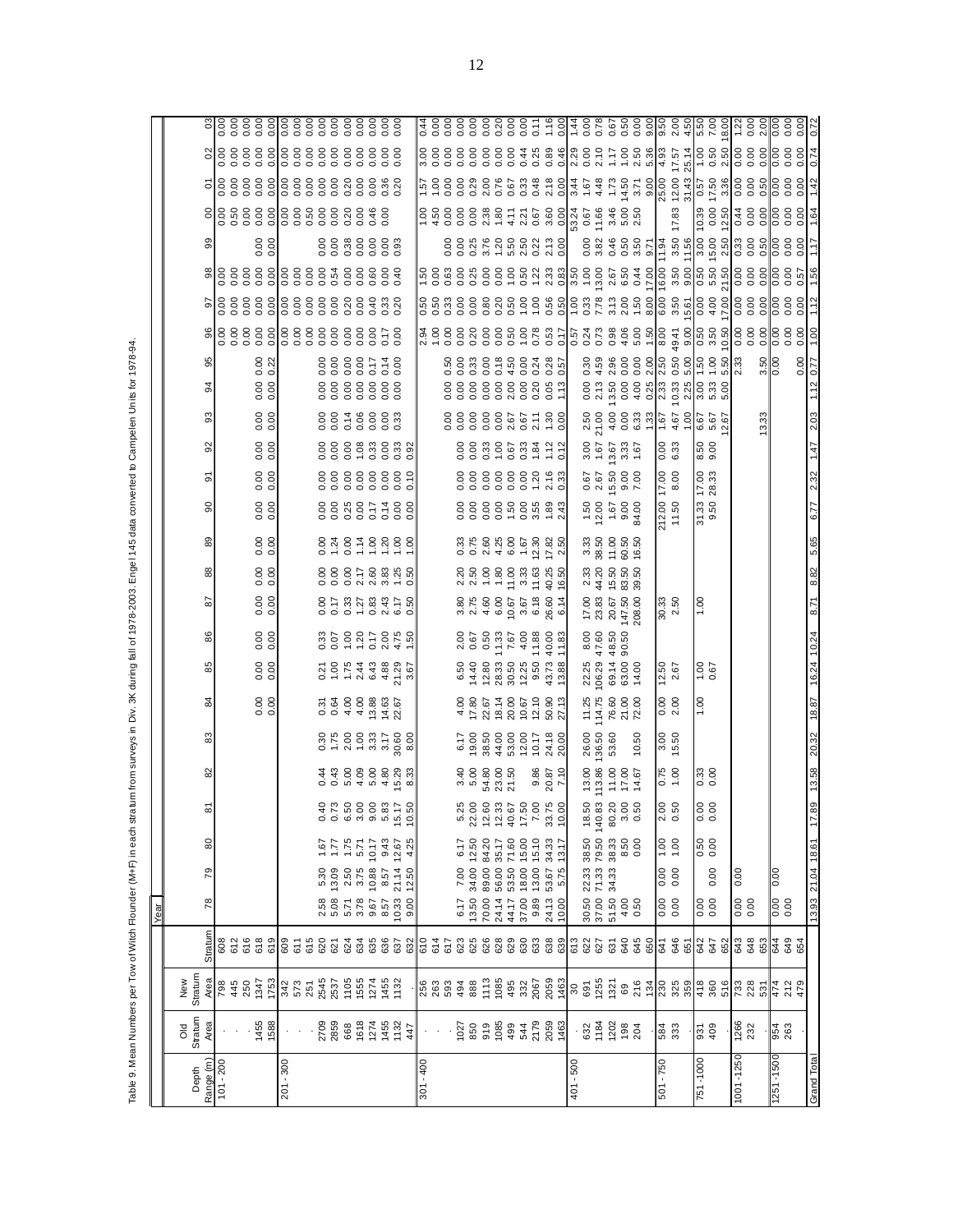|                    |               |        |         | Y ea i |             |            |       |                                                |       |             |       |                   |            |       |      |             |            |             |           |        |        |        |        |
|--------------------|---------------|--------|---------|--------|-------------|------------|-------|------------------------------------------------|-------|-------------|-------|-------------------|------------|-------|------|-------------|------------|-------------|-----------|--------|--------|--------|--------|
|                    |               |        |         |        |             |            |       |                                                |       |             |       |                   |            |       |      |             |            |             |           |        |        |        |        |
|                    | Old           | New    |         |        |             |            |       |                                                |       |             |       |                   |            |       |      |             |            |             |           |        |        |        |        |
| Depth              | Stratum       | Stratu |         |        |             |            |       |                                                |       |             |       |                   |            |       |      |             |            |             |           |        |        |        |        |
| Range (m)          | Area          | m Area | Stratum | 84     | 85          | 86         | 87    | 88                                             | 89    | 90          | 91    | 92                | 93         | 94    | 95   | 96          | 97         | 98          | 99        | 00     | 01     | 02     | 03     |
| $30 - 56$          |               | 268    | 784     |        |             |            |       |                                                |       |             |       |                   |            |       |      | 0.00        | 0.00       | 0.00        |           | 2.00   | 0.00   | 0.00   | 0.00   |
| $57 - 92$          | 2071          | 2071   | 350     | 0.58   | 0.00        | 0.00       | 0.00  | 0.00                                           | 0.00  | 0.00        | 0.00  | 0.00              | 0.00       | 0.00  | 0.00 | 0.00        | 0.00       | 0.00        | 0.00      | 0.00   | 0.00   | 0.00   | 0.00   |
|                    | 1780          | 1780   | 363     | 0.38   | 0.00        | 0.14       | 0.00  | 0.00                                           | 0.00  | 1.25        | 0.18  | 0.16              | 0.00       | 0.00  | 0.00 | 0.00        | 0.00       | 0.00        | 0.00      | 0.00   | 0.00   | 0.00   | 0.00   |
|                    | 1121          | 1121   | 371     | 0.29   | 0.00        | 0.00       | 0.00  | 0.00                                           | 0.00  | 0.00        | 0.00  | 0.00              | 0.00       | 0.00  | 0.00 | 0.00        | 0.29       | 0.00        | 0.00      | 0.00   | 0.00   | 0.00   | 0.00   |
|                    | 2460          | 2460   | 372     | 0.54   | 0.00        | 0.00       | 0.00  | 0.08                                           | 0.00  | 0.10        | 0.04  | 0.00              | 0.00       | 0.00  | 0.10 | 0.00        | 0.00       | 0.00        | 0.00      | 0.00   | 0.00   | 0.00   | 0.00   |
|                    | 1120          | 1120   | 384     | 0.83   | 0.00        | 0.00       | 0.00  | 0.00                                           | 0.00  | 0.00        | 0.00  | 0.00              | 0.00       | 0.00  | 0.00 | 0.00        | 0.00       | 0.00        | 0.00      | 0.00   | 0.00   | 0.00   | 0.00   |
|                    |               | 465    | 785     |        |             |            |       |                                                |       |             |       |                   |            |       |      | 0.00        | 0.00       | 0.00        |           | 0.00   | 0.50   | 0.00   | 0.00   |
| $93 - 183$         | 1519          | 1519   | 328     | 0.25   | 0.00        | 0.00       | 0.00  | 0.00                                           | 0.00  | 0.00        | 0.00  | 0.00              | 0.00       | 0.00  | 0.00 | 0.00        | 0.00       | 0.00        | 0.00      | 0.00   | 0.00   | 0.00   | 0.00   |
|                    | 1574          | 1574   | 341     | 1.00   | 0.00        | 0.00       | 0.11  | 0.13                                           | 0.00  | 0.00        | 0.00  | 0.00              | 0.00       | 0.00  | 0.00 | 0.00        | 0.00       | 0.20        | 0.00      | 0.00   | 0.00   | 0.00   | 0.00   |
|                    | 585           | 585    | 342     | 0.00   | 0.00        | 0.00       | 0.00  | 0.00                                           | 0.00  | 0.00        | 0.00  | 0.00              | 0.00       | 0.00  | 0.00 | 0.00        | 0.00       | 0.00        | 0.50      | 0.00   | 0.00   | 0.50   | 0.00   |
|                    | 525           | 525    |         |        |             |            | 0.00  |                                                |       |             |       |                   |            |       |      | 0.00        | 0.00       | 0.00        | 0.00      | 0.00   |        |        |        |
|                    |               |        | 343     | 1.25   | 0.00        | 0.00       |       | 0.00                                           | 0.00  | 0.00        | 0.00  | 0.00              | 0.00       | 0.00  | 0.00 |             |            |             |           |        | 0.00   | 0.00   | 0.00   |
|                    | 2120          | 2120   | 348     | 1.00   | 0.00        | 0.00       | 0.00  | 0.20                                           | 0.00  | 0.00        | 0.00  | 0.00              |            | 0.00  | 0.00 | 0.00        | 0.00       | 0.17        | 0.00      | 0.25   | 0.00   | 0.00   | 0.00   |
|                    | 2114          | 2114   | 349     | 1.00   | 0.00        | 0.56       | 0.00  | 0.11                                           | 0.00  | 0.57        | 0.00  | 0.00              | 0.00       | 0.00  | 0.00 | 0.00        | 0.14       | 0.00        | 0.00      | 0.14   | 0.00   | 0.00   | 0.43   |
|                    | 2817          | 2817   | 364     | 0.70   | 0.00        | 0.40       | 0.00  | 0.14                                           | 0.00  | 0.08        | 0.00  | 0.00              | 0.00       | 0.00  | 0.00 | 0.00        | 0.00       | 0.11        | 0.11      | 0.00   | 0.11   | 0.00   | 0.00   |
|                    | 1041          | 1041   | 365     | 1.00   | 0.00        | 0.40       | 0.33  | 0.20                                           | 0.00  | 0.00        | 0.33  | 0.00              | 0.00       | 0.00  | 0.00 | 0.00        | 0.00       | 0.00        | 0.00      |        | 0.00   | 0.00   | 0.00   |
|                    | 1320          | 1320   | 370     | 1.29   | 0.00        | 0.00       | 0.17  | 0.00                                           | 0.00  | 0.00        | 0.00  | 0.00              | 0.00       | 0.00  | 0.00 | 0.00        | 0.00       | 0.00        | 0.00      | 0.00   | 0.00   | 0.00   | 0.00   |
|                    | 2356          | 2356   | 385     | 1.00   | 0.00        | 0.38       | 0.11  | 0.08                                           | 0.00  | 0.00        | 0.00  | 0.00              | 0.00       | 0.00  | 0.00 | 0.00        | 0.00       | 0.00        | 0.00      | 0.00   | 0.00   | 0.00   | 0.00   |
|                    | 1481          | 1481   | 390     | 0.67   | 0.00        | 0.00       | 0.00  | 0.00                                           | 0.00  | 0.00        | 0.00  | 0.00              | 0.00       | 0.00  | 0.00 | 0.00        | 0.00       | 0.00        | 0.00      | 0.00   | 0.00   | 0.00   | 0.00   |
|                    |               | 84     | 786     |        |             |            |       |                                                |       |             |       |                   |            |       |      | 7.79        | 3.14       | 2.00        |           | 3.50   | 14.22  | 2.50   | 5.50   |
|                    |               | 613    | 787     |        |             |            |       |                                                |       |             |       |                   |            |       |      | 0.00        | 0.00       | 0.00        |           | 0.00   | 0.00   | 0.00   | 0.00   |
|                    |               | 261    | 788     |        |             |            |       |                                                |       |             |       |                   |            |       |      | 0.00        | 0.00       | 0.50        |           | 0.50   | 0.00   | 0.00   | 0.00   |
|                    |               | 89     | 790     |        |             |            |       |                                                |       |             |       |                   |            |       |      | 0.50        | 1.50       | 4.50        |           | 0.00   | 3.00   | 0.50   | 0.00   |
|                    |               | 72     | 793     |        |             |            |       |                                                |       |             |       |                   |            |       |      | 0.00        | 0.00       | 0.00        |           | 0.00   | 0.00   | 5.00   | 0.00   |
|                    |               | 216    | 794     |        |             |            |       |                                                |       |             |       |                   |            |       |      | 0.00        | 0.00       | 0.00        |           |        | 0.00   | 0.00   | 0.00   |
|                    |               | 98     | 797     |        |             |            |       |                                                |       |             |       |                   |            |       |      |             |            | 0.00        |           | 0.00   | 0.00   |        |        |
|                    |               |        |         |        |             |            |       |                                                |       |             |       |                   |            |       |      | 0.50        | 0.00       |             |           |        |        | 0.00   | 0.00   |
|                    |               | 72     | 799     |        |             |            |       |                                                |       |             |       |                   |            |       |      | 0.00        | 0.00       | 0.00        |           | 0.00   | 0.00   | 0.57   | 0.00   |
| 184 - 274          | 1494          | 1582   | 344     | 1.00   | 0.22        | 0.57       | 0.75  | 0.00                                           | 0.00  | 0.00        | 0.00  | 0.00              | 0.00       | 0.00  | 0.00 | 0.00        | 0.00       | 0.00        | 0.00      | 0.30   | 0.00   | 0.40   | 0.60   |
|                    | 983           | 983    | 347     | 4.33   | 0.00        | 0.25       | 0.00  | 1.00                                           | 0.80  | 0.00        | 0.00  | 0.00              | 0.00       | 0.00  | 0.00 | 0.00        | 0.00       | 0.00        | 0.00      | 0.00   | 0.33   | 0.00   | 0.00   |
|                    | 1394          | 1394   | 366     | 0.82   | 1.89        | 2.25       | 1.14  | 0.57                                           | 0.86  | 0.17        | 0.00  | 0.04              | 0.00       | 0.00  | 0.00 | 0.00        | 0.20       | 0.00        | 0.20      | 0.00   | 0.00   | 0.00   | 0.40   |
|                    | 961           | 961    | 369     | 2.71   | 3.83        | 5.00       | 2.50  | 10.20                                          | 4.00  | 3.50        | 1.22  | 0.00              | 0.00       | 0.00  | 0.30 | 0.00        | 0.00       | 0.00        | 0.00      | 0.00   | 0.00   | 0.00   | 0.00   |
|                    | 983           | 983    | 386     | 1.38   | 4.20        | 8.00       | 13.25 | 14.60                                          | 2.60  | 1.75        | 2.00  | 9.33              | 0.00       | 0.00  | 0.00 | 0.00        | 0.00       | 0.00        | 0.00      | 0.00   | 0.00   | 0.59   | 0.00   |
|                    | 821           | 821    | 389     | 1.50   | 1.40        | 7.75       | 2.00  | 1.50                                           | 0.25  | 0.67        | 0.00  | 0.33              | 0.00       | 0.00  | 0.30 | 0.00        | 0.00       | 0.00        | 0.00      | 2.67   | 0.00   | 0.00   | 0.00   |
|                    | 282           | 282    | 391     | 0.00   | 1.00        | 0.00       | 0.50  | 0.00                                           | 0.00  | 0.00        | 2.33  | 0.67              | 0.00       | 0.00  | 0.89 | 0.00        | 0.50       | 0.00        | 0.00      | 0.00   | 0.00   | 0.00   | 0.00   |
|                    |               | 164    | 795     |        |             |            |       |                                                |       |             |       |                   |            |       |      | 0.00        | 0.00       | 0.00        |           | 2.50   | 0.00   | 0.00   | 0.00   |
| 184 - 366          | $\mathcal{L}$ | 72     | 789     |        |             |            |       |                                                |       |             |       |                   |            |       |      | 0.00        | 0.50       | 0.50        |           | 2.22   | 0.50   | 2.44   | 0.50   |
|                    | $\cdot$       | 227    | 791     |        |             |            |       |                                                |       |             |       |                   |            |       |      | 1.00        | 2.00       | 0.00        |           | 0.00   | 0.89   | 0.33   | 0.50   |
|                    |               | 100    | 798     |        |             |            |       |                                                |       |             |       |                   |            |       |      | 0.50        | 0.50       | 12.50       |           | 9.78   | 38.50  | 1.50   | 0.00   |
| $275 - 366$        | 1432          | 1432   | 345     | 35.00  | 7.56        | 3.75       | 23.00 | 13.14                                          | 16.14 | 10.60       | 0.00  | 1.75              | 2.00       | 0.00  | 0.57 | 0.36        | 1.13       | 2.23        | 0.76      | 0.59   | 0.40   | 2.38   | 0.93   |
|                    | 865           | 865    | 346     | 20.00  | 29.40       | 33.00      | 12.50 | 20.40                                          | 13.50 | 19.67       | 3.27  | 1.43              | 0.64       | 0.00  | 0.00 | 0.30        | 2.67       | 1.50        | 2.37      | 1.00   | 2.33   | 2.74   | 0.50   |
|                    | 334           | 334    | 368     | 1.00   | 1.00        | 10.00      | 0.50  | 1.50                                           | 4.50  | 2.50        | 1.50  | 0.30              | 0.00       | 0.00  | 0.50 | 0.00        | 0.50       | 0.00        | 0.44      | 0.50   | 0.00   | 0.00   | 0.50   |
|                    | 718           | 718    | 387     | 1.67   | 4.50        | 2.50       | 7.00  | 20.50                                          | 17.00 | 50.33       | 2.00  | 0.67              | 0.33       | 0.78  | 1.00 | 0.50        | 0.44       | 0.00        | 0.44      | 6.00   | 0.44   | 0.94   | 0.00   |
|                    | 361           | 361    | 388     | 29.00  | 1.00        |            | 16.50 | 3.00                                           | 3.00  | 0.00        | 2.33  | 4.00              | 0.00       | 0.29  | 0.00 | 0.00        | 0.00       | 3.00        | 0.00      | 2.50   | 6.22   | 0.89   | 1.89   |
|                    | 145           | 145    | 392     | 4.00   | 1.00        | 1.00       | 3.50  | 1.00                                           | 0.00  | 0.00        | 0.00  | 0.00              | 0.00       | 0.33  | 0.00 | 0.00        | 0.00       | 0.00        | 0.00      | 0.00   | 0.80   | 0.00   | 0.00   |
|                    | $\mathbf{r}$  | 175    | 796     |        |             |            |       |                                                |       |             |       |                   |            |       |      | 0.00        | 4.44       | 1.00        |           | 0.89   | 26.50  | 4.00   | 0.00   |
|                    |               | 81     | 800     |        |             |            |       |                                                |       |             |       |                   |            |       |      |             | 14.00      | 16.00       |           | 12.22  | 85.50  | 51.56  | 2.50   |
| $367 - 549$        | 186           | 186    | 729     | 8.50   | 7.50        | 16.00      |       |                                                |       | 2.50        | 13.33 | 16.50             | 2.00       | 11.33 | 1.33 | 14.67       | 4.50       | 0.00        | 0.00      | 1.33   | 0.50   | 3.11   | 1.00   |
|                    | 216           | 216    | 731     | 29.50  | 12.50       |            |       |                                                |       | 17.50       |       | 8.33 20.33        | 3.33       | 6.71  | 1.50 |             | 0.00       | 2.50        | 1.89      | 2.00   | 0.50   | 1.33   | 3.91   |
|                    |               |        |         |        |             |            |       |                                                |       |             |       |                   |            |       |      |             |            |             |           |        |        |        |        |
|                    | 468           | 468    | 733     | 5.25   | 25.00       |            |       |                                                |       |             |       | 34.50 46.33 10.33 | 4.00       | 2.11  | 0.50 | 0.30        | 0.00       | 1.78        | 2.00      | 2.64   | 1.70   | 6.72   | 0.94   |
|                    | 272           | 272    | 735     | 17.67  |             | 1.00 62.00 |       |                                                |       |             | 9.33  | 6.67              | 1.00       | 0.36  | 2.00 | 1.54        | 2.00       | 4.50        | 1.33      | 0.44   | 0.50   | 0.44   | 0.00   |
|                    |               | 50     | 792     |        |             |            |       |                                                |       |             |       |                   |            |       |      | 131.00      | 61.50      | 40.50       |           | 133.06 | 265.86 | 419.68 | 334.10 |
| $550 - 731$        | 170           | 170    | 730     | 4.50   | 1.00        |            |       |                                                |       |             | 5.00  | 0.50              | 8.33       | 7.33  | 4.61 | 0.00        | 2.00       | 0.80        | 0.89      | 2.50   | 21.78  | 9.50   | 0.44   |
|                    | 231           | 231    | 732     | 11.50  | 9.50        |            |       |                                                |       | 1.00        | 8.50  | 12.50             | 1.50       | 10.67 | 2.44 | 8.80        | 13.00      | 30.50       | 16.00     | 16.50  | 17.78  | 7.33   | 7.20   |
|                    | 228           | 228    | 734     | 0.67   | 8.50        |            |       |                                                |       | 8.00        | 3.50  | 0.50              | 4.50       | 4.67  | 1.40 | 14.90       | 2.22       | 12.11       | 5.50      | 4.00   | 0.89   | 8.44   | 0.80   |
|                    | 175           | 175    | 736     |        | 15.50 41.00 |            |       |                                                |       | 21.00 67.00 |       |                   | 9.00 10.00 | 1.43  | 3.11 | 32.50 11.50 |            | 43.07 18.00 |           | 59.50  | 28.28  | 136.89 | 26.22  |
| 732 - 914          | $\mathbf{r}$  | 227    | 737     |        |             |            |       |                                                |       |             |       |                   |            |       | 2.50 | 15.00       | 9.50       | 35.50 12.50 |           | 0.50   | 9.00   | 32.93  | 12.50  |
|                    |               | 223    | 741     |        |             |            |       |                                                |       |             |       |                   |            |       |      |             | 9.50 15.00 | 29.07       | 0.44      | 0.00   | 1.00   | 9.50   | 2.29   |
|                    |               | 348    | 745     |        |             |            |       |                                                |       |             |       |                   |            |       |      |             | 6.50 10.00 | 3.50        | 4.22      | 0.50   | 0.50   | 0.00   | 1.00   |
|                    |               | 159    | 748     |        |             |            |       |                                                |       |             |       |                   |            |       |      | 8.50        | 0.00       | 0.00        | 2.28      | 0.00   | 0.00   | 0.00   | 2.50   |
| 915-1097           |               | 221    | 738     |        |             |            |       |                                                |       |             |       |                   |            |       | 2.00 | 17.50 11.40 |            | 1.83        | 0.00      | 0.00   | 0.44   | 1.00   | 34.50  |
|                    |               | 206    | 742     |        |             |            |       |                                                |       |             |       |                   |            |       |      | 1.50        | 0.50       | 0.50        | 0.44      | 0.00   | 0.00   | 0.00   | 9.33   |
|                    |               | 392    | 746     |        |             |            |       |                                                |       |             |       |                   |            |       |      | 4.00        | 3.11       |             | 0.00 0.00 | 0.50   | 0.00   | 0.00   | 0.25   |
|                    |               | 126    | 749     |        |             |            |       |                                                |       |             |       |                   |            |       |      | 3.50        | 2.50       | 0.00        |           | 0.00   | 0.00   | 0.00   | 0.00   |
| 1098-1280          |               | 254    | 739     |        |             |            |       |                                                |       |             |       |                   |            |       |      | 0.00        | 0.00       | 0.00        | 0.00      | 0.00   | 0.00   | 0.00   | 0.00   |
|                    |               |        |         |        |             |            |       |                                                |       |             |       |                   |            |       |      |             |            | 0.00        | 0.00      |        |        |        |        |
|                    |               | 211    | 743     |        |             |            |       |                                                |       |             |       |                   |            |       |      | 0.00        | 0.00       |             |           | 0.00   | 0.00   | 0.00   | 0.00   |
|                    |               | 724    | 747     |        |             |            |       |                                                |       |             |       |                   |            |       |      | 0.00        | 0.00       | 1.00        | 0.00      | 0.00   | 0.00   | 0.00   | 0.00   |
|                    |               | 556    | 750     |        |             |            |       |                                                |       |             |       |                   |            |       |      | 0.00        | 0.00       | 0.00        | 0.00      | 0.00   | 0.00   | 0.00   | 0.00   |
| 1281-1463          |               | 264    | 740     |        |             |            |       |                                                |       |             |       |                   |            |       |      | 0.00        | 0.00       | 0.00        | 0.00      | 0.00   | 0.00   | 0.00   | 0.00   |
|                    |               | 280    | 744     |        |             |            |       |                                                |       |             |       |                   |            |       |      | 0.00        | 0.00       | 0.00        |           | 0.00   | 0.00   | 0.00   | 0.00   |
|                    |               | 229    | 751     |        |             |            |       |                                                |       |             |       |                   |            |       |      | 0.00        | 0.44       | 0.00        |           | 0.00   | 0.00   | 0.00   | 0.00   |
| <b>Grand Total</b> |               |        |         | 3.38   | 1.95        | 2.52       | 2.08  | 2.23  1.58  2.74  1.39  0.89  0.31  0.27  0.19 |       |             |       |                   |            |       |      | 0.83        | 0.69       | 1.06        | 0.45      | 0.86   | 1.15   | 1.69   | 0.96   |

Table 10. Mean Numbers per Tow of Witch Flounder (M+F) in each stratum from surveys in Div. 3L during fall of 1983-2003. (Engel 145 data converted to Campelen Units for 1983-94).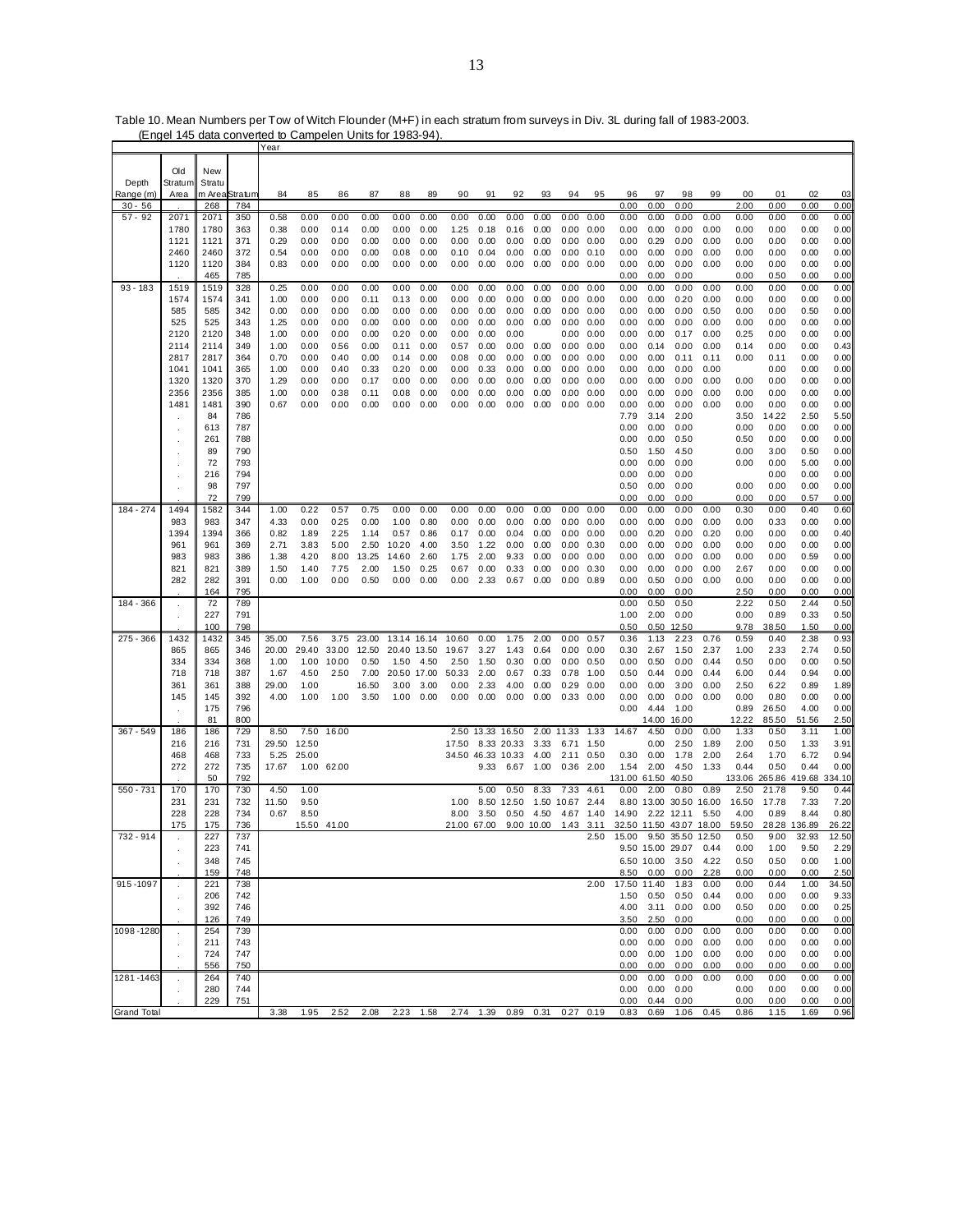Table 11. Mean Weight (kg) per Tow of Witch Flounder (M+F) in each stratum from surveys in Div. 2J during fall of 1977-2003. Engel 145 data converted to Campelen<br>for 1977-94. Table 11. Mean Weight (kg) per Tow of Witch Flounder (M+F) in each stratum from surveys in Div. 2J during fall of 1977-2003. Engel 145 data converted to Campelen for 1977-94.

|                        |                                                                                                                                                                                                                                                                                                            |                                                                                                                      |         | Near                   |                      |                                                                                     |                                             |                                         |                                      |                                                                                                                 |                                                                            |                                                 |                               |                      |                                                                                      |                                                                                                                 |                      |                                                     |                                                                                                                 |                                             |                                           |      |                                                      |                                             |                                            |                                                                                      |                                    |  |
|------------------------|------------------------------------------------------------------------------------------------------------------------------------------------------------------------------------------------------------------------------------------------------------------------------------------------------------|----------------------------------------------------------------------------------------------------------------------|---------|------------------------|----------------------|-------------------------------------------------------------------------------------|---------------------------------------------|-----------------------------------------|--------------------------------------|-----------------------------------------------------------------------------------------------------------------|----------------------------------------------------------------------------|-------------------------------------------------|-------------------------------|----------------------|--------------------------------------------------------------------------------------|-----------------------------------------------------------------------------------------------------------------|----------------------|-----------------------------------------------------|-----------------------------------------------------------------------------------------------------------------|---------------------------------------------|-------------------------------------------|------|------------------------------------------------------|---------------------------------------------|--------------------------------------------|--------------------------------------------------------------------------------------|------------------------------------|--|
|                        |                                                                                                                                                                                                                                                                                                            |                                                                                                                      |         |                        |                      |                                                                                     |                                             |                                         |                                      |                                                                                                                 |                                                                            |                                                 |                               |                      |                                                                                      |                                                                                                                 |                      |                                                     |                                                                                                                 |                                             |                                           |      |                                                      |                                             |                                            |                                                                                      |                                    |  |
|                        | Old<br>Stratum                                                                                                                                                                                                                                                                                             | New                                                                                                                  |         |                        |                      |                                                                                     |                                             |                                         |                                      |                                                                                                                 |                                                                            |                                                 |                               |                      |                                                                                      |                                                                                                                 |                      |                                                     |                                                                                                                 |                                             |                                           |      |                                                      |                                             |                                            |                                                                                      |                                    |  |
| Depth                  |                                                                                                                                                                                                                                                                                                            | Stratum                                                                                                              | Stratum |                        |                      |                                                                                     |                                             |                                         |                                      |                                                                                                                 |                                                                            |                                                 |                               |                      |                                                                                      |                                                                                                                 | ႙ၟႜ                  | 5                                                   |                                                                                                                 |                                             | 95                                        |      |                                                      |                                             |                                            | 8                                                                                    |                                    |  |
| Range (m)<br>101 - 200 | FR 3888                                                                                                                                                                                                                                                                                                    |                                                                                                                      |         |                        |                      | $\frac{8}{6}$ $\frac{8}{6}$ $\frac{8}{6}$ $\frac{8}{6}$ $\frac{8}{6}$ $\frac{8}{6}$ | 88888                                       | 88888                                   |                                      | $\frac{88666}{88666}$                                                                                           | $\frac{25}{3}$ $\frac{10}{2}$ $\frac{30}{2}$ $\frac{30}{2}$ $\frac{30}{2}$ |                                                 | 88888                         | 8888                 | $\frac{88}{6}$ $\frac{8}{6}$ $\frac{8}{6}$ $\frac{8}{6}$ $\frac{8}{6}$ $\frac{8}{6}$ | $\frac{8}{6}$ $\frac{8}{6}$ $\frac{8}{6}$ $\frac{8}{6}$ $\frac{8}{6}$ $\frac{8}{6}$ $\frac{8}{6}$ $\frac{8}{6}$ |                      |                                                     | $\frac{8}{6}$ $\frac{8}{6}$ $\frac{8}{6}$ $\frac{8}{6}$ $\frac{8}{6}$ $\frac{8}{6}$ $\frac{8}{6}$ $\frac{8}{6}$ | $\frac{8}{3}$ 8 8 8                         |                                           |      | ଗାଣ                                                  | 88888                                       |                                            | $\frac{0.00}{2}$                                                                     | Ιŝ                                 |  |
|                        |                                                                                                                                                                                                                                                                                                            |                                                                                                                      |         |                        |                      |                                                                                     |                                             |                                         |                                      |                                                                                                                 |                                                                            |                                                 |                               |                      |                                                                                      |                                                                                                                 |                      |                                                     |                                                                                                                 |                                             |                                           |      | 0.00                                                 |                                             |                                            | 0.00                                                                                 | $\frac{100}{0.00}$<br>0.00         |  |
|                        |                                                                                                                                                                                                                                                                                                            |                                                                                                                      |         |                        |                      |                                                                                     | 0000                                        |                                         | 0.10<br>0.07                         |                                                                                                                 |                                                                            |                                                 |                               |                      |                                                                                      |                                                                                                                 | 6888                 | 8888                                                |                                                                                                                 |                                             | 88<br>0.0                                 |      | $\begin{array}{c} 0.00 \\ 0.00 \end{array}$          |                                             |                                            | 6888<br>0.00                                                                         | 0.00                               |  |
|                        |                                                                                                                                                                                                                                                                                                            |                                                                                                                      |         |                        |                      |                                                                                     |                                             |                                         |                                      |                                                                                                                 |                                                                            |                                                 |                               |                      |                                                                                      |                                                                                                                 |                      |                                                     |                                                                                                                 | 0.00                                        |                                           |      |                                                      |                                             |                                            | 0.00                                                                                 | 0.00                               |  |
|                        | $\epsilon$                                                                                                                                                                                                                                                                                                 | <u>දි සි සි ජි හි සි පි වි සි සි සි සි පි පි පි සි පි සී සී පී පි සි සි සී සී සී සී සී සී සී සී සී පි සී සී සී ස</u> |         |                        |                      |                                                                                     |                                             |                                         |                                      |                                                                                                                 |                                                                            |                                                 |                               |                      |                                                                                      |                                                                                                                 |                      |                                                     |                                                                                                                 | $rac{8}{3}$ $rac{8}{3}$ $rac{8}{3}$         | 0.00                                      |      | 0.00                                                 | 0.000                                       |                                            | $rac{8}{3}$ $rac{8}{9}$ $rac{8}{9}$<br>0.00                                          | $\frac{0.00}{0.00}$<br>0.00        |  |
|                        |                                                                                                                                                                                                                                                                                                            |                                                                                                                      |         |                        |                      |                                                                                     |                                             |                                         |                                      |                                                                                                                 |                                                                            |                                                 |                               |                      |                                                                                      |                                                                                                                 |                      |                                                     |                                                                                                                 |                                             |                                           |      | 0.00                                                 |                                             |                                            | 0.00                                                                                 | 0.00                               |  |
| $201 - 300$            |                                                                                                                                                                                                                                                                                                            |                                                                                                                      |         | 0.00<br>0.47<br>1.25   |                      |                                                                                     |                                             | 88<br>0.00                              | 0.38<br>0.38                         |                                                                                                                 | $\frac{0}{0.08}$                                                           |                                                 |                               | 8.8<br>0.0           |                                                                                      |                                                                                                                 |                      | 888<br>000                                          | 888<br>000                                                                                                      | 0.00                                        | 0.00<br>0.00<br>0.0                       |      | 0.00                                                 | 0.00                                        | 0.00                                       | 0.00<br>0.00                                                                         | 0.00<br>0.00                       |  |
|                        |                                                                                                                                                                                                                                                                                                            |                                                                                                                      |         |                        |                      |                                                                                     |                                             |                                         | 1.22                                 |                                                                                                                 | 2.69                                                                       |                                                 |                               | 0.35                 | 0.0000                                                                               |                                                                                                                 |                      |                                                     |                                                                                                                 | 0.00                                        |                                           |      | $\begin{array}{c} 88 \\ 0.00 \end{array}$            | 0.00<br>0.00                                | $\frac{8}{0}$                              | $\frac{0}{0}$<br>0.00                                                                | $rac{0}{0}$<br>0.00<br>0.00        |  |
|                        | $\frac{1}{36555555888839278888888}$                                                                                                                                                                                                                                                                        |                                                                                                                      |         |                        |                      |                                                                                     | $8.88878878878878878$<br>o o ci ci ci ci ci | $\frac{1}{1}$                           | 1.56                                 |                                                                                                                 | 0.50                                                                       |                                                 | o o o o o<br>8 8 8 8 4        |                      |                                                                                      | 8 8 8 4 8 8 5 8<br>8 8 8 4 8 8 5 6 9                                                                            | 0.00                 |                                                     | 8 8 8 8 8 8 8 8 8 8 8 8 8 %<br>८ ८ ८ ८ ८ ८ ८ ८ ९ ९ ८ ९ ९ ९ ९ %                                                  | 0.00                                        |                                           |      | 0.00                                                 |                                             | 0.00                                       | 0.00                                                                                 |                                    |  |
|                        |                                                                                                                                                                                                                                                                                                            |                                                                                                                      |         |                        |                      |                                                                                     |                                             | 6.41                                    | 0.76                                 | 8, 48                                                                                                           |                                                                            |                                                 |                               |                      |                                                                                      |                                                                                                                 |                      |                                                     |                                                                                                                 | 0.00                                        | $8888$<br>$0000$                          |      | 0.00                                                 |                                             | 0.00                                       | $\begin{array}{c}\n 888 \\  000\n \end{array}$<br>0.00                               |                                    |  |
|                        |                                                                                                                                                                                                                                                                                                            |                                                                                                                      |         |                        |                      |                                                                                     |                                             |                                         | 0.38                                 |                                                                                                                 |                                                                            |                                                 |                               |                      |                                                                                      |                                                                                                                 | $0.12$<br>0.00       |                                                     |                                                                                                                 |                                             |                                           |      | 0.00                                                 |                                             | 0.00                                       | 0.00                                                                                 |                                    |  |
|                        |                                                                                                                                                                                                                                                                                                            |                                                                                                                      |         | $7.888888888887588778$ |                      |                                                                                     |                                             | $0.47$<br>$0.93$<br>$0.00$              | 3.45                                 | $1.34$<br>0.00                                                                                                  | 0.13<br>0.38<br>0.00                                                       |                                                 | 0.7<br>0.7<br>0.0             |                      |                                                                                      |                                                                                                                 | 0.39<br>0.00         | 0.00<br>0.00<br>0.00<br>0.00                        | $\begin{array}{c} 0.00000 \\ 0.00000 \\ 0.00000 \end{array}$                                                    | 888<br>000                                  |                                           |      | $\begin{array}{c} 0.00 \\ 0.00 \end{array}$          | 38888                                       | $\begin{matrix} 0.00 \\ 0.00 \end{matrix}$ | $\begin{array}{c} 0.00 \\ 0.00 \end{array}$<br>0.0000                                | 88888<br>88888<br>$0.01$<br>$0.00$ |  |
|                        |                                                                                                                                                                                                                                                                                                            |                                                                                                                      |         |                        |                      |                                                                                     |                                             |                                         | 0.00                                 |                                                                                                                 |                                                                            |                                                 |                               |                      |                                                                                      |                                                                                                                 |                      |                                                     |                                                                                                                 |                                             |                                           |      |                                                      |                                             |                                            |                                                                                      |                                    |  |
| $301 - 400$            |                                                                                                                                                                                                                                                                                                            |                                                                                                                      |         |                        |                      |                                                                                     |                                             |                                         |                                      |                                                                                                                 |                                                                            |                                                 |                               |                      |                                                                                      |                                                                                                                 |                      |                                                     |                                                                                                                 |                                             | 0.00                                      |      |                                                      |                                             |                                            | 0.0000                                                                               | 0.00                               |  |
|                        |                                                                                                                                                                                                                                                                                                            |                                                                                                                      |         |                        |                      |                                                                                     | 0.00076                                     | $0.47$<br>$-1.58$<br>$-1.58$<br>$-1.58$ | 0.82<br>0.36<br>0.37<br>0.32<br>4.70 | $\frac{15}{12}$ $\frac{25}{12}$ $\frac{26}{12}$ $\frac{26}{12}$ $\frac{26}{12}$ $\frac{26}{12}$ $\frac{26}{12}$ |                                                                            | 0<br>0<br>0 3 3 8 9 0<br>0 3 4 0 0 0<br>0 0 0 0 | 0.30<br>0.48<br>0.61          |                      |                                                                                      | 0.000000                                                                                                        |                      | 11.0<br>00000<br>0000<br>0000                       |                                                                                                                 | 688                                         | $\begin{array}{c} 88 \\ 0.00 \end{array}$ |      | $\begin{array}{c} 880 \\ 0.000 \\ 0.000 \end{array}$ | $888888$                                    | 888<br>000                                 | $\begin{array}{ c c c }\n 8 & 8 & 8 \\  \hline\n 0 & 0 & 0\n \end{array}$            |                                    |  |
|                        |                                                                                                                                                                                                                                                                                                            |                                                                                                                      |         |                        |                      |                                                                                     |                                             |                                         |                                      |                                                                                                                 |                                                                            |                                                 |                               |                      |                                                                                      |                                                                                                                 |                      |                                                     |                                                                                                                 |                                             |                                           |      |                                                      |                                             |                                            | 0.00                                                                                 | 0.00                               |  |
|                        |                                                                                                                                                                                                                                                                                                            |                                                                                                                      |         |                        |                      |                                                                                     |                                             |                                         |                                      |                                                                                                                 |                                                                            |                                                 |                               |                      |                                                                                      |                                                                                                                 |                      |                                                     |                                                                                                                 | $\begin{array}{c} 0.00 \\ 0.00 \end{array}$ |                                           |      |                                                      |                                             | 0.16                                       | 0.0000                                                                               | 0.06                               |  |
|                        |                                                                                                                                                                                                                                                                                                            |                                                                                                                      |         |                        |                      |                                                                                     |                                             |                                         |                                      |                                                                                                                 | $0.43$<br>1.32                                                             |                                                 | $10000$<br>$-0000$            |                      |                                                                                      |                                                                                                                 | 0.84                 |                                                     |                                                                                                                 |                                             | 888<br>000                                |      |                                                      |                                             |                                            | 888<br>000                                                                           |                                    |  |
|                        |                                                                                                                                                                                                                                                                                                            |                                                                                                                      |         |                        |                      |                                                                                     |                                             |                                         | 1.79                                 |                                                                                                                 |                                                                            |                                                 |                               |                      |                                                                                      |                                                                                                                 |                      | 0.40                                                |                                                                                                                 | 0.18                                        |                                           |      |                                                      |                                             | 0.00                                       | 0.09                                                                                 | 0.15<br>0.00                       |  |
| 401 - 500              |                                                                                                                                                                                                                                                                                                            |                                                                                                                      |         |                        |                      |                                                                                     |                                             | 0.00                                    | 2.56                                 |                                                                                                                 | 1.86                                                                       | 0.000                                           | かいのまい<br>おきのまい                |                      |                                                                                      | 1.19                                                                                                            | 0.30                 | 0.00                                                | 888888888                                                                                                       | 0.00                                        | 0.0000                                    |      | 0.24                                                 | 0.00                                        | 0.00                                       | 0.0<br>0.00<br>0.00<br>0.0000                                                        | 0.0C<br>0.00                       |  |
|                        |                                                                                                                                                                                                                                                                                                            |                                                                                                                      |         |                        |                      |                                                                                     | o o                                         |                                         | 0.00                                 | 0.00                                                                                                            |                                                                            |                                                 |                               |                      |                                                                                      | 1.97                                                                                                            | 0.16                 | 0.00                                                |                                                                                                                 | 0.39                                        |                                           |      |                                                      |                                             | 0.00                                       |                                                                                      | 0.07<br>0.00                       |  |
|                        |                                                                                                                                                                                                                                                                                                            |                                                                                                                      |         |                        |                      |                                                                                     |                                             |                                         | 0.00                                 | 0.00                                                                                                            | 1.25                                                                       | $\frac{8}{10}$                                  |                               |                      |                                                                                      | 2.58                                                                                                            | 0.73                 | 0.73                                                |                                                                                                                 | 0.63                                        |                                           |      | 0.24                                                 | 0.24                                        | 0.00                                       |                                                                                      | 0.13<br>$0.07$<br>$0.05$           |  |
|                        |                                                                                                                                                                                                                                                                                                            |                                                                                                                      |         |                        |                      |                                                                                     | $68 \div 4$                                 | 1.56                                    | 3.79                                 | 2.24<br>15.71                                                                                                   | 0.95<br>8.95                                                               |                                                 |                               | $4.36$<br>2.92       |                                                                                      | $2.42$<br>1.07                                                                                                  | 9.47<br>9.58         | $2.19$<br>0.63                                      | $880088$<br>$-0.68$                                                                                             | 0.00                                        | 888<br>000                                |      | 1.05                                                 | 1.03                                        | 1.52                                       | 0.00                                                                                 | 0.00                               |  |
|                        |                                                                                                                                                                                                                                                                                                            |                                                                                                                      |         |                        |                      |                                                                                     |                                             |                                         | 6.43                                 |                                                                                                                 |                                                                            |                                                 |                               |                      |                                                                                      |                                                                                                                 |                      |                                                     |                                                                                                                 | 0.73                                        |                                           |      | 0.06                                                 | 0.39                                        | 0.00                                       | 0.00<br>0.00                                                                         | 0.00<br>0.80                       |  |
|                        |                                                                                                                                                                                                                                                                                                            |                                                                                                                      |         |                        |                      |                                                                                     |                                             |                                         |                                      |                                                                                                                 |                                                                            |                                                 |                               |                      |                                                                                      |                                                                                                                 |                      |                                                     |                                                                                                                 | 1.03                                        | 0.00                                      |      | 0.85                                                 | 0.62                                        | 1,33                                       | 0.50<br>0.60                                                                         | $\frac{0.18}{0.68}$<br>0.00        |  |
| 092 - 109              |                                                                                                                                                                                                                                                                                                            |                                                                                                                      |         |                        |                      | 7.01                                                                                |                                             |                                         | 12.21                                |                                                                                                                 | 9.00                                                                       |                                                 |                               |                      |                                                                                      |                                                                                                                 | 8 5<br>8 5           | $\frac{1.21}{0.23}$                                 |                                                                                                                 | 0.68                                        |                                           |      | 1.18                                                 | 2.40                                        | 3.40                                       | 0.10<br>£9.1                                                                         | 0.50                               |  |
|                        |                                                                                                                                                                                                                                                                                                            |                                                                                                                      |         |                        |                      | 0.00                                                                                |                                             |                                         | 0.00                                 |                                                                                                                 |                                                                            |                                                 |                               |                      |                                                                                      |                                                                                                                 |                      |                                                     | 0.50<br>0.0<br>0.0                                                                                              | 0.39<br>0.75                                | 8<br>0<br>0<br>0<br>0<br>0<br>0           |      | 0.20<br>0.73                                         | $\begin{array}{c} 0.23 \\ 0.51 \end{array}$ | 0.05                                       | 0.40<br>0.09<br>47                                                                   | 0.05<br>0.05<br>0.00               |  |
|                        | <b>8</b><br>8<br>8<br>8<br>8<br>8<br>8                                                                                                                                                                                                                                                                     |                                                                                                                      |         | 0000<br>0000<br>51.7   | 0000<br>0000<br>94't |                                                                                     | 두 8 8 부<br>N O O O                          | 8, 8, 8, 8<br>७, ०, ०, ०                | 0.00                                 | 18<br> 888<br>  <del>9</del>                                                                                    | 0.00<br>0.53                                                               | វ<br>នៃ ខ<br>តំនួន ខ                            | 34.37<br>0.00<br>3.67<br>3.75 | 9.13<br>0.76<br>0.47 | $4.38$<br>$4.36$<br>$4.309$                                                          | $6 + 38$<br>$48$<br>$58$<br>$54$<br>$64$<br>$68$<br>$74$                                                        | 0.45<br>23.66        | 1.33<br>52.49                                       |                                                                                                                 | 4.14                                        | 2.71                                      |      | 6.93                                                 |                                             | 6.33                                       | 0.84<br>1.43                                                                         | 1.88<br>0.09                       |  |
|                        |                                                                                                                                                                                                                                                                                                            |                                                                                                                      |         |                        |                      |                                                                                     |                                             |                                         |                                      |                                                                                                                 |                                                                            |                                                 |                               |                      |                                                                                      |                                                                                                                 |                      |                                                     | $3.33$<br>0.00                                                                                                  |                                             | 0.00                                      |      | 0.00                                                 | $rac{6}{5}$ $rac{6}{5}$                     | $\frac{8}{10}$                             | 0.00<br>0.00                                                                         | $\frac{0.00}{0.31}$<br>0.00        |  |
| 261-1000               |                                                                                                                                                                                                                                                                                                            |                                                                                                                      |         |                        |                      |                                                                                     |                                             | 0.00                                    |                                      |                                                                                                                 |                                                                            |                                                 |                               |                      |                                                                                      | 0.00                                                                                                            |                      |                                                     | 0.39                                                                                                            |                                             |                                           |      | 0.23                                                 |                                             | 0.00                                       | 0.11<br>60.0                                                                         | 0.15                               |  |
|                        | $ \frac{13}{52}$ $\frac{13}{52}$ $\frac{13}{52}$ $\frac{13}{52}$ $\frac{13}{52}$ $\frac{13}{52}$ $\frac{13}{52}$ $\frac{13}{52}$ $\frac{13}{52}$ $\frac{13}{52}$ $\frac{13}{52}$ $\frac{13}{52}$ $\frac{13}{52}$ $\frac{13}{52}$ $\frac{13}{52}$ $\frac{13}{52}$ $\frac{13}{52}$ $\frac{13}{52}$ $\frac{1$ |                                                                                                                      |         | 0.00                   | 0.00                 |                                                                                     | S<br>O                                      |                                         | 0.00                                 | 0.00<br>0.00<br>0.0                                                                                             | 0.00<br>0.00                                                               | 888<br>000                                      | 888<br>000                    | 0.00<br>0.00<br>0.0  |                                                                                      |                                                                                                                 | 0.00<br>0.00<br>1.36 | $\begin{array}{c} 0.00 \\ 1.50 \\ 1.50 \end{array}$ | $7.72$<br>1.93<br>0.00<br>7.01<br>3.06                                                                          | $4.59$<br>1.38                              |                                           |      | 1.40                                                 | 8.89                                        | 5.58<br>0.60                               | 2.30<br>$5.58$<br>$1.58$<br>$1.58$<br>$1.58$<br>$1.58$<br>$1.58$<br>$1.58$<br>$1.58$ | 0.46<br>10.04                      |  |
|                        |                                                                                                                                                                                                                                                                                                            |                                                                                                                      |         |                        |                      |                                                                                     |                                             | 0.86                                    |                                      |                                                                                                                 |                                                                            |                                                 |                               |                      |                                                                                      |                                                                                                                 |                      |                                                     |                                                                                                                 |                                             |                                           |      | 0.12                                                 | $rac{40}{0.00}$                             |                                            | 1.43                                                                                 | 1.10<br><u>1.00</u>                |  |
| 1001 - 1250            |                                                                                                                                                                                                                                                                                                            |                                                                                                                      |         |                        | 0.00                 |                                                                                     |                                             |                                         |                                      |                                                                                                                 |                                                                            |                                                 |                               |                      |                                                                                      |                                                                                                                 |                      |                                                     |                                                                                                                 |                                             |                                           |      | 0.00                                                 |                                             |                                            | 0.00                                                                                 | $\frac{000}{000}$<br>0.16          |  |
|                        |                                                                                                                                                                                                                                                                                                            |                                                                                                                      |         | 0.0000                 |                      |                                                                                     |                                             |                                         |                                      |                                                                                                                 |                                                                            |                                                 |                               |                      |                                                                                      |                                                                                                                 |                      |                                                     |                                                                                                                 |                                             |                                           |      | 0.00                                                 | $rac{8}{100}$                               | 0.09<br>0.00                               | 0.73<br>0.04                                                                         | 0.12<br>0.00<br>0.00               |  |
|                        |                                                                                                                                                                                                                                                                                                            |                                                                                                                      |         |                        | 0.00                 |                                                                                     |                                             |                                         |                                      |                                                                                                                 |                                                                            |                                                 |                               |                      |                                                                                      |                                                                                                                 |                      |                                                     |                                                                                                                 |                                             |                                           |      |                                                      |                                             |                                            |                                                                                      |                                    |  |
| 1251 - 1500            |                                                                                                                                                                                                                                                                                                            |                                                                                                                      |         |                        |                      |                                                                                     |                                             |                                         |                                      |                                                                                                                 |                                                                            |                                                 |                               |                      |                                                                                      |                                                                                                                 |                      |                                                     |                                                                                                                 |                                             |                                           |      | $\overline{0.00}$                                    |                                             | 0.00                                       | 0.00<br>0.00                                                                         | 0.00<br>0.06                       |  |
|                        |                                                                                                                                                                                                                                                                                                            |                                                                                                                      |         |                        | 0.00                 |                                                                                     |                                             |                                         |                                      |                                                                                                                 |                                                                            |                                                 |                               |                      |                                                                                      |                                                                                                                 |                      |                                                     |                                                                                                                 |                                             |                                           |      |                                                      | 0.00                                        | 0.00                                       | 0.0000<br>0.00<br>0.00                                                               | $rac{200}{100}$<br>0.00            |  |
|                        |                                                                                                                                                                                                                                                                                                            |                                                                                                                      |         | 1.56                   |                      | 0.39 0.72                                                                           |                                             |                                         |                                      | 11 0.80 1.52 1.13 0.93                                                                                          |                                                                            | 0.93                                            |                               | 1.82 0.63 0.49       |                                                                                      |                                                                                                                 |                      |                                                     | 0.83 1.13 0.82 0.34 0.20 0.14 0.09                                                                              |                                             |                                           | 0.11 | 0.13                                                 | 0.19                                        | 0.22                                       | 0.06<br>0.14                                                                         | 0.12                               |  |
| Grand Total            |                                                                                                                                                                                                                                                                                                            |                                                                                                                      |         |                        |                      |                                                                                     |                                             |                                         |                                      |                                                                                                                 |                                                                            |                                                 |                               |                      |                                                                                      |                                                                                                                 |                      |                                                     |                                                                                                                 |                                             |                                           |      |                                                      |                                             |                                            |                                                                                      |                                    |  |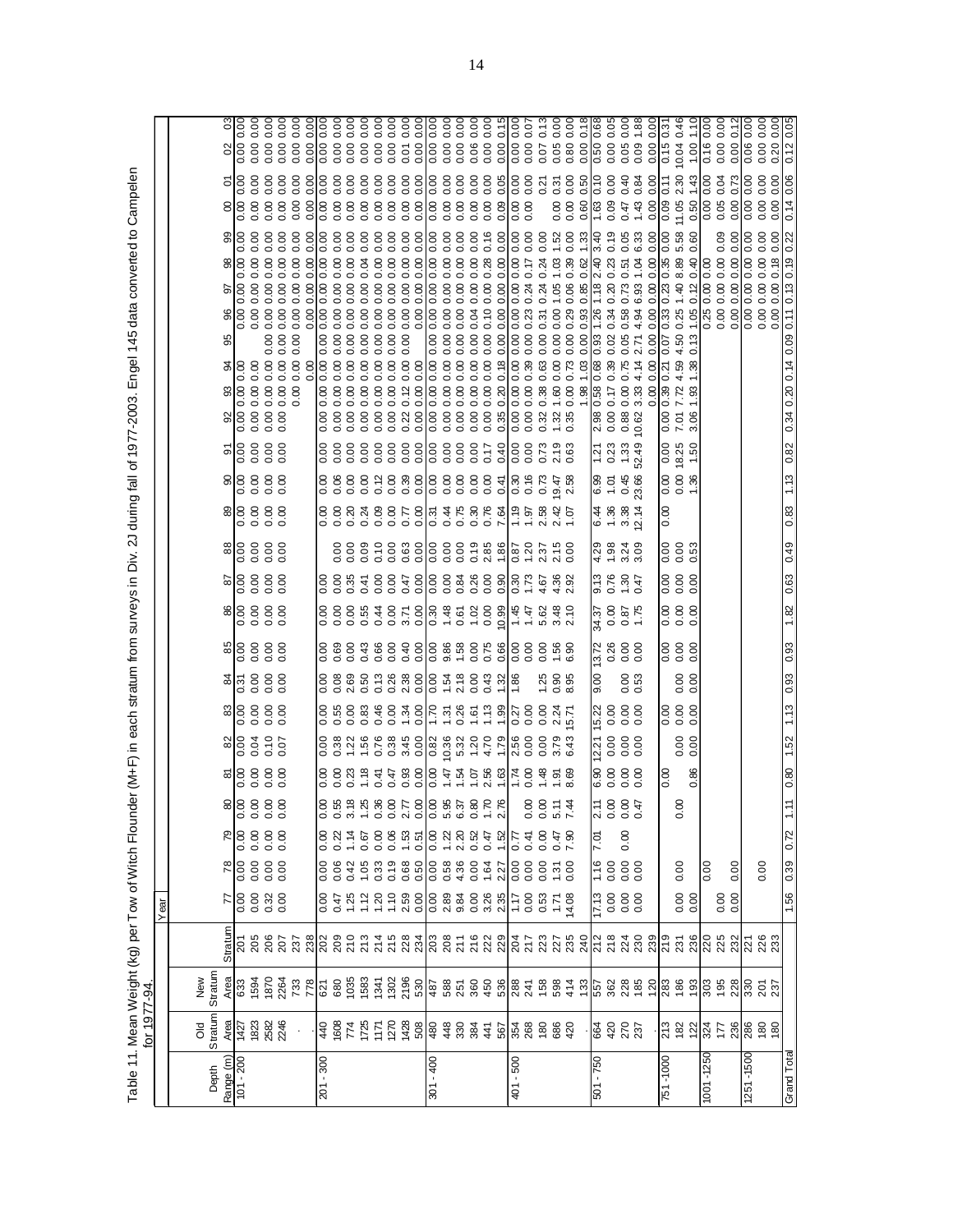Table 12. Mean Weight (kg) per Tow of Witch Flounder (M+F) in each stratum from surveys in Div. 3K during fall of 1978-2003. Engel 145 data converted to n Units for 1978-94.

|                    |                                   |                                  |            | Year                                                            |               |                                             |                 |               |                     |                                             |                |                                          |                                             |                    |                                             |                                             |                      |                |                                             |                                                                |               |                       |                           |                          |                              |                                            |
|--------------------|-----------------------------------|----------------------------------|------------|-----------------------------------------------------------------|---------------|---------------------------------------------|-----------------|---------------|---------------------|---------------------------------------------|----------------|------------------------------------------|---------------------------------------------|--------------------|---------------------------------------------|---------------------------------------------|----------------------|----------------|---------------------------------------------|----------------------------------------------------------------|---------------|-----------------------|---------------------------|--------------------------|------------------------------|--------------------------------------------|
|                    | $\frac{1}{2}$                     | New                              |            |                                                                 |               |                                             |                 |               |                     |                                             |                |                                          |                                             |                    |                                             |                                             |                      |                |                                             |                                                                |               |                       |                           |                          |                              |                                            |
| Range (m)<br>Depth | Stratum<br>Area                   | Stratum                          | Stratum    | 78                                                              | 79            | 8                                           | ౚ               | 8             | 33                  | ಹ                                           | 58             | 86                                       | 5                                           | 88                 | 8                                           | ႙                                           | ଚ                    | 8              | 33                                          | 3                                                              | 95            | ଚ                     |                           | 8<br>8                   | $\overline{0}$<br>Σ          | ප                                          |
| $101 - 200$        |                                   | $\frac{\text{Area}}{\text{798}}$ | 608        |                                                                 |               |                                             |                 |               |                     |                                             |                |                                          |                                             |                    |                                             |                                             |                      |                |                                             |                                                                | $\frac{8}{0}$ | 0.00                  | $\frac{8}{10}$            |                          | 0.00<br>0.00                 | 0.00                                       |
|                    |                                   | $4887$ $588$<br>$788$<br>$782$   | 612<br>616 |                                                                 |               |                                             |                 |               |                     |                                             |                |                                          |                                             |                    |                                             |                                             |                      |                |                                             |                                                                | 888           | 0.00<br>0.00          | 0.00                      | 000<br>000<br>000<br>000 | 0.00<br>0.00<br>0.00<br>0.00 |                                            |
|                    | 1455<br>1588                      |                                  | 618        |                                                                 |               |                                             |                 |               |                     | $\begin{array}{c} 0.00 \\ 0.00 \end{array}$ | 0.00           | $\begin{array}{c} 8 \\ 0.00 \end{array}$ | $\begin{array}{c} 0.00 \\ 0.00 \end{array}$ | 0.00000            | $\begin{array}{c} 0.00 \\ 0.00 \end{array}$ | 0.00000                                     | 0.00                 | 0.000          | $\begin{array}{c} 0.00 \\ 0.00 \end{array}$ |                                                                |               | 0.00                  |                           | 0.00                     | 0.00<br>0.00                 |                                            |
|                    |                                   |                                  | 619        |                                                                 |               |                                             |                 |               |                     |                                             | 0.00           |                                          |                                             |                    |                                             |                                             | 0.00                 |                |                                             |                                                                | 0.00          |                       |                           | 0.00<br>0.00             | 0.00<br>888888               |                                            |
| $201 - 300$        |                                   |                                  | 609        |                                                                 |               |                                             |                 |               |                     |                                             |                |                                          |                                             |                    |                                             |                                             |                      |                |                                             |                                                                | 0.00          |                       |                           | 0.00<br>0.00             | 0.00                         |                                            |
|                    |                                   |                                  | 611        |                                                                 |               |                                             |                 |               |                     |                                             |                |                                          |                                             |                    |                                             |                                             |                      |                |                                             |                                                                | 0.00          |                       |                           |                          | 0.00                         |                                            |
|                    |                                   |                                  | 615        |                                                                 |               |                                             |                 |               |                     |                                             |                |                                          |                                             |                    |                                             |                                             |                      |                |                                             |                                                                |               |                       |                           | 0.02                     | 0.00                         |                                            |
|                    | 2709<br>2859                      | 2545<br>2537                     | 620        | 1.64                                                            | 3.78          |                                             | $rac{4}{9}$     | 0.61          | 0.36                | 0.34                                        | 0.17           |                                          | 0.00                                        |                    | 0.00                                        | 0.00                                        | 0.00                 | 0.00           | 0.00                                        | 0.00                                                           |               |                       |                           | 0.00                     |                              |                                            |
|                    |                                   |                                  | 621        | 2.67                                                            | 9.46          |                                             | $\frac{8}{1}$   | 0.64          | 2.00                | 0.84                                        | 1.13           |                                          | 0.16                                        |                    |                                             | 0.00                                        | 0.00                 | 0.00           | 0.00                                        | 0.00                                                           | 0.00          |                       |                           | 0.00<br>0.00             |                              |                                            |
|                    |                                   |                                  | 624        | 3.88                                                            | 1.58          |                                             | 4.11            | 4.85          | 1.32                | 4.00                                        | 0.98           |                                          |                                             |                    |                                             |                                             |                      | 0.00           | 0.08<br>0.02                                | 0.00                                                           | 0.00          | 0.06                  |                           | 0.03                     | 0.00<br>0.16                 |                                            |
|                    | 668<br>1618<br>1274               | 1105<br>1555<br>1274             | 635<br>634 | 9.33<br>3.54                                                    | 3.47<br>10.77 | 5<br>2 5 7 8 9 9 9 9 7<br>2 5 7 8 9 9 9 9 1 | 8.45<br>2.41    | 4.75<br>4.41  | 0.79<br>3.07        | 3.86<br>12.62                               | 1.74<br>4.42   | និទ្ធ ដូច<br>ខេត្ត ដូច មិន<br>ខេត្ត មិន  |                                             | $88888$<br>$00077$ | $1888$<br>0.0000                            | 88<br>0.82<br>0.0                           | 888                  | 0.18<br>0.11   | 0.00                                        | 8888558<br>8888558<br>0.00                                     | 0.00          | 0.00<br>0.26          | 88888888889<br>8888888889 | 0.00<br>0.03             | 0.00<br>0.00<br>0.00<br>0.00 |                                            |
|                    |                                   |                                  | 636        |                                                                 | 8.39          |                                             | 5.82            | 4.38          | 3.55                |                                             |                |                                          |                                             |                    | 1.78                                        | 0.32                                        |                      | 0.00           | 0.00                                        |                                                                | 0.01          | 0.19                  | 0.00                      | 0.00                     | 0.00                         |                                            |
|                    | $1455$<br>$132$<br>$447$          | 1455<br>1132                     | 637        | 7.40<br>7.16                                                    |               |                                             | 11.97           | 12.24         | 23.55               | 14.48<br>17.49                              | 4.24<br>15.99  |                                          |                                             | $4.12$<br>1.38     |                                             | 0.00                                        | 0.00000              | 0.36           | 0.11                                        | 0.00000                                                        | 0.00          | 0.02                  | 0.01                      | $0.00$<br>$0.21$         | 0.00<br>0.02                 | 0.00000                                    |
|                    |                                   |                                  | 632        | 6.43                                                            | 14.40<br>9.61 |                                             | 8.53            | 6.64          | 7.27                |                                             | 3.41           | 1,46                                     |                                             | 0.62               | 1.34                                        | 0.00                                        | 0.05                 | 0.13           |                                             |                                                                |               |                       |                           |                          |                              |                                            |
| $301 - 400$        |                                   |                                  | 610        |                                                                 |               |                                             |                 |               |                     |                                             |                |                                          |                                             |                    |                                             |                                             |                      |                |                                             |                                                                | 0.03          | 0.01                  | 0.09                      | 0.02                     | 0.08<br>0.03                 | ρ<br>Θ                                     |
|                    |                                   |                                  | 617<br>617 |                                                                 |               |                                             |                 |               |                     |                                             |                |                                          |                                             |                    |                                             |                                             |                      |                |                                             |                                                                | 0.01          | 0.01                  | 0.00                      | 0.04                     | 0.00<br>0.03                 | 0.00                                       |
|                    |                                   |                                  |            |                                                                 |               |                                             |                 |               |                     |                                             |                |                                          |                                             |                    |                                             |                                             |                      |                | 0.00                                        | 0.00<br>0.00                                                   |               | 0.05                  | 0.16                      | 0.00<br>0.00             | 0.00<br>0.0000               | $\begin{matrix} 0.00 \\ 0.00 \end{matrix}$ |
|                    | $1027$<br>$850$<br>$950$<br>$499$ | 88<br>88<br>88<br>88<br>88<br>88 | 623        | 3.54                                                            | 4.48          | 4.13                                        | 3.90            | 2.90          | 4.25                | 2.43                                        | 4.60           |                                          | $\frac{4}{1}$                               | 0.21               |                                             | 0.00                                        | 0.00                 | 0.00           | 0.00                                        | 0.00                                                           |               |                       | 0.00                      | 0.00<br>0.00             | 0.00                         |                                            |
|                    |                                   |                                  | 625        | 7.39 19.14                                                      |               | 8.45                                        | 13.52           | 4.20          | 13.58               | 12.11                                       | 9.41           | 0.43                                     | 1.41                                        | 0.89               | 0.10                                        | 0.00                                        |                      | 0.00           | 0.00                                        | 0.00                                                           |               | 0.00                  | 0.06                      | 0.00<br>0.02             | 0.00<br>0.02                 | $\frac{1}{2}$                              |
|                    |                                   |                                  | 626        | 28.36 45.38                                                     |               | $47.15$<br>$23.53$<br>$36.72$<br>$11.35$    | 9.09            | 32.65         | 27.51               | 9.88                                        | 8.78           |                                          | 1.38                                        | 0.25               | 0.45                                        | $\begin{array}{c} 0.00 \\ 0.00 \end{array}$ | 8888                 | 0.18           | 0.00<br>0.00                                | $\begin{array}{c} 0.8 \\ 0.8 \\ 0.9 \end{array}$<br>888<br>000 | 0.00          | 0.01                  | 0.00                      | 0.05<br>0.06             | 0.00<br>0.04                 | 0.00000                                    |
|                    |                                   |                                  | 628        | 16.44 40.72                                                     |               |                                             | 9.24            | 16.29         | 32.71               | 13.87                                       | 15.57          |                                          | 3.50                                        | 0.26               | 1.43                                        |                                             |                      | 0.14           |                                             |                                                                | 0.00          | 0.00                  |                           | 0.08<br>0.03             | 0.00<br>0.02                 |                                            |
|                    |                                   |                                  | 629        | 25.09 23.55                                                     |               |                                             | 25.42           | 13.96         | 32.82               | 14.81                                       | 14.54          |                                          |                                             | 2.85               | 0.92                                        | 0.96                                        |                      | 0.14           | 0.04                                        | 0.06                                                           | 0.03          | 0.03                  |                           | 0.21<br>0.27             | 0.00<br>0.01                 | $\alpha$                                   |
|                    |                                   |                                  | 633<br>633 | 14.01                                                           | 9.76<br>9.60  |                                             | 13.12           |               | $\frac{0.72}{8.88}$ | 7.34                                        | $4.85$<br>6.91 |                                          |                                             | $\frac{0.67}{0.4}$ | 0.38                                        | 0.00                                        |                      | 0.15           | 0.40<br>0.33                                | 0.00000<br>0.00                                                | 0.15          | 0.03                  | 0.01                      | 0.10<br>0.07             | 0.00<br>0.17                 | $\frac{00}{00}$                            |
|                    | 521<br>2179<br>54                 | $11888888888$                    | 638        | 7.31                                                            |               | 12.42                                       | $4.68$<br>20.62 | 8.00<br>12.11 | 15.47               | 30.39<br>10.32                              | 24.83          | ६. १९९१ में १९९१<br>संबंध राज हो         | r 4 3 9 4 2<br>4 3 9 4 2<br>4 3 9 4 2       |                    | 3.96<br>11.98                               | 1.22                                        | $888$<br>$-0.58$     | 0.39<br>0.32   | 0.29                                        | 0.17<br>0.02                                                   | 0.02<br>0.12  | 0.14<br>0.06          | 0.26<br>0.28              | 0.28<br>0.09<br>0.07     | 0.05<br>0.04<br>0.05         |                                            |
|                    |                                   |                                  | 639        | 11.71 30.76                                                     | 5.43          | 16.58<br>10.32                              | 8.53            | 5.60          | 18.07               | 20.19                                       | 10.54          | 8.67                                     |                                             | 25.84<br>13.10     | 2.70                                        | 1.16<br>2.42                                | 0.41                 | 0.06           | 0.00                                        | 0.02<br>0.18                                                   | 0.07          | 0.02                  |                           | 0.00<br>0.21             | 0.27                         | 0.04<br>0.00                               |
|                    | 1463                              |                                  |            | 7.03                                                            |               |                                             |                 |               |                     |                                             |                |                                          |                                             |                    |                                             |                                             |                      |                |                                             |                                                                |               |                       | 0.21                      | 0.00                     | 0.02<br>0.00                 |                                            |
| 401 - 500          |                                   |                                  | 613<br>622 | 6.88 14.13                                                      |               | 22.30                                       | 11.62           | 6.91          | 10.88               | 7.37                                        | 13.25          | 3.02                                     | 7.51                                        | 0.25               | $\frac{25}{3}$                              | 0.42                                        | 0.11                 | 0.32           | 0.15                                        | 0.05<br>0.00                                                   | 0.01<br>0.02  | 0.01<br>0.06          | 0.19<br>0.04              | 0.79<br>0.50<br>0.00     | 0.00<br>0.03<br>0.45<br>0.07 | 0.06<br>0.00                               |
|                    | 832<br>1934<br>1202               |                                  | 627        |                                                                 |               |                                             | 71.35           | 53.01         | 64.84               |                                             |                | 9.87                                     |                                             |                    | 4.53                                        | 1.49                                        | 0.04                 |                | 0.40                                        | 0.14                                                           | 0.05          | 0.28                  | 0.47                      | 0.57<br>0.24             | 0.07<br>0.23                 | $\overline{0}$ .                           |
|                    |                                   |                                  | 631        |                                                                 |               | ខ្លះ<br>មុក អូ<br>សូម                       | 46.79           | 6.11          | 35.60               | 48.19<br>39.00                              | 27.88<br>27.64 | 17.71                                    | 8.46<br>9.39                                | 8.36<br>3.62       | 2.17                                        | 0.44                                        | 2.04                 | $0.29$<br>1.89 | 0.35                                        | 0.42<br>1.54                                                   | 0.04          | 0.47                  | 0.44                      | 0.36<br>0.09             | 0.10<br>0.10                 | 0.02                                       |
|                    | $188$<br>204                      |                                  | 640        | $\begin{array}{c} 17.7325.42 \\ 13.7513.69 \\ 1.89 \end{array}$ |               |                                             | 2.27            | 15.08         |                     | 16.00                                       | 39.42          | 61.26                                    | 83.72                                       | 49.47              | 42.05                                       | 6.47<br>35.33                               | $6.77$<br>$3.52$     | 0.65<br>0.53   | 0.00                                        | 0.00<br>0.00                                                   | 0.88          | 0.29                  | 1.11 0.05                 | 1.30                     | 0.03<br>1.45                 | $\overline{0}$                             |
|                    |                                   |                                  | 645<br>650 | 0.42                                                            |               | 0.00                                        | 0.42            | 12.15         | 10.01               | 54.12                                       | 8.49           |                                          | 09.71                                       | 20.35              | 8.98                                        |                                             |                      |                | 0.50                                        | 0.00<br>0.26                                                   | 0.60<br>0.52  | 0.50<br>$\frac{1}{2}$ | 0.09 0.76                 | 0.25                     | 0.18<br>0.51<br>0.31<br>0.84 | 0.00<br>0.48                               |
| 501 - 750          |                                   |                                  | 641        |                                                                 |               |                                             |                 |               |                     |                                             | 10.13          |                                          |                                             |                    |                                             |                                             |                      |                | $\frac{115}{0.38}$                          | $\frac{8}{10}$<br>$\frac{0.21}{0.25}$                          | 1.43          | 1.13                  | $rac{8}{340}$             | $\frac{1.37}{3.60}$      | 0.80<br>5.13                 | 1.92                                       |
|                    | 584<br>333                        |                                  | 646        |                                                                 | 8<br>0.00     | $\frac{49}{1.50}$                           | ី ខ<br>- ទ      | 8.54<br>0.51  | 213<br>13.42        | 0.8<br>0.8                                  | 2.36           |                                          | 20.62<br>2.23                               |                    |                                             | 00.9                                        | $\frac{17.57}{3.77}$ | 7.00           | 0.80                                        | 0.07<br>1.77                                                   | 9.63          | 0.95                  |                           | 3.87<br>0.80             | 3.44<br>2.65                 | 0.35                                       |
|                    |                                   |                                  | 651        |                                                                 |               |                                             |                 |               |                     |                                             |                |                                          |                                             |                    |                                             |                                             |                      |                | 0.50                                        | 0.47                                                           |               | 4.09                  | $0.90$<br>$2.58$          | 3.62                     | 2.71<br>9.06                 | 0.34                                       |
| 751 - 1000         | 931<br>409                        |                                  | 642        |                                                                 |               | $0.62$<br>0.00                              | $\frac{8}{3}$   | 0.28          |                     | 1.02                                        | 0.70<br>0.45   |                                          | 0.65                                        |                    |                                             | 19.49<br>6.93                               | $9.47$<br>12.87      |                | 1.42                                        | $\frac{8}{0.30}$<br>1.14                                       | 0.12          | 0.00                  | 0.11                      | 3.61<br>0.60             | 0.25<br>0.19                 | 2.45                                       |
|                    |                                   |                                  | 647        |                                                                 | 0.00          |                                             |                 |               |                     |                                             |                |                                          |                                             |                    |                                             |                                             |                      | 6.17<br>3.53   | $1.36$<br>$3.74$                            | 0.60<br>$2.17$<br>$2.17$                                       | 1.00          | 2.38                  | 2.08                      | 0.00<br>3.90             | 0.18<br>5.65                 | 2.05                                       |
|                    |                                   |                                  | 652        |                                                                 |               |                                             |                 |               |                     |                                             |                |                                          |                                             |                    |                                             |                                             |                      |                |                                             | 0.73                                                           |               | 5.38                  | 5.75                      | 5.80<br>0.55             | 0.83<br>1.58                 | 3.08                                       |
| $-1250$<br>1001    | 1266<br>232                       |                                  | 643        | 0.0000                                                          | 0.00          |                                             |                 |               |                     |                                             |                |                                          |                                             |                    |                                             |                                             |                      |                |                                             | 0.66                                                           | 0.00          | 0.00                  | 0.00                      | 0.18<br>0.12             | 0.00<br>$\frac{1}{2}$        | 0.37                                       |
|                    |                                   |                                  | 648        |                                                                 |               |                                             |                 |               |                     |                                             |                |                                          |                                             |                    |                                             |                                             |                      |                | 5.88                                        | 0.91                                                           | 0.00<br>0.00  | 0.00                  | 0.00                      | 0.00<br>0.00<br>0.00     | 0.00<br>0.00<br>0.00         | 0.00                                       |
| 1251 - 1500        | ទន<br>2ន                          |                                  | 644        | 0.00<br>0.00                                                    | 0.00          |                                             |                 |               |                     |                                             |                |                                          |                                             |                    |                                             |                                             |                      |                |                                             | 0.00                                                           | 0.00          | 0.00 0.00             |                           | 0.00<br>0.00             | 0.00<br>0.00                 | 0.00                                       |
|                    |                                   | 474<br>212<br>479                | 649<br>654 |                                                                 |               |                                             |                 |               |                     |                                             |                |                                          |                                             |                    |                                             |                                             |                      |                |                                             |                                                                | 0.00          | 0.00                  | 0.00                      | 0.00<br>0.00             | 0.00<br>0.00                 | 0.00                                       |
|                    |                                   |                                  |            |                                                                 |               |                                             |                 |               |                     |                                             |                |                                          |                                             |                    |                                             |                                             |                      |                |                                             | 0.00                                                           | 0.00          |                       |                           | 0.00                     | 0.00                         |                                            |
| <b>Grand Total</b> |                                   |                                  |            |                                                                 | 7.08 12.33    |                                             | 1.48 11.09      |               | 8.44 13.30 11.63    |                                             | 8.24           | 5.35                                     | 5.08                                        | 4.50               | 2.23                                        | 3.94                                        | 0.99                 | 0.43           | 0.30 0.20 0.09                              |                                                                | 0.17          |                       | 0.25                      | 0.25<br>0.19             | 0.09                         |                                            |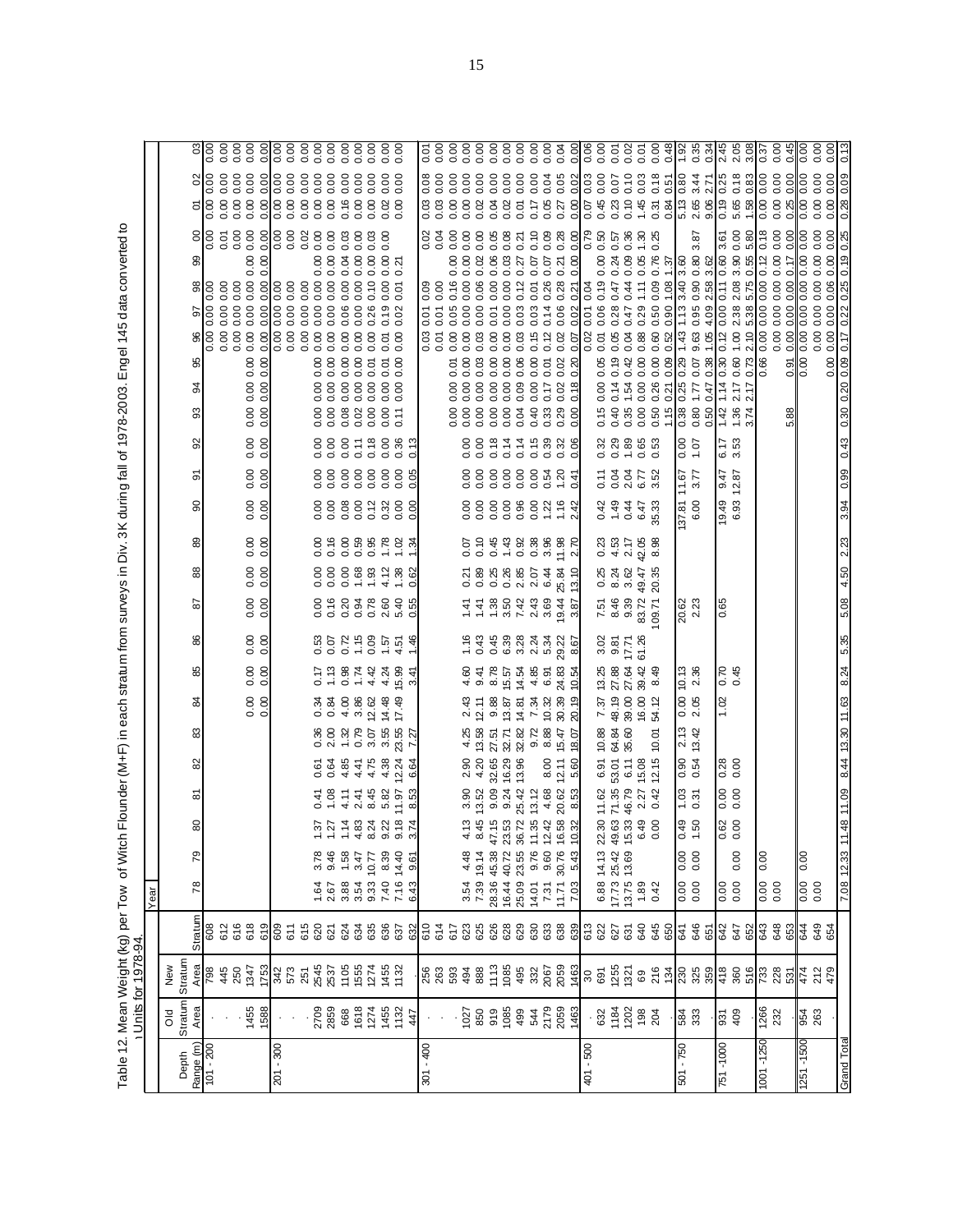|                    |               |        |         | Year  |             |            |       |       |       |                                                                  |       |       |      |      |      |       |      |                 |      |       |       |       |              |
|--------------------|---------------|--------|---------|-------|-------------|------------|-------|-------|-------|------------------------------------------------------------------|-------|-------|------|------|------|-------|------|-----------------|------|-------|-------|-------|--------------|
|                    |               |        |         |       |             |            |       |       |       |                                                                  |       |       |      |      |      |       |      |                 |      |       |       |       |              |
|                    |               |        |         |       |             |            |       |       |       |                                                                  |       |       |      |      |      |       |      |                 |      |       |       |       |              |
|                    | Old           | New    |         |       |             |            |       |       |       |                                                                  |       |       |      |      |      |       |      |                 |      |       |       |       |              |
| Depth              | Stratum       | Stratu |         |       |             |            |       |       |       |                                                                  |       |       |      |      |      |       |      |                 |      |       |       |       |              |
| Range (m)          | Area          | m Area | Stratum | 84    | 85          | 86         | 87    | 88    | 89    | 90                                                               | 91    | 92    | 93   | 94   | 95   | 96    | 97   | 98              | 99   | 00    | 01    | 02    | 03           |
| $30 - 56$          |               | 268    | 784     |       |             |            |       |       |       |                                                                  |       |       |      |      |      | 0.00  | 0.00 | 0.00            |      | 0.02  | 0.00  | 0.00  | 0.00         |
| $57 - 92$          | 2071          | 2071   | 350     | 0.48  | 0.00        | 0.00       | 0.00  | 0.00  | 0.00  | 0.00                                                             | 0.00  | 0.00  | 0.00 | 0.00 | 0.00 | 0.00  | 0.00 | 0.00            | 0.00 | 0.00  | 0.00  | 0.00  | 0.00         |
|                    | 1780          | 1780   | 363     | 0.35  | 0.00        | 0.20       | 0.00  | 0.00  | 0.00  | 1.08                                                             | 0.13  | 0.17  | 0.00 | 0.00 | 0.00 | 0.00  | 0.00 | 0.00            | 0.00 | 0.00  | 0.00  | 0.00  | 0.00         |
|                    | 1121          | 1121   | 371     | 0.30  | 0.00        | 0.00       | 0.00  | 0.00  | 0.00  | 0.00                                                             | 0.00  | 0.00  | 0.00 | 0.00 | 0.00 | 0.00  | 0.00 | 0.00            | 0.00 | 0.00  | 0.00  | 0.00  | 0.00         |
|                    | 2460          | 2460   | 372     | 0.43  | 0.00        | 0.00       | 0.00  | 0.05  | 0.00  | 0.11                                                             | 0.02  | 0.00  | 0.00 | 0.00 | 0.08 | 0.00  | 0.00 | 0.00            | 0.00 | 0.00  | 0.00  | 0.00  | 0.00         |
|                    | 1120          | 1120   | 384     | 0.63  | 0.00        | 0.00       | 0.00  | 0.00  | 0.00  | 0.00                                                             | 0.00  | 0.00  | 0.00 | 0.00 | 0.00 | 0.00  | 0.00 | 0.00            | 0.00 | 0.00  | 0.00  | 0.00  | 0.00         |
|                    |               | 465    | 785     |       |             |            |       |       |       |                                                                  |       |       |      |      |      | 0.00  | 0.00 | 0.00            |      | 0.00  | 0.01  | 0.00  | 0.00         |
| $93 - 183$         | 1519          | 1519   | 328     | 0.22  | 0.00        | 0.00       | 0.00  | 0.00  | 0.00  | 0.00                                                             | 0.00  | 0.00  | 0.00 | 0.00 | 0.00 | 0.00  | 0.00 | 0.00            | 0.00 | 0.00  | 0.00  | 0.00  | 0.00         |
|                    | 1574          | 1574   | 341     | 1.06  | 0.00        | 0.00       | 0.16  | 0.16  | 0.00  | 0.00                                                             | 0.00  | 0.00  | 0.00 | 0.00 | 0.00 | 0.00  | 0.00 | 0.01            | 0.00 | 0.00  | 0.00  | 0.00  | 0.00         |
|                    | 585           | 585    | 342     | 0.00  | 0.00        | 0.00       | 0.00  | 0.00  | 0.00  | 0.00                                                             | 0.00  | 0.00  | 0.00 | 0.00 | 0.00 | 0.00  | 0.00 | 0.00            | 0.01 | 0.00  | 0.00  | 0.01  | 0.00         |
|                    | 525           | 525    | 343     | 1.16  | 0.00        | 0.00       | 0.00  | 0.00  | 0.00  | 0.00                                                             | 0.00  | 0.00  | 0.00 | 0.00 | 0.00 | 0.00  | 0.00 | 0.00            | 0.00 | 0.00  | 0.00  | 0.00  | 0.00         |
|                    | 2120          | 2120   | 348     | 1.14  | 0.00        | 0.00       | 0.00  | 0.15  | 0.00  | 0.00                                                             | 0.00  | 0.00  |      | 0.00 | 0.00 | 0.00  | 0.00 | 0.00            | 0.00 | 0.00  | 0.00  | 0.00  | 0.00         |
|                    | 2114          | 2114   | 349     | 1.05  | 0.00        | 0.53       | 0.00  | 0.12  | 0.00  | 0.50                                                             | 0.00  | 0.00  | 0.00 | 0.00 | 0.00 | 0.00  | 0.00 | 0.00            | 0.00 | 0.01  | 0.00  | 0.00  | 0.06         |
|                    | 2817          | 2817   | 364     | 0.52  | 0.00        | 0.37       | 0.00  | 0.10  | 0.00  | 0.07                                                             | 0.00  | 0.00  | 0.00 | 0.00 | 0.00 | 0.00  | 0.00 | 0.00            | 0.00 | 0.00  | 0.00  | 0.00  | 0.00         |
|                    | 1041          | 1041   | 365     | 0.70  | 0.00        | 0.47       | 0.21  | 0.13  | 0.00  | 0.00                                                             | 0.25  | 0.00  | 0.00 | 0.00 | 0.00 | 0.00  | 0.00 | 0.00            | 0.00 |       | 0.00  | 0.00  | 0.00         |
|                    | 1320          |        |         |       |             |            |       |       |       |                                                                  |       |       |      |      |      |       |      | 0.00            |      |       |       |       |              |
|                    |               | 1320   | 370     | 1.05  | 0.00        | 0.00       | 0.19  | 0.00  | 0.00  | 0.00                                                             | 0.00  | 0.00  | 0.00 | 0.00 | 0.00 | 0.00  | 0.00 |                 | 0.00 | 0.00  | 0.00  | 0.00  | 0.00         |
|                    | 2356          | 2356   | 385     | 1.05  | 0.00        | 0.24       | 0.18  | 0.09  | 0.00  | 0.00                                                             | 0.00  | 0.00  | 0.00 | 0.00 | 0.00 | 0.00  | 0.00 | 0.00            | 0.00 | 0.00  | 0.00  | 0.00  | 0.00         |
|                    | 1481          | 1481   | 390     | 0.78  | 0.00        | 0.00       | 0.00  | 0.00  | 0.00  | 0.00                                                             | 0.00  | 0.00  | 0.00 | 0.00 | 0.00 | 0.00  | 0.00 | 0.00            | 0.00 | 0.00  | 0.00  | 0.00  | 0.00         |
|                    |               | 84     | 786     |       |             |            |       |       |       |                                                                  |       |       |      |      |      | 0.05  | 0.02 | 0.03            |      | 0.03  | 0.11  | 0.01  | 0.05         |
|                    |               | 613    | 787     |       |             |            |       |       |       |                                                                  |       |       |      |      |      | 0.00  | 0.00 | 0.00            |      | 0.00  | 0.00  | 0.00  | 0.00         |
|                    |               | 261    | 788     |       |             |            |       |       |       |                                                                  |       |       |      |      |      | 0.00  | 0.00 | 0.01            |      | 0.01  | 0.00  | 0.00  | 0.00         |
|                    |               | 89     | 790     |       |             |            |       |       |       |                                                                  |       |       |      |      |      | 0.02  | 0.01 | 0.11            |      | 0.00  | 0.10  | 0.01  | 0.00         |
|                    |               | 72     | 793     |       |             |            |       |       |       |                                                                  |       |       |      |      |      | 0.00  | 0.00 | 0.00            |      | 0.00  | 0.00  | 0.20  | 0.00         |
|                    |               | 216    | 794     |       |             |            |       |       |       |                                                                  |       |       |      |      |      | 0.00  | 0.00 | 0.00            |      |       | 0.00  | 0.00  | 0.00         |
|                    |               | 98     | 797     |       |             |            |       |       |       |                                                                  |       |       |      |      |      | 0.01  | 0.00 | 0.00            |      | 0.00  | 0.00  | 0.00  | 0.00         |
|                    |               | 72     | 799     |       |             |            |       |       |       |                                                                  |       |       |      |      |      | 0.00  | 0.00 | 0.00            |      | 0.00  | 0.00  | 0.01  | 0.00         |
| 184 - 274          | 1494          | 1582   | 344     | 0.77  | 0.18        | 0.14       | 0.62  | 0.00  | 0.00  | 0.00                                                             | 0.00  | 0.00  | 0.00 | 0.00 | 0.00 | 0.00  | 0.00 | 0.00            | 0.00 | 0.01  | 0.00  | 0.01  | 0.01         |
|                    | 983           | 983    | 347     | 3.45  | 0.00        | 0.31       | 0.00  | 1.14  | 0.49  | 0.00                                                             | 0.00  | 0.00  | 0.00 | 0.00 | 0.00 | 0.00  | 0.00 | 0.00            | 0.00 | 0.00  | 0.03  | 0.00  | 0.00         |
|                    | 1394          | 1394   | 366     | 0.97  | 1.85        | 1.60       | 0.89  | 0.57  | 0.97  | 0.14                                                             | 0.00  | 0.04  | 0.00 | 0.00 | 0.00 | 0.00  | 0.00 | 0.00            | 0.00 | 0.00  | 0.00  | 0.00  | 0.03         |
|                    | 961           | 961    | 369     | 2.83  | 4.31        | 5.34       | 2.42  | 8.02  | 3.25  | 3.58                                                             | 1.23  | 0.00  | 0.00 | 0.00 | 0.00 | 0.00  | 0.00 | 0.00            | 0.00 | 0.00  | 0.00  | 0.00  | 0.00         |
|                    | 983           | 983    | 386     | 1.24  | 3.84        | 8.00       | 11.23 | 12.94 | 3.27  | 1.61                                                             | 2.27  | 6.47  | 0.00 | 0.00 | 0.00 | 0.00  | 0.00 | 0.00            | 0.00 | 0.00  | 0.00  | 0.00  | 0.00         |
|                    | 821           | 821    | 389     | 1.74  | 1.17        | 6.73       | 2.22  | 1.22  | 0.19  | 0.70                                                             | 0.00  | 0.24  | 0.00 | 0.00 | 0.34 | 0.00  | 0.00 | 0.00            | 0.00 | 0.09  | 0.00  | 0.00  | 0.00         |
|                    | 282           | 282    | 391     | 0.00  | 0.83        | 0.00       | 0.23  | 0.00  | 0.00  | 0.00                                                             | 1.80  | 0.56  | 0.00 | 0.00 | 0.93 | 0.00  | 0.65 | 0.00            | 0.00 | 0.00  | 0.00  | 0.00  | 0.00         |
|                    |               | 164    | 795     |       |             |            |       |       |       |                                                                  |       |       |      |      |      | 0.00  | 0.00 | 0.00            |      | 0.02  | 0.00  | 0.00  | 0.00         |
| 184 - 366          | $\mathcal{L}$ | 72     | 789     |       |             |            |       |       |       |                                                                  |       |       |      |      |      | 0.00  | 0.01 | 0.01            |      | 0.02  | 0.01  | 0.04  | 0.01         |
|                    | ÷.            | 227    | 791     |       |             |            |       |       |       |                                                                  |       |       |      |      |      | 0.14  | 0.02 | 0.00            |      | 0.00  | 0.01  | 0.02  | 0.10         |
|                    |               | 100    | 798     |       |             |            |       |       |       |                                                                  |       |       |      |      |      | 0.01  | 0.14 | 1.56            |      | 0.24  | 1.65  | 0.02  | 0.00         |
| $275 - 366$        | 1432          | 1432   | 345     | 22.76 | 6.23        | 3.13       | 18.75 | 10.66 | 11.97 | 3.81                                                             | 0.00  | 0.31  | 0.37 | 0.00 | 0.05 | 0.02  | 0.02 | 0.18            | 0.01 | 0.02  | 0.00  | 0.04  | 0.03         |
|                    | 865           | 865    | 346     | 11.96 | 18.82       | 27.91      | 10.09 | 15.32 | 10.81 | 15.66                                                            | 1.70  | 0.34  | 0.12 | 0.00 | 0.00 | 0.10  | 0.03 | 0.01            | 0.17 | 0.14  | 0.06  | 0.03  | 0.01         |
|                    | 334           | 334    | 368     | 1.03  | 0.64        | 8.40       | 0.49  | 1.40  | 3.13  | 2.31                                                             | 0.84  | 0.31  | 0.00 | 0.00 | 0.48 | 0.00  | 0.01 | 0.00            | 0.00 | 0.13  | 0.00  | 0.00  | 0.01         |
|                    | 718           | 718    | 387     | 1.71  | 4.09        | 2.79       | 5.79  | 17.97 | 15.65 | 37.14                                                            | 1.61  | 0.53  | 0.32 | 0.12 | 0.63 | 0.08  | 0.02 | 0.00            | 0.05 | 0.38  | 0.04  | 0.06  | 0.00         |
|                    | 361           | 361    | 388     | 24.75 | 0.97        |            | 11.87 | 1.85  | 2.54  | 0.00                                                             | 2.51  | 3.48  | 0.00 | 0.28 | 0.00 | 0.00  | 0.00 | 0.25            | 0.00 | 0.11  | 0.34  | 0.13  | 0.07         |
|                    | 145           | 145    | 392     | 2.74  | 0.64        | 0.99       | 2.50  | 0.63  | 0.00  | 0.00                                                             | 0.00  | 0.00  | 0.00 | 0.21 | 0.00 | 0.00  | 0.00 | 0.00            | 0.00 | 0.00  | 0.72  | 0.00  | 0.00         |
|                    |               | 175    | 796     |       |             |            |       |       |       |                                                                  |       |       |      |      |      | 0.00  | 0.04 | 0.08            |      | 0.01  | 0.18  | 0.05  | 0.00         |
|                    |               |        |         |       |             |            |       |       |       |                                                                  |       |       |      |      |      |       |      |                 |      |       |       |       |              |
|                    |               | 81     | 800     |       |             |            |       |       |       |                                                                  | 10.69 |       | 1.62 |      |      |       | 0.71 | 0.24            |      | 0.56  | 2.18  | 2.00  | 0.06<br>0.45 |
| 367 - 549          | 186           | 186    | 729     | 5.71  | 4.95        | 10.94      |       |       |       | 1.88                                                             |       | 9.63  |      | 5.11 | 0.09 | 5.92  | 0.93 | 0.00            | 0.00 | 0.04  | 0.53  | 1.29  |              |
|                    | 216           | 216    | 731     | 16.75 | 8.34        |            |       |       |       | 15.66                                                            | 5.98  | 11.98 | 1.28 | 2.67 | 0.63 |       | 0.00 | 0.25            | 0.62 | 0.55  | 0.13  | 0.09  | 0.45         |
|                    | 468           | 468    | 733     | 5.10  | 18.07       |            |       |       |       | 25.13 32.78                                                      |       | 9.48  | 2.85 | 0.93 | 0.37 | 0.19  | 0.00 | 0.64            | 0.84 | 0.96  | 0.78  | 1.65  | 0.13         |
|                    | 272           | 272    | 735     | 9.82  |             | 0.92 45.82 |       |       |       |                                                                  | 5.93  | 5.76  | 1.06 | 0.32 | 0.09 | 0.54  | 0.63 | 0.48            | 0.31 | 0.08  | 0.08  | 0.33  | 0.00         |
|                    |               | 50     | 792     |       |             |            |       |       |       |                                                                  |       |       |      |      |      | 8.05  | 5.35 | 1.65            |      | 4.19  | 7.80  | 7.07  | 6.59         |
| $550 - 731$        | 170           | 170    | 730     | 4.43  | 0.67        |            |       |       |       |                                                                  | 5.54  | 0.27  | 5.99 | 3.77 | 3.54 | 0.00  | 0.90 | 0.46            | 0.44 | 2.53  | 11.71 | 4.85  | 0.01         |
|                    | 231           | 231    | 732     | 8.88  | 7.40        |            |       |       |       | 0.92                                                             | 6.50  | 8.90  | 1.30 | 6.12 | 0.51 | 4.64  | 3.80 | 13.85           | 7.93 | 7.23  | 6.50  | 3.63  | 3.38         |
|                    | 228           | 228    | 734     | 0.96  | 5.86        |            |       |       |       | 5.36                                                             | 3.20  | 0.37  | 3.37 | 1.57 | 1.17 | 4.04  | 0.47 | 4.76            | 3.03 | 1.48  | 0.53  | 2.51  | 0.14         |
|                    | 175           | 175    | 736     |       | 11.15 29.44 |            |       |       |       | 14.73 37.94                                                      |       | 3.74  | 2.92 | 0.82 | 0.43 | 10.86 | 1.72 | 5.60            | 3.88 | 17.22 | 7.70  | 49.70 | 4.34         |
| 732 - 914          |               | 227    | 737     |       |             |            |       |       |       |                                                                  |       |       |      |      | 0.62 |       |      | 4.15 3.33 14.03 | 4.83 | 0.36  | 3.98  | 16.08 | 2.18         |
|                    |               | 223    | 741     |       |             |            |       |       |       |                                                                  |       |       |      |      |      | 3.75  |      | 5.35 10.20      | 0.22 | 0.00  | 0.10  | 5.18  | 0.49         |
|                    |               | 348    | 745     |       |             |            |       |       |       |                                                                  |       |       |      |      |      | 3.23  | 4.43 | 2.58            | 1.36 | 0.01  | 0.01  | 0.00  | 0.15         |
|                    |               | 159    | 748     |       |             |            |       |       |       |                                                                  |       |       |      |      |      | 4.00  | 0.00 | 0.00            | 1.83 | 0.00  | 0.00  | 0.00  | 1.70         |
| 915-1097           |               | 221    | 738     |       |             |            |       |       |       |                                                                  |       |       |      |      | 0.32 | 10.88 | 4.19 | 0.78            | 0.00 | 0.00  | 0.22  | 0.19  | 13.90        |
|                    |               | 206    | 742     |       |             |            |       |       |       |                                                                  |       |       |      |      |      | 1.10  | 0.11 | 0.33            | 0.00 | 0.00  | 0.00  | 0.00  | 4.13         |
|                    |               | 392    | 746     |       |             |            |       |       |       |                                                                  |       |       |      |      |      | 2.23  | 2.34 | 0.00 0.00       |      | 0.01  | 0.00  | 0.00  | 0.14         |
|                    |               | 126    | 749     |       |             |            |       |       |       |                                                                  |       |       |      |      |      | 1.93  | 1.65 | 0.00            |      | 0.00  | 0.00  | 0.00  | 0.00         |
| 1098-1280          |               | 254    | 739     |       |             |            |       |       |       |                                                                  |       |       |      |      |      | 0.00  | 0.00 | 0.00            | 0.00 | 0.00  | 0.00  | 0.00  | 0.00         |
|                    |               | 211    | 743     |       |             |            |       |       |       |                                                                  |       |       |      |      |      | 0.00  | 0.00 | 0.00            | 0.00 | 0.00  | 0.00  | 0.00  | 0.00         |
|                    |               | 724    | 747     |       |             |            |       |       |       |                                                                  |       |       |      |      |      | 0.00  | 0.00 | 1.08 0.00       |      | 0.00  | 0.00  | 0.00  | 0.00         |
|                    |               | 556    | 750     |       |             |            |       |       |       |                                                                  |       |       |      |      |      | 0.00  | 0.00 | 0.00            | 0.00 | 0.00  | 0.00  | 0.00  | 0.00         |
| 1281-1463          |               | 264    | 740     |       |             |            |       |       |       |                                                                  |       |       |      |      |      | 0.00  | 0.00 | 0.00 0.00       |      | 0.00  | 0.00  | 0.00  | 0.00         |
|                    |               | 280    | 744     |       |             |            |       |       |       |                                                                  |       |       |      |      |      | 0.00  | 0.00 | 0.00            |      | 0.00  | 0.00  | 0.00  | 0.00         |
|                    |               | 229    | 751     |       |             |            |       |       |       |                                                                  |       |       |      |      |      | 0.00  | 0.00 | 0.00            |      | 0.00  | 0.00  | 0.00  | 0.00         |
| <b>Grand Total</b> |               |        |         | 2.49  |             |            |       |       |       | 1.48  2.11  1.72  1.84  1.31  1.96  0.99  0.59  0.15  0.12  0.08 |       |       |      |      |      | 0.28  | 0.17 | $0.30$ $0.14$   |      | 0.16  | 0.16  | 0.38  | 0.16         |
|                    |               |        |         |       |             |            |       |       |       |                                                                  |       |       |      |      |      |       |      |                 |      |       |       |       |              |

Table 13. Mean Weight (kg) per Tow of Witch Flounder (M+F) in each stratum from surveys in Div. 3L during fall of 1983-2003. (Engel 145 data converted to Campelen Units for 1983-94)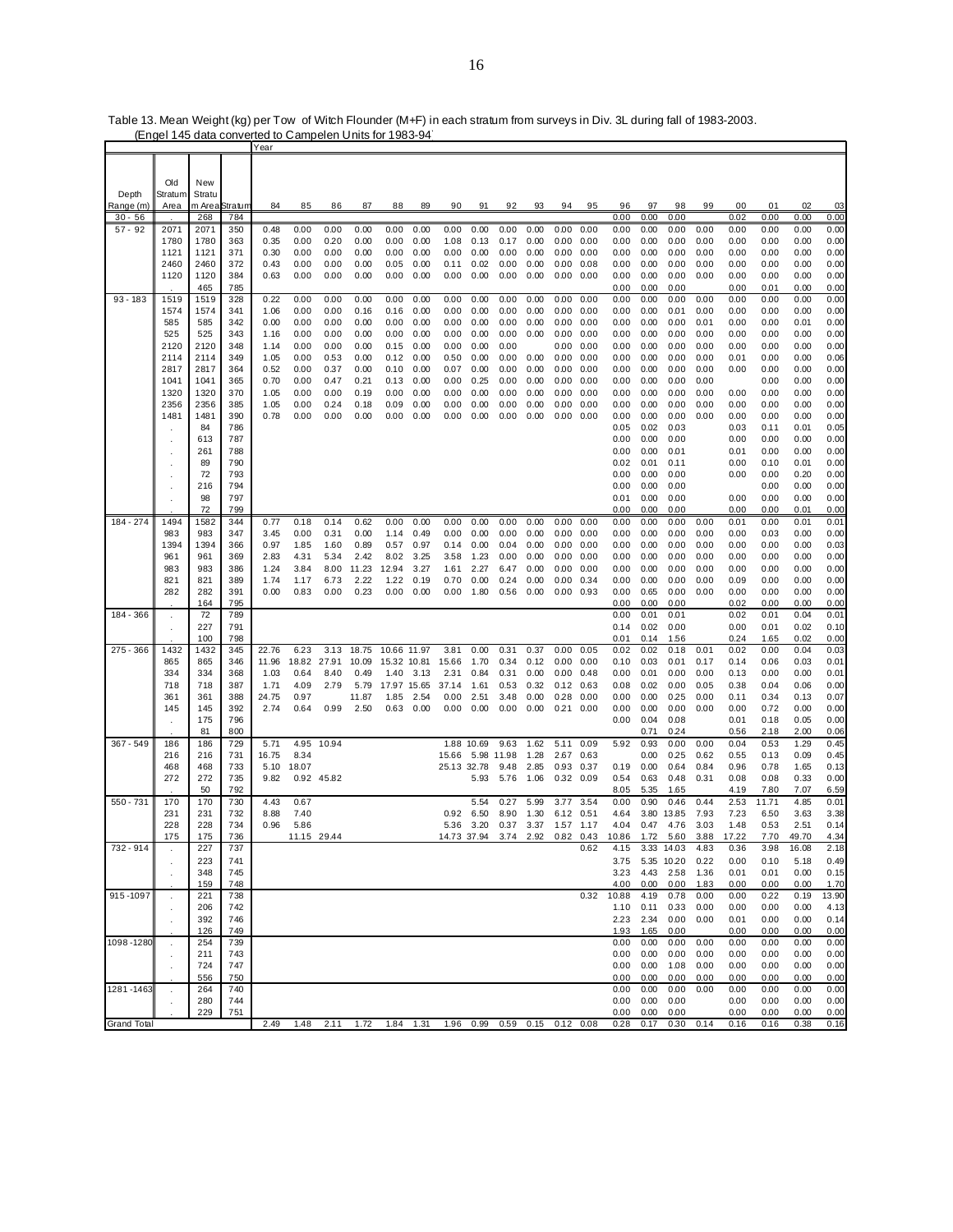Table 14. Estimates of biomass (tons) of witch flounder from Canadian Table 15. Mean weights (kg) of witch flounder per tow from<br>fall surveys in Div. 2J, 3K and 3L during 1977-2003. Canadian fall surveys in Div. 2J, 3K and fall surveys in Div. 2J,  $3K$  and 3L during 1977-2003.

|      |      |      |       |       |       | $1311 - 2000$ . |      |      |       |      |  |  |  |
|------|------|------|-------|-------|-------|-----------------|------|------|-------|------|--|--|--|
|      |      | div  |       |       |       |                 |      | div  |       |      |  |  |  |
| year |      | 2J   | 3K    | 3L    | Total |                 | year | 2J   | 3K    | 3L   |  |  |  |
|      | 1977 | 5123 |       |       |       |                 | 1977 | 1.56 | 4.38  |      |  |  |  |
|      | 1978 | 1302 | 30353 |       |       |                 | 1978 | 0.39 | 7.08  |      |  |  |  |
|      | 1979 | 2218 | 49789 |       |       |                 | 1979 | 0.72 | 12.33 |      |  |  |  |
|      | 1980 | 3494 | 44962 |       |       |                 | 1980 | 1.11 | 11.48 |      |  |  |  |
|      | 1981 | 2581 | 43406 |       |       |                 | 1981 | 0.80 | 11.09 |      |  |  |  |
|      | 1982 | 4909 | 32429 |       |       |                 | 1982 | 1.52 | 8.44  |      |  |  |  |
|      | 1983 | 3693 | 49251 |       |       |                 | 1983 | 1.13 | 13.30 | 2.05 |  |  |  |
|      | 1984 | 2903 | 49038 | 13210 | 65151 |                 | 1984 | 0.93 | 11.63 | 2.49 |  |  |  |
|      | 1985 | 3030 | 35694 | 7881  | 46605 |                 | 1985 | 0.93 | 8.24  | 1.48 |  |  |  |
|      | 1986 | 5920 | 21359 | 10743 | 38022 |                 | 1986 | 1.82 | 5.35  | 2.11 |  |  |  |
|      | 1987 | 2063 | 21746 | 8679  | 32488 |                 | 1987 | 0.63 | 5.08  | 1.72 |  |  |  |
|      | 1988 | 1571 | 18110 | 9294  | 28975 |                 | 1988 | 0.49 | 4.50  | 1.84 |  |  |  |
|      | 1989 | 2653 | 8976  | 6606  | 18234 |                 | 1989 | 0.83 | 2.23  | 1.31 |  |  |  |
|      | 1990 | 3672 | 17088 | 10341 | 31101 |                 | 1990 | 1.13 | 3.94  | 1.96 |  |  |  |
|      | 1991 | 2669 | 4272  | 5274  | 12215 |                 | 1991 | 0.82 | 0.99  | 0.99 |  |  |  |
|      | 1992 | 1102 | 1863  | 3131  | 6095  |                 | 1992 | 0.34 | 0.43  | 0.59 |  |  |  |
|      | 1993 | 627  | 1327  | 778   | 2733  |                 | 1993 | 0.20 | 0.30  | 0.15 |  |  |  |
|      | 1994 | 462  | 846   | 663   | 1971  |                 | 1994 | 0.14 | 0.20  | 0.12 |  |  |  |
|      | 1995 | 263  | 435   | 418   | 1117  |                 | 1995 | 0.09 | 0.09  | 0.08 |  |  |  |
|      | 1996 | 370  | 855   | 1806  | 3031  |                 | 1996 | 0.11 | 0.17  | 0.28 |  |  |  |
|      | 1997 | 465  | 1116  | 1095  | 2676  |                 | 1997 | 0.13 | 0.22  | 0.17 |  |  |  |
|      | 1998 | 649  | 1255  | 1906  | 3810  |                 | 1998 | 0.19 | 0.25  | 0.30 |  |  |  |
|      | 1999 | 752  | 881   | 826   | 2460  |                 | 1999 | 0.22 | 0.19  | 0.14 |  |  |  |
|      | 2000 | 498  | 1200  | 968   | 2667  |                 | 2000 | 0.14 | 0.25  | 0.16 |  |  |  |
|      | 2001 | 209  | 1427  | 1042  | 2678  |                 | 2001 | 0.06 | 0.28  | 0.16 |  |  |  |
|      | 2002 | 404  | 471   | 2428  | 3303  |                 | 2002 | 0.12 | 0.09  | 0.38 |  |  |  |
|      | 2003 | 178  | 651   | 1010  | 1839  |                 | 2003 | 0.05 | 0.13  | 0.16 |  |  |  |

|      | div       |       |      |
|------|-----------|-------|------|
| year | <u>2J</u> | 3K    | 3L   |
| 1977 | 1.56      | 4.38  |      |
| 1978 | 0.39      | 7.08  |      |
| 1979 | 0.72      | 12.33 |      |
| 1980 | 1.11      | 11.48 |      |
| 1981 | 0.80      | 11.09 |      |
| 1982 | 1.52      | 8.44  |      |
| 1983 | 1.13      | 13.30 | 2.05 |
| 1984 | 0.93      | 11.63 | 2.49 |
| 1985 | 0.93      | 8.24  | 1.48 |
| 1986 | 1.82      | 5.35  | 2.11 |
| 1987 | 0.63      | 5.08  | 1.72 |
| 1988 | 0.49      | 4.50  | 1.84 |
| 1989 | 0.83      | 2.23  | 1.31 |
| 1990 | 1.13      | 3.94  | 1.96 |
| 1991 | 0.82      | 0.99  | 0.99 |
| 1992 | 0.34      | 0.43  | 0.59 |
| 1993 | 0.20      | 0.30  | 0.15 |
| 1994 | 0.14      | 0.20  | 0.12 |
| 1995 | 0.09      | 0.09  | 0.08 |
| 1996 | 0.11      | 0.17  | 0.28 |
| 1997 | 0.13      | 0.22  | 0.17 |
| 1998 | 0.19      | 0.25  | 0.30 |
| 1999 | 0.22      | 0.19  | 0.14 |
| 2000 | 0.14      | 0.25  | 0.16 |
| 2001 | 0.06      | 0.28  | 0.16 |
| 2002 | 0.12      | 0.09  | 0.38 |
| 2003 | 0.05      | 0.13  | 0.16 |

Table 16. Estimates of abundance (000s) of witch flounder from Canadian Table 17. Mean numbers of witch flounder per tow from<br>fall surveys in Div. 2J, 3K and 3L during 1977-2003. Canadian fall surveys in Div. 2J, 3K and 3L fall surveys in Div. 2J, 3K and 3L during 1977-2003.

|      |      |       |       |        | <br>$\sim\!\!\sim\!\!\sim\!\!\sim$ |      |       |      |  |
|------|------|-------|-------|--------|------------------------------------|------|-------|------|--|
|      | div  |       |       |        |                                    | div  |       |      |  |
| year | 2J   | 3K    | 3L    | Total  | year                               | 2J   | 3K    | 3L   |  |
| 1977 | 7106 | 6221  |       |        | 1977                               | 2.16 | 10.35 |      |  |
| 1978 | 1962 | 59729 |       |        | 1978                               | 0.59 | 13.93 |      |  |
| 1979 | 3016 | 84955 |       |        | 1979                               | 0.97 | 21.04 |      |  |
| 1980 | 4503 | 72872 |       |        | 1980                               | 1.42 | 18.61 |      |  |
| 1981 | 3190 | 70058 |       |        | 1981                               | 0.99 | 17.89 |      |  |
| 1982 | 6486 | 52146 |       |        | 1982                               | 2.01 | 13.58 |      |  |
| 1983 | 4963 | 75267 | 12033 |        | 1983                               | 1.52 | 20.32 | 2.72 |  |
| 1984 | 3840 | 79553 | 17914 | 101307 | 1984                               | 1.23 | 18.87 | 3.38 |  |
| 1985 | 4089 | 70384 | 10401 | 84874  | 1985                               | 1.26 | 16.24 | 1.95 |  |
| 1986 | 9432 | 40917 | 12839 | 63188  | 1986                               | 2.90 | 10.24 | 2.52 |  |
| 1987 | 3337 | 37279 | 10500 | 51117  | 1987                               | 1.03 | 8.71  | 2.08 |  |
| 1988 | 2746 | 35486 | 11269 | 49501  | 1988                               | 0.86 | 8.82  | 2.23 |  |
| 1989 | 5377 | 22734 | 8002  | 36114  | 1989                               | 1.67 | 5.65  | 1.58 |  |
| 1990 | 8110 | 29338 | 14453 | 51901  | 1990                               | 2.49 | 6.77  | 2.74 |  |
| 1991 | 6941 | 10045 | 7428  | 24414  | 1991                               | 2.13 | 2.32  | 1.39 |  |
| 1992 | 2463 | 6377  | 4748  | 13588  | 1992                               | 0.76 | 1.47  | 0.89 |  |
| 1993 | 2588 | 8918  | 1572  | 13078  | 1993                               | 0.82 | 2.03  | 0.31 |  |
| 1994 | 2369 | 4815  | 1428  | 8612   | 1994                               | 0.72 | 1.12  | 0.27 |  |
| 1995 | 1808 | 3546  | 1004  | 6358   | 1995                               | 0.65 | 0.77  | 0.19 |  |
| 1996 | 1724 | 5081  | 5297  | 12102  | 1996                               | 0.50 | 1.00  | 0.83 |  |
| 1997 | 1890 | 5716  | 4383  | 11989  | 1997                               | 0.54 | 1.12  | 0.69 |  |
| 1998 | 2505 | 7955  | 6755  | 17214  | 1998                               | 0.72 | 1.56  | 1.06 |  |
| 1999 | 2548 | 5441  | 2655  | 10644  | 1999                               | 0.74 | 1.17  | 0.45 |  |
| 2000 | 1964 | 7952  | 5361  | 15276  | 2000                               | 0.57 | 1.64  | 0.86 |  |
| 2001 | 1096 | 7220  | 7316  | 15631  | 2001                               | 0.32 | 1.42  | 1.15 |  |
| 2002 | 1497 | 3752  | 10776 | 16025  | 2002                               | 0.43 | 0.74  | 1.69 |  |
| 2003 | 715  | 3659  | 6090  | 10464  | 2003                               | 0.21 | 0.72  | 0.96 |  |

|      | 1977-2003. |       |           |
|------|------------|-------|-----------|
|      | div        |       |           |
| year | 2J         | 3K    | <u>3L</u> |
| 1977 | 2.16       | 10.35 |           |
| 1978 | 0.59       | 13.93 |           |
| 1979 | 0.97       | 21.04 |           |
| 1980 | 1.42       | 18.61 |           |
| 1981 | 0.99       | 17.89 |           |
| 1982 | 2.01       | 13.58 |           |
| 1983 | 1.52       | 20.32 | 2.72      |
| 1984 | 1.23       | 18.87 | 3.38      |
| 1985 | 1.26       | 16.24 | 1.95      |
| 1986 | 2.90       | 10.24 | 2.52      |
| 1987 | 1.03       | 8.71  | 2.08      |
| 1988 | 0.86       | 8.82  | 2.23      |
| 1989 | 1.67       | 5.65  | 1.58      |
| 1990 | 2.49       | 6.77  | 2.74      |
| 1991 | 2.13       | 2.32  | 1.39      |
| 1992 | 0.76       | 1.47  | 0.89      |
| 1993 | 0.82       | 2.03  | 0.31      |
| 1994 | 0.72       | 1.12  | 0.27      |
| 1995 | 0.65       | 0.77  | 0.19      |
| 1996 | 0.50       | 1.00  | 0.83      |
| 1997 | 0.54       | 1.12  | 0.69      |
| 1998 | 0.72       | 1.56  | 1.06      |
| 1999 | 0.74       | 1.17  | 0.45      |
| 2000 | 0.57       | 1.64  | 0.86      |
| 2001 | 0.32       | 1.42  | 1.15      |
| 2002 | 0.43       | 0.74  | 1.69      |
| 2003 | 0.21       | 0.72  | 0.96      |

1977-2003.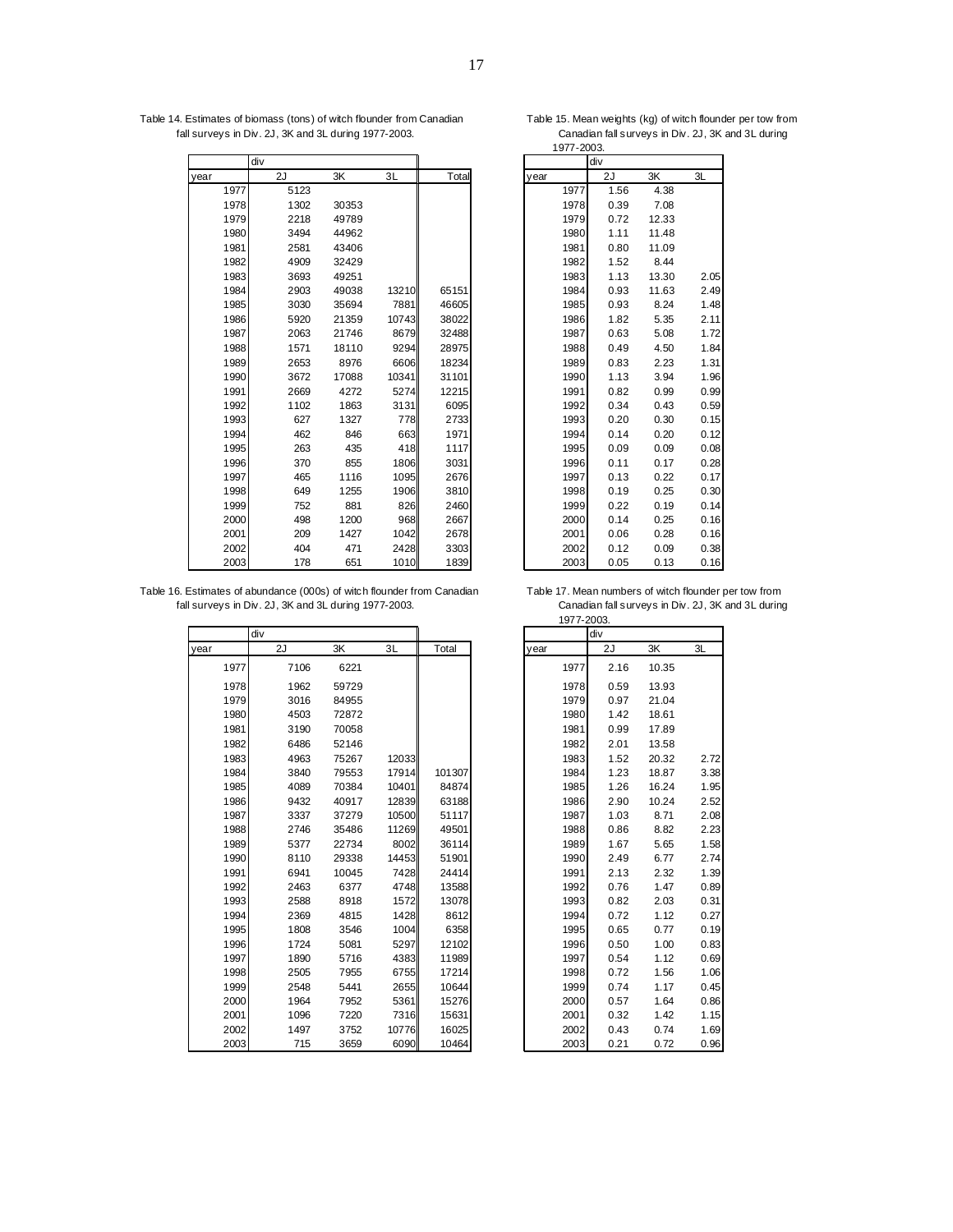

Fig. 1. Commercial carches and TACs of witch flounder in Divisions 2J, 3K and 3L during 1963-2003. Catches in Div. 3M are included for 1998-2000. Although not included, the estimated catches in Div 3M from 2001-2003 were 324, 302 and 342 tons respectively.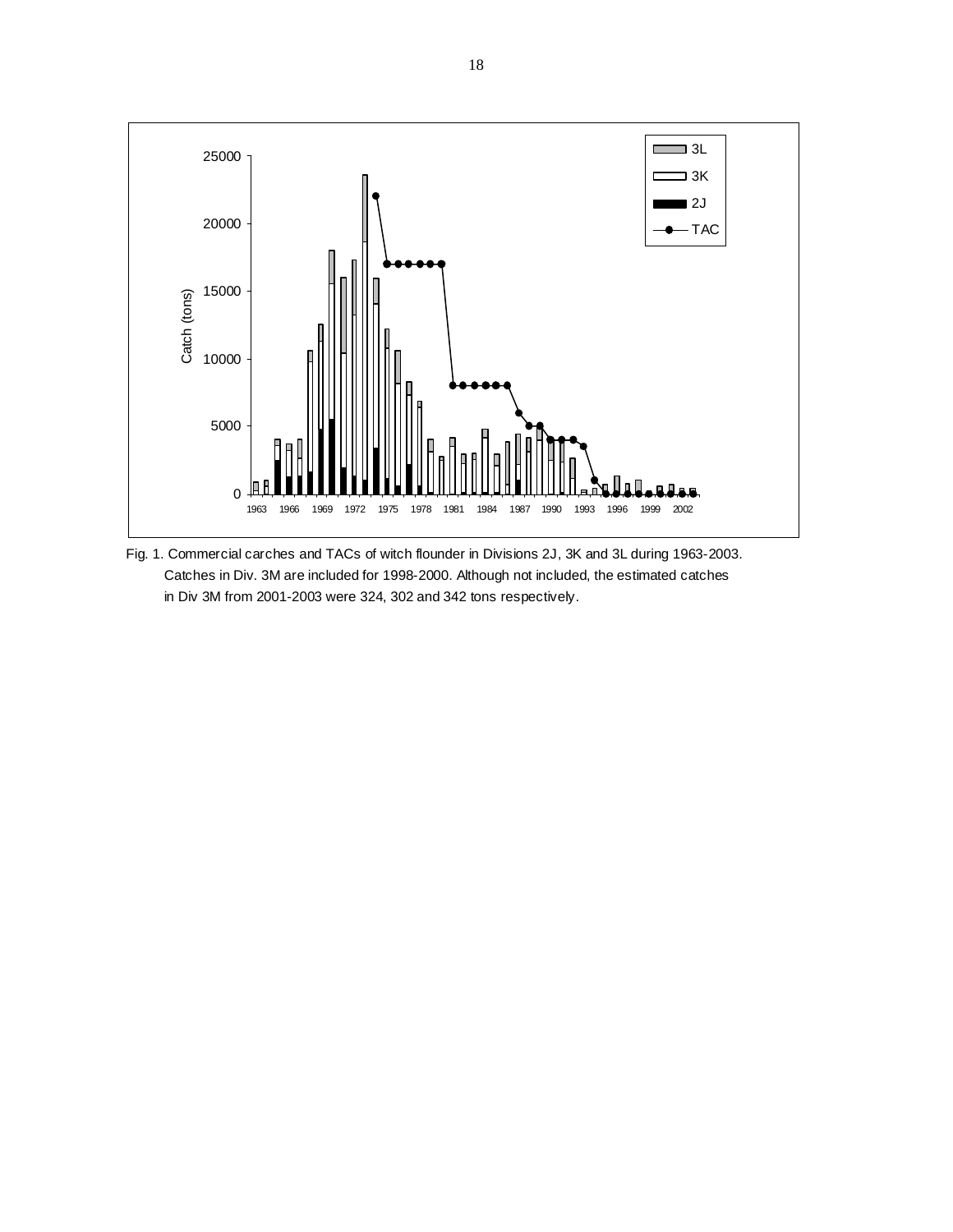

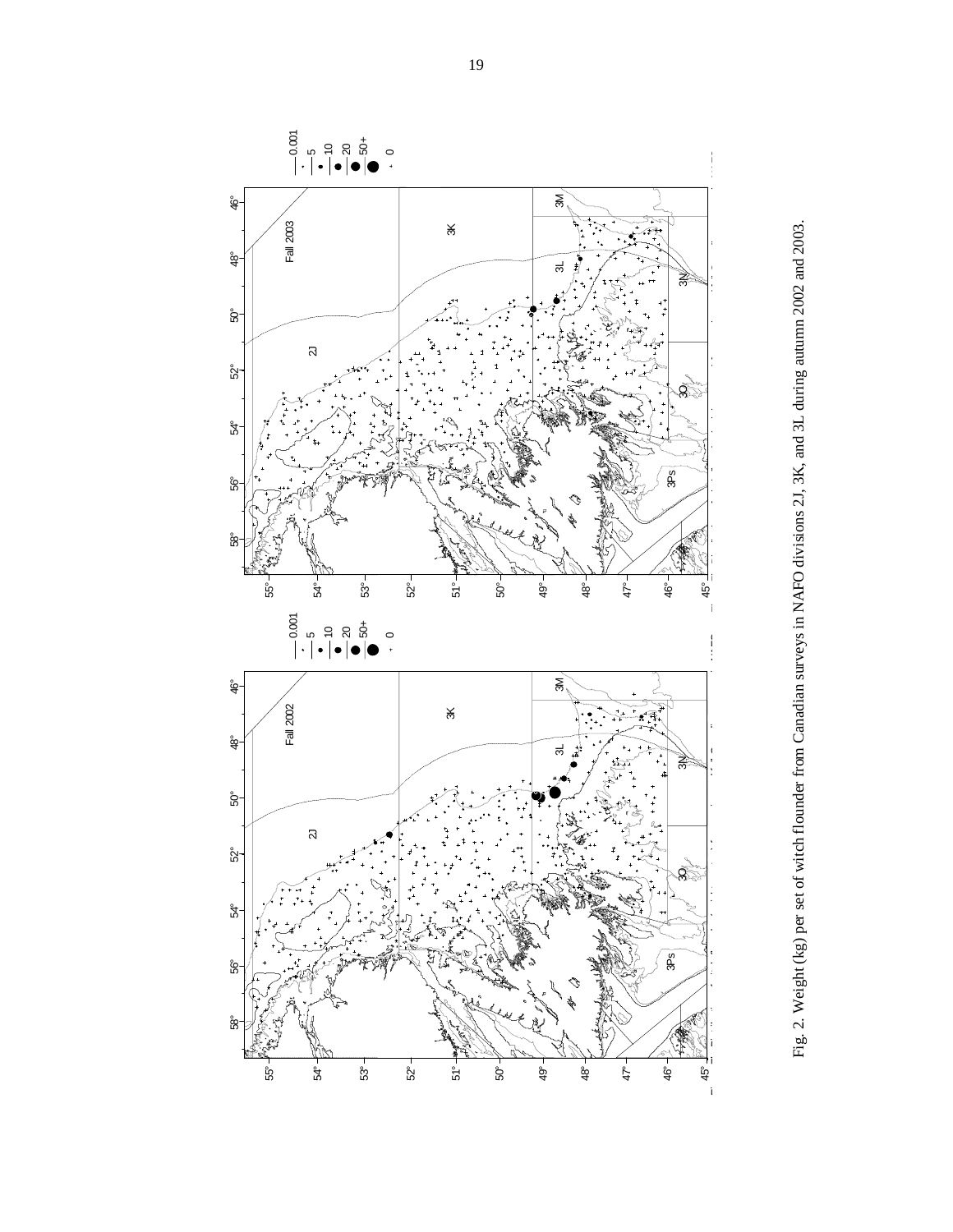







Figure 3a. Biomass (tons) and Abundance (000's) for 2J, 3K and 3L fall surveys. Where lower confidence limit was negative, error bars were omitted (hollow symbol).

**2J**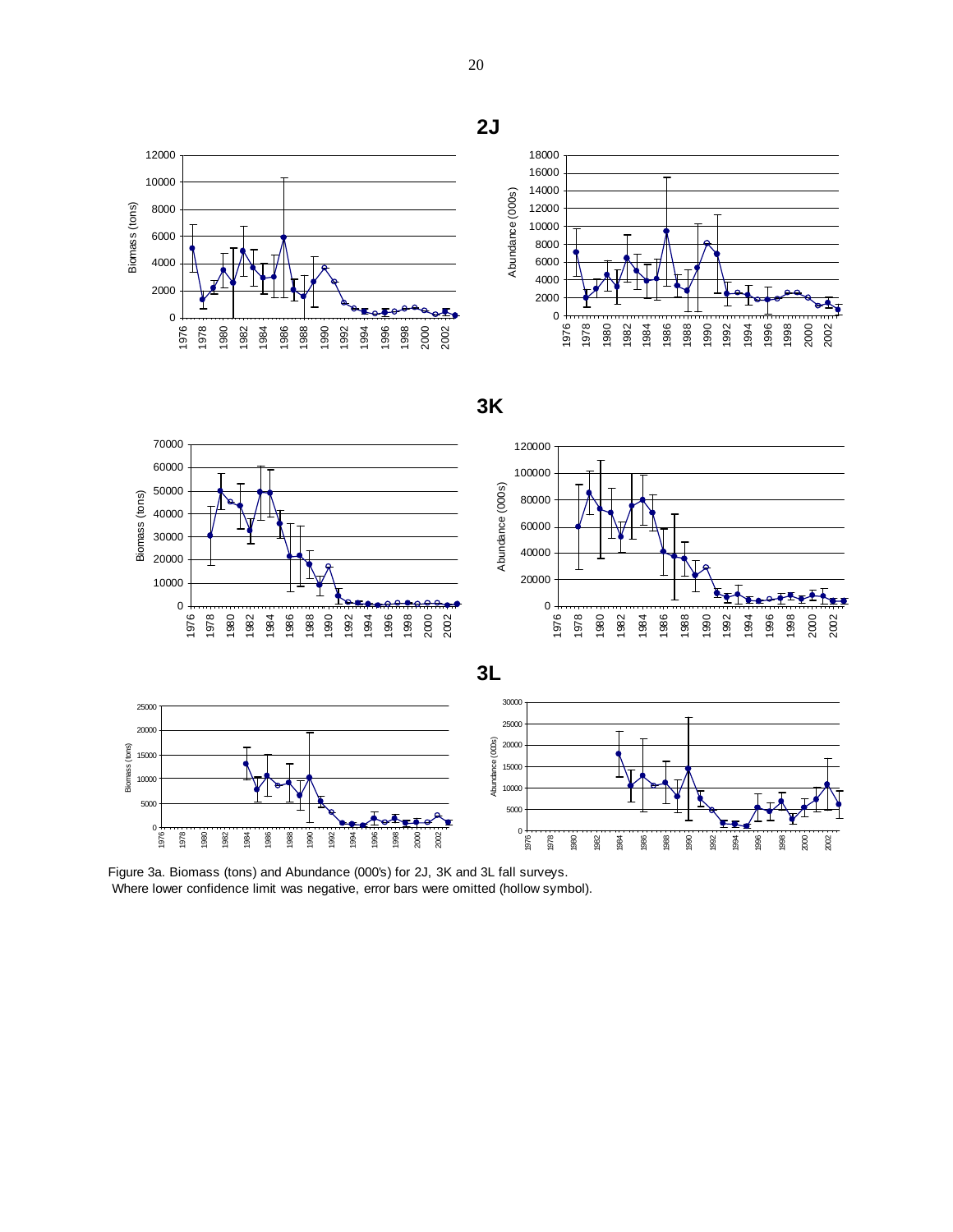



**3K**





Figure 3b.Mean numbers and weights(kg) per tow for 2J, 3K and 3L fall surveys. Where lower confidence limit was negative, error bars were omitted (hollow symbol).